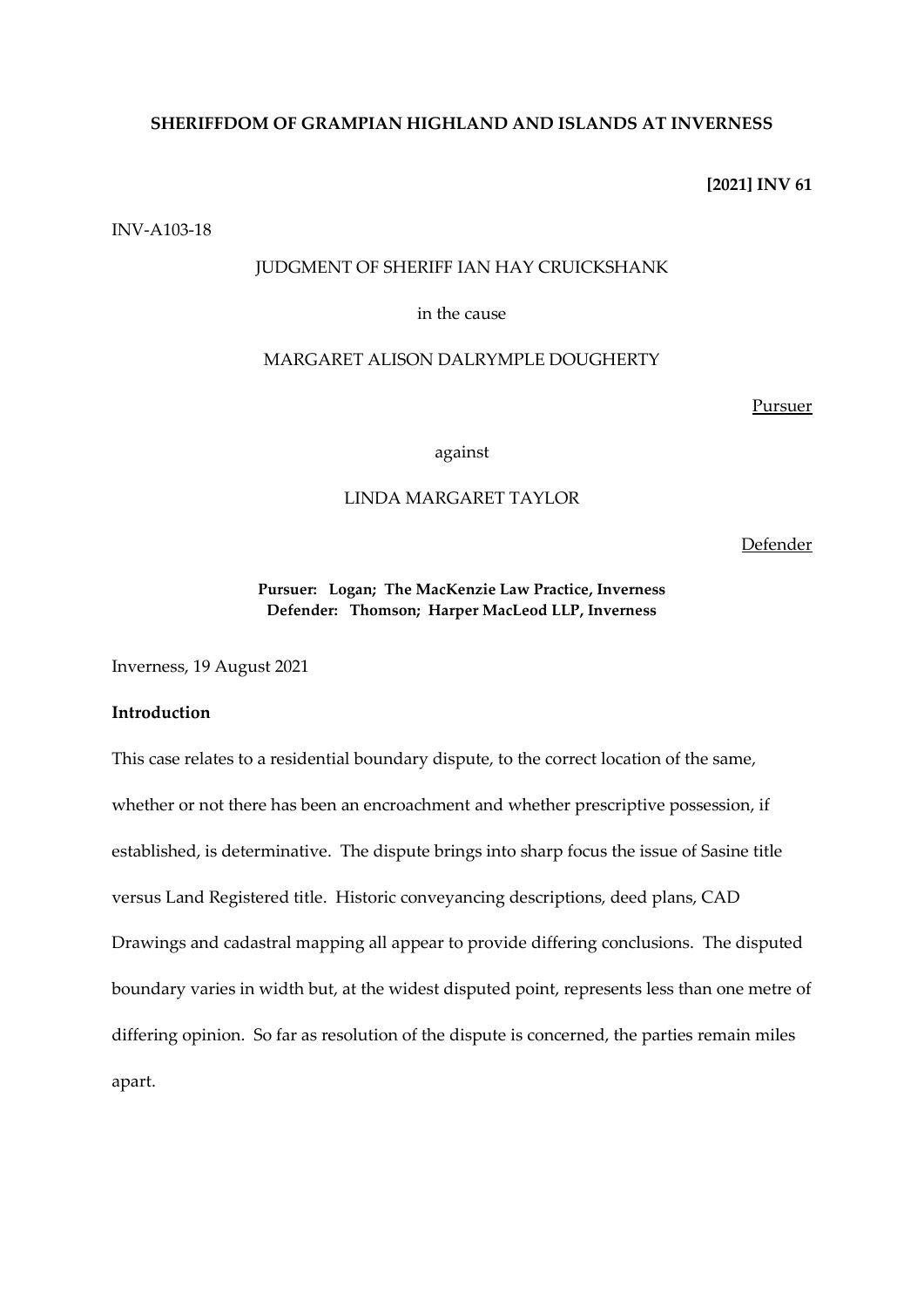#### **Findings in Fact**

The Sheriff, having resumed consideration of the cause, Finds the following facts to have been admitted or proved:

(1) The pursuer is Margaret Alison Dalrymple Dougherty, otherwise known as Alison Dougherty (hereinafter "the pursuer"). The pursuer resides at Rosefield, 110 [] Road Inverness [ ] (hereinafter referred to as "110 [ ] Road"). She has resided at 110 [ ] Road since 1970. She resided there with her husband, Frank Dougherty until his death in 2002. The pursuer's son resided at the property between 1970 and 1990. Title to the property is now in the sole name of the pursuer. Her title thereto is registered in the Land Register of Scotland under Title Number INV[ ]. This followed a voluntary registration on 25 February 2015.

(2) The defender is Linda Margaret Taylor (hereinafter "the defender"). The defender resides at 108 [ ] Road, Inverness [ ] (hereinafter referred to as "108 [ ] Road"). The defender purchased the property at 108 [ ] Road and took entry on 6 April 1990. Her title thereto was originally in joint names with her then partner, John Murray Steven. Mr Steven transferred his whole right, title and interest in the property to the defender in June 2007. The defender's title thereto is recorded in the Division of the General Register of Sasines applicable to the County of Inverness on 28 August 2007.

(3) The pursuer's late husband's family have a long standing connection with the properties now forming 106, 108 and 110 [ ] Road. The pursuer's mother-in-law, Margaret MacDonald or Dougherty, was born at 108 [ ] Road in 1890. Margaret Dougherty's father was Thomas MacDonald (Junior) and her grandfather was Thomas MacDonald (Senior). Thomas MacDonald (Senior) built the three properties. The properties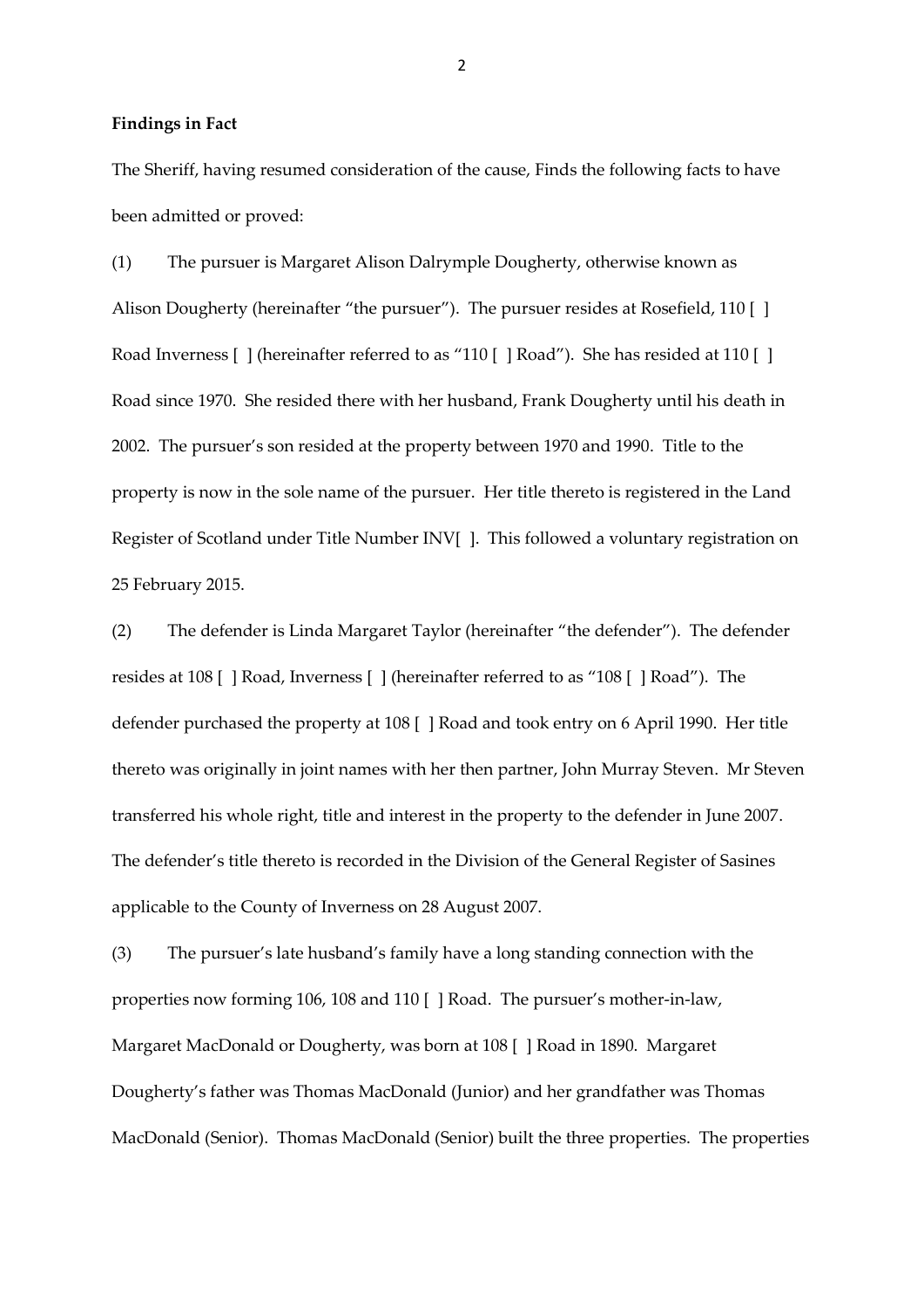were originally known as "Rosefield", being 110 [ ] Road, and "Knockie Villa", consisting of two semi-detached houses now known as 106 and 108 [ ] Road.

(4) 108 and 110 [ ] Road are part and portion of the subjects described in Feu Charter by Colonel Hugh Inglis of Kingsmills in favour of Thomas MacDonald recorded in the said Division of the General Register of Sasines on 18 June 1872.

(5) In 1918 Thomas MacDonald (Senior) sold Rosefield to Donald MacKenzie and Christina MacLeod or MacKenzie. The Disposition was registered in the said Division of the General Register of Sasines on 16 May 1918. The 1918 Disposition was the first break-off disposition of the subjects referred to in the 1872 Feu Charter. The 1918 Disposition had a plan annexed and signed as relative to the Disposition. The conveyancing description of the subjects in the 1918 deed is in the following terms:

"All and Whole the subjects and others known as "Rosefield", Hilton in the Parish and County of Inverness, extending in measurement, including the road in front thereof, to One rood and eighteen poles or thereby imperial measure and bounded as follows. Viz. On the west by grounds attached to the Inverness District Poorhouse along which it extends eighty seven feet or thereby, On the South by the subjects formerly belonging to John Fraser sometime Baker in Inverness and now William A. Murray, Builder, Hilton, along which they extend, including the breadth of the said roadway, two hundred and twenty seven feet or thereby, On the East and across the said roadway, by the subjects formerly belonging to Mrs Catherine Junor or Gair, now to Henry MacDonald, Solicitor, Town Clerk of Inverness, along which it extends fifty eight feet six inches or thereby, And On the North by other subjects belonging to me known as "Knockie Villa", along which they extend, including the breadth of the said roadway, two hundred and twenty three feet four inches or thereby, All as the subjects and others are delineated and coloured pink on the sketch or plan annexed and signed as relative hereto…(being part and portion of the 1872 Feu Charter)"

(6) In 1950 108 [ ] Road was disponed by Frank Dougherty, who was the pursuer's father-in-law, as Trustee of the late Annie Gordon or MacDonald in favour of Edith Gordon MacDonald. The Disposition was recorded in the said Division of the General Register of Sasines on 9 November 1950. There is a plan attached to, and recorded with, the 1950 Disposition. Although the plan is not subscribed the signature of Frank Dougherty is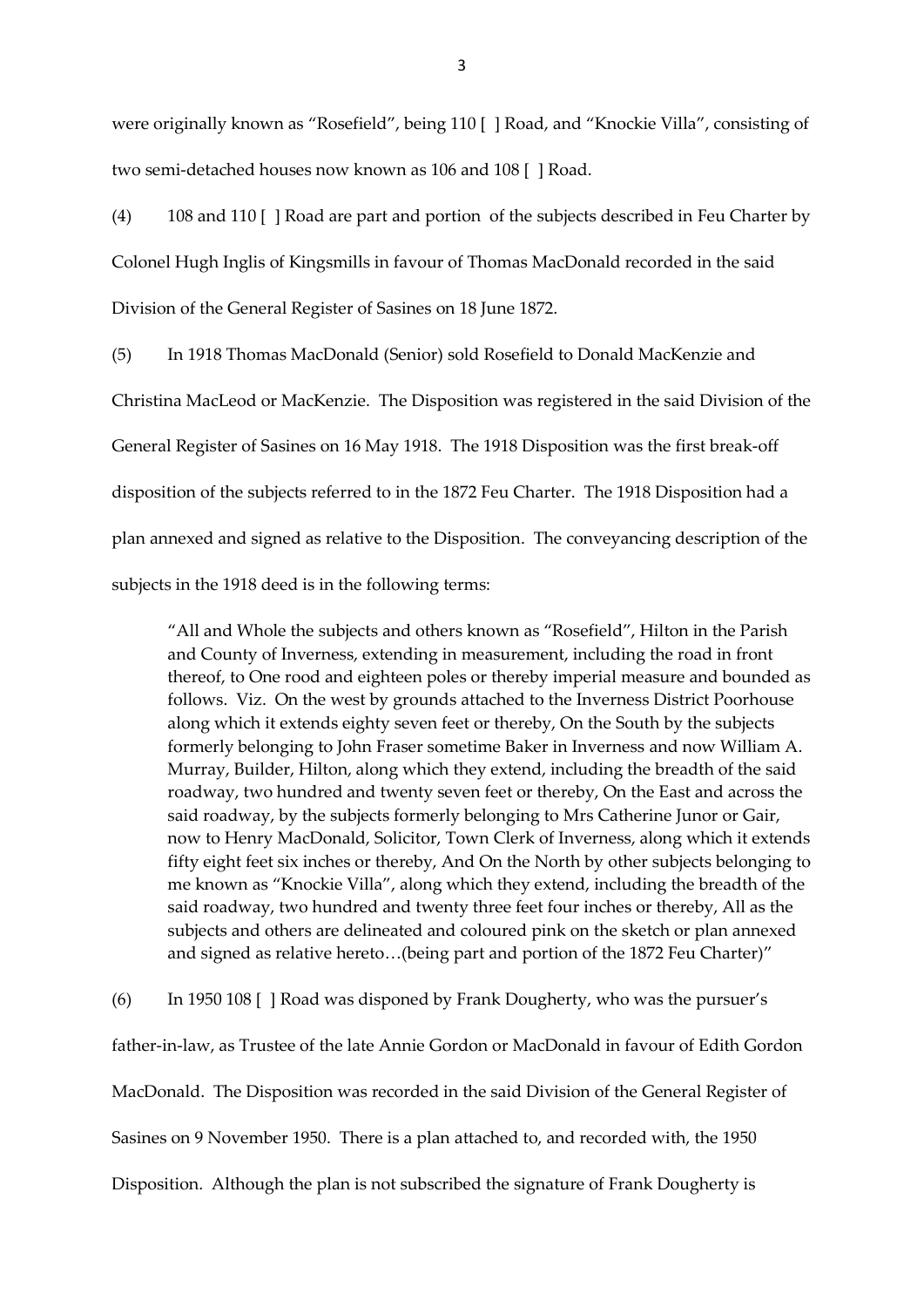located near the top of the plan. The said plan has no docket identifying it as relative to the Disposition. The conveyancing description of the subjects in the 1950 deed is in the

following terms:

"All and Whole the semi-detached dwelling house known as Number One Hundred and Eight [ ] Road, Inverness, in the Town Parish and County of Inverness together with the solum thereof ground attached and all buildings erected thereon bounded and measuring as follows, videlicet:- on the North-west by property belonging to the Inverness Burgh and County Joint Hospital Board along which it extends Twenty seven feet one and one-half inches or thereby; on the North-east by the semidetached dwelling house known as Number One Hundred and Six [ ] Road aforesaid belonging to me the said Frank Dougherty as Trustee foresaid and conveyed or about to be conveyed by me to Mrs. Margaret MacDonald or Dougherty and me the said Frank Dougherty, along which it extends in a broken line Two hundred and Twenty two feet six inches or thereby; on the South-east by property belonging to Mrs Davidson along which it extends Thirty feet seven and one-half inches or thereby: and on the South-west by property belonging to H J V Chinn along which it extends Two hundred and Twenty three feet or thereby; all as the said subjects hereinbefore disponed extending to seven hundred and ten square yards or thereby Imperial Standard Measure are delineated and coloured pink on the sketch or plan thereof annexed and subscribed as relative hereto….(being part and portion of the 1872 Feu charter)"

(7) Neither the 1918 Disposition nor the 1950 Disposition state whether the plans

referred to are to be treated as taxative or demonstrative.

(8) Along the west boundary of both 110 and 108 [ ] Road there is a continuous stone

wall. The wall can be seen on the 1918 deed plan. The boundary is known as "the

Poorhouse Wall". The Poorhouse Wall also extends along the west boundary of 106 [ ]

Road. Further walls are shown on the 1918 deed plan along that part of the feu bordering

the roadway to the east and walls partially along the south and north boundaries for

distances not shown on the said plan. None of these features are shown on the 1950 deed

plan.

(9) There is a structure shown in the south west corner of the 1918 deed plan. The

1918 Disposition refers to "together with the Dwelling House and others erected thereon".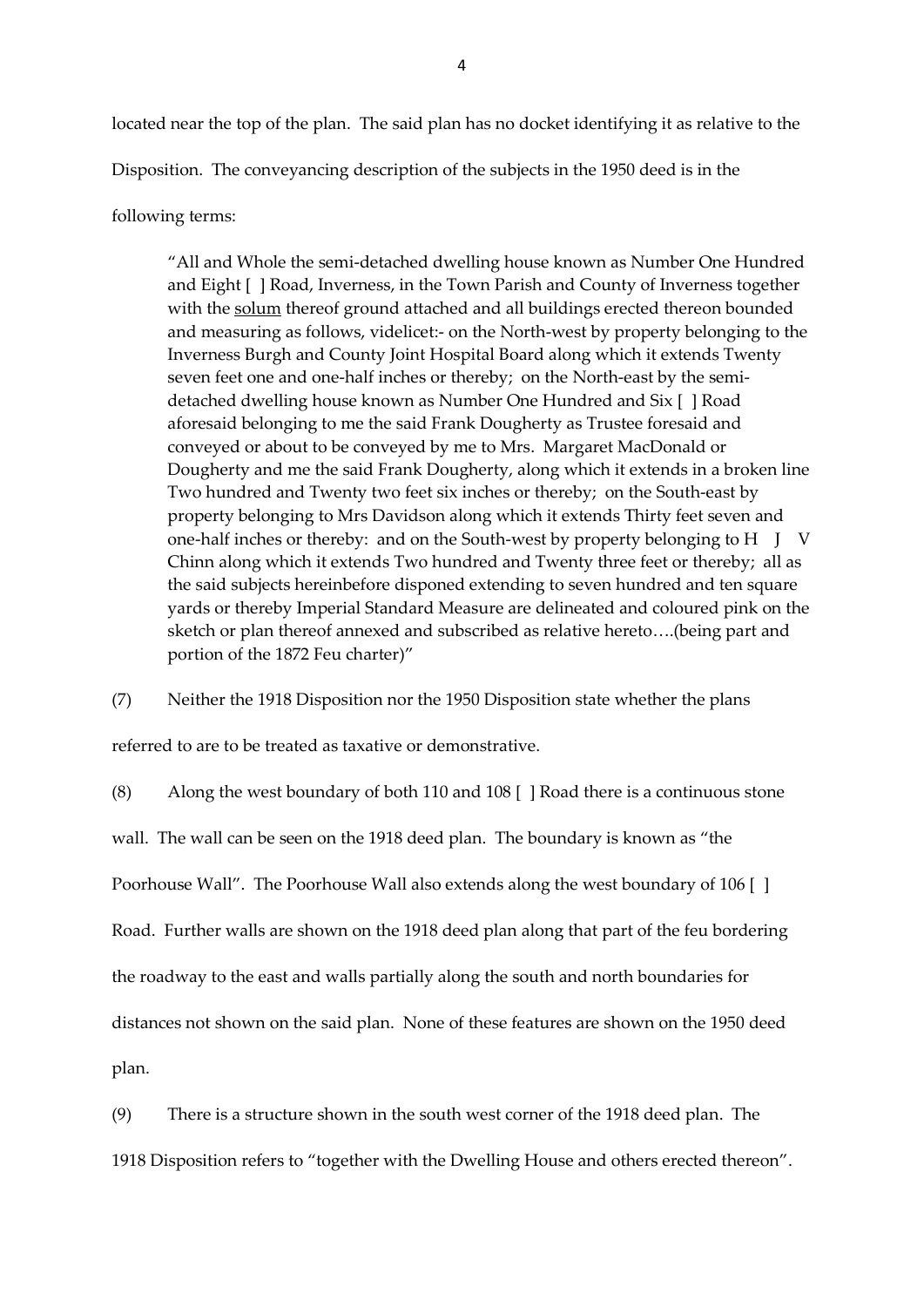There is currently an old byre constructed in limecrete and other materials in that general area. The Ordnance Survey map of 1932 suggests that a larger building in this area straddled the boundary between 110 [ ] Road and the neighbouring property at 112 [ ] Road at that point in time.

(10) The pursuer's Land Registered title contains the following description of the subjects in the Property Section of the Land Certificate:

"Subjects cadastral unit INV[ ] 110 [ ] ROAD, INVERNESS [ ] edged red on the cadastral map.

Note: Further information relating to the particular boundaries of the plot is narrated in the Disposition by Thomas MacDonald to Donald MacKenzie and Christina MacLeod or MacKenzie, recorded G.R.S. (Inverness) 16 May 1918."

(11) The plan forming part of the pursuer's Land Certificate under Title Number INV[ ] is shown on a scale of 1:1250. Part of the north boundary (hereinafter referred to as "the disputed boundary") is depicted by a dotted line from where it meets the Poorhouse Wall and the eastern end of the pursuer's current garage. This boundary is also shown as a dotted line across the breadth of [ ] Road. The said plan shows a structure in the south west corner of 110 [ ] Road where the limecrete byre is located.

(12) The proprietorship section of the pursuer's Land Certificate states in relation to Date of Entry – "Note: The Date of Entry field is intentionally blank".

(13) The Land Registration cadastral map is based on the Ordnance Survey Map which is not warranted to be more accurate than +/- 0.5m absolute and +/- 0.5m relative error. The tolerances of the Ordnance Survey Map can vary to a greater degree. At a scale of 1:1250, up to a distance of 60 metres, absolute accuracy with a 99% confidence level is 0.9m, 95% confidence level is 0.8m and the RMSE is 0.5m. On the same scale, up to the same distance,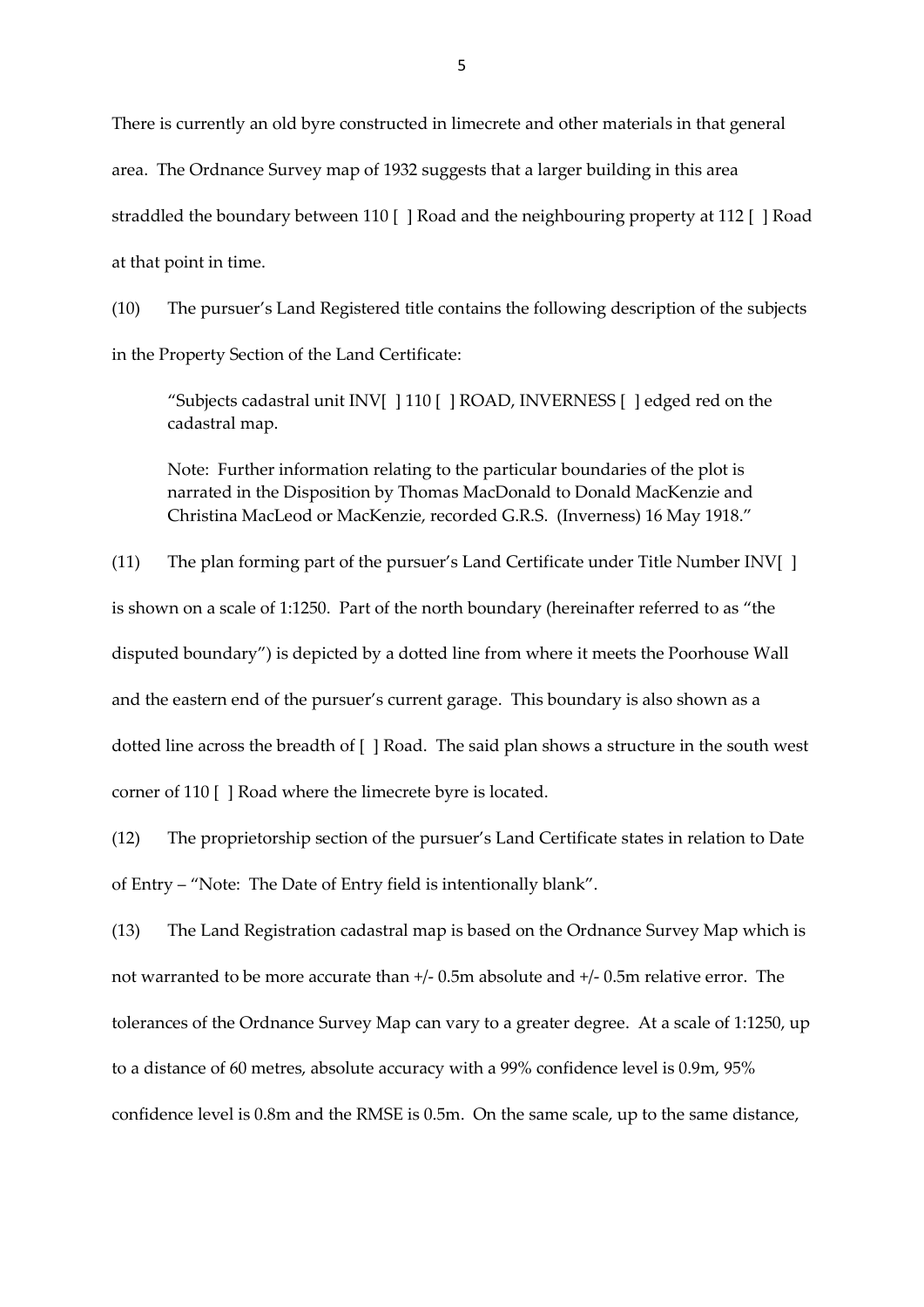relative accuracy 99% confidence is +/- 1.1m, 95% confidence is +/- 0.9m and the RMSE is  $+/- 0.5$ m.

(14) In the 1930's a garage was erected within the subjects of 110 [ ] Road with the north elevation very close to the disputed boundary.

(15) At some time between 1933 and 1955 the disputed boundary between 108 and 110 [ ] Road was fenced, made up of recycled timbers of irregular length, from the Poorhouse Wall to an undefined point along that boundary. Pursuer's production 5.4.2 of process is a photograph taken in the 1970's which shows part of the disputed boundary and the said fence meeting the Poorhouse Wall. By 1970 the recycled timber fence was dilapidated to an extent. In the 1970's the recycled timber fence was attached to a large sycamore tree close to the Poorhouse Wall.

(16) At the east end of the disputed boundary there is a red brick wall. This extends back from the front stone wall of 108 [ ] Road. The red brick wall has been in its current position since before 1970. The red brick wall is not built in a straight line and bends closer toward 108 [ ] Road at its western end.

(17) In 1970 a gateway was created between the back garden of 110 and 108 [ ] Road at or about the point at which the red brick wall ended. Pursuer's production 5.4.3 of process is a photograph showing the pursuer using the created gateway in 1970.

(18) In the 1980's the recycled timber fence was replaced with a larch panel fence. Pursuer's production 5.4.4 of process is a photograph showing her son's friend standing in front of a motor car in the 1980's which is in turn parked in front of the 1930's garage. The photograph also shows the red brick wall between the properties, the gateway and part of the replacement larch panel fence. The photograph further shows a portion of what is now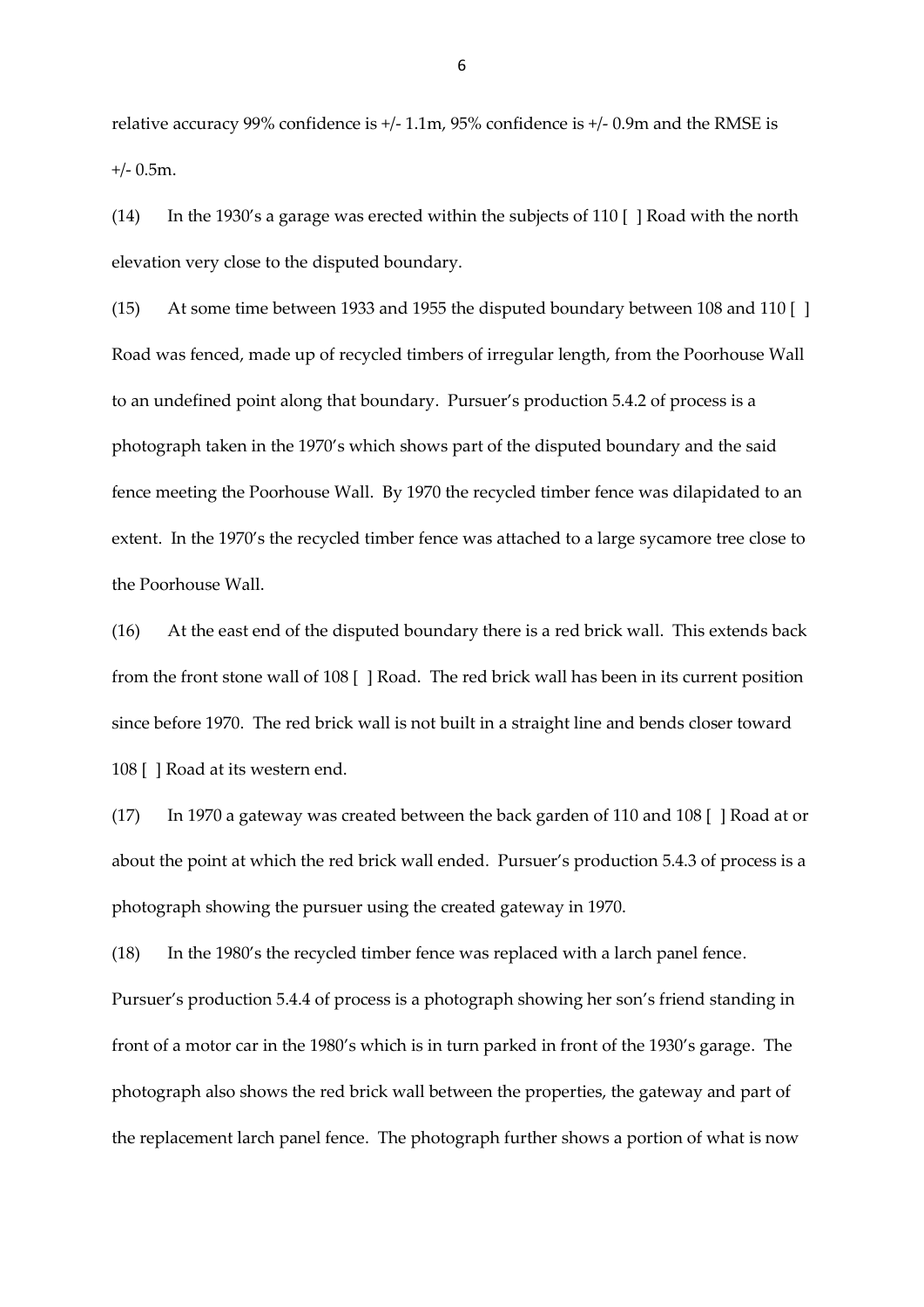the defender's shed which at that point in time was located close to the north side of the 1930's garage.

(19) By 1990 little of the larch panel fence remained. A line of shrubs or bushes had been established in the gardens of both 110 and 108 [ ] Road along much of the disputed boundary between the Poorhouse Wall and the west end of the 1930's garage.

(20) When the defender moved into her property in 1990 the wooden shed continued to be located close to the pursuer's old garage. In 1995 the shed was moved towards the west boundary and was located about 6.5 metres from the Poorhouse Wall. The shed was positioned with its back wall bordering where the defender had always understood the boundary to be. The shed remained in this location until 2015 when it was moved to its current location closer to the pursuer's new garage.

(21) Following the death of the pursuer's husband in 2002 the pursuer's son undertook gardening work to make the garden more easily maintained. The disputed boundary was found to be overgrown. It was obscured by a dense hedge on the pursuer's side between the Poorhouse Wall and the 1930's garage. The pursuer's son proceeded to clear the undergrowth and try to determine the original fence line of the disputed boundary. Original features of the disputed boundary had deteriorated and were not visible to any material degree.

(22) In 2007 wire netting was placed against the south side of the pursuer's hedge along the disputed boundary to prevent the pursuer's dogs straying into 108 [ ] Road. Pursuer's production number 5.5.3 is a photograph showing a red line marking the position of the wire netting in front of a mature and substantial section of hedging. The wire netting was erected within the pursuer's property. The wire netting was removed in 2010 or 2011.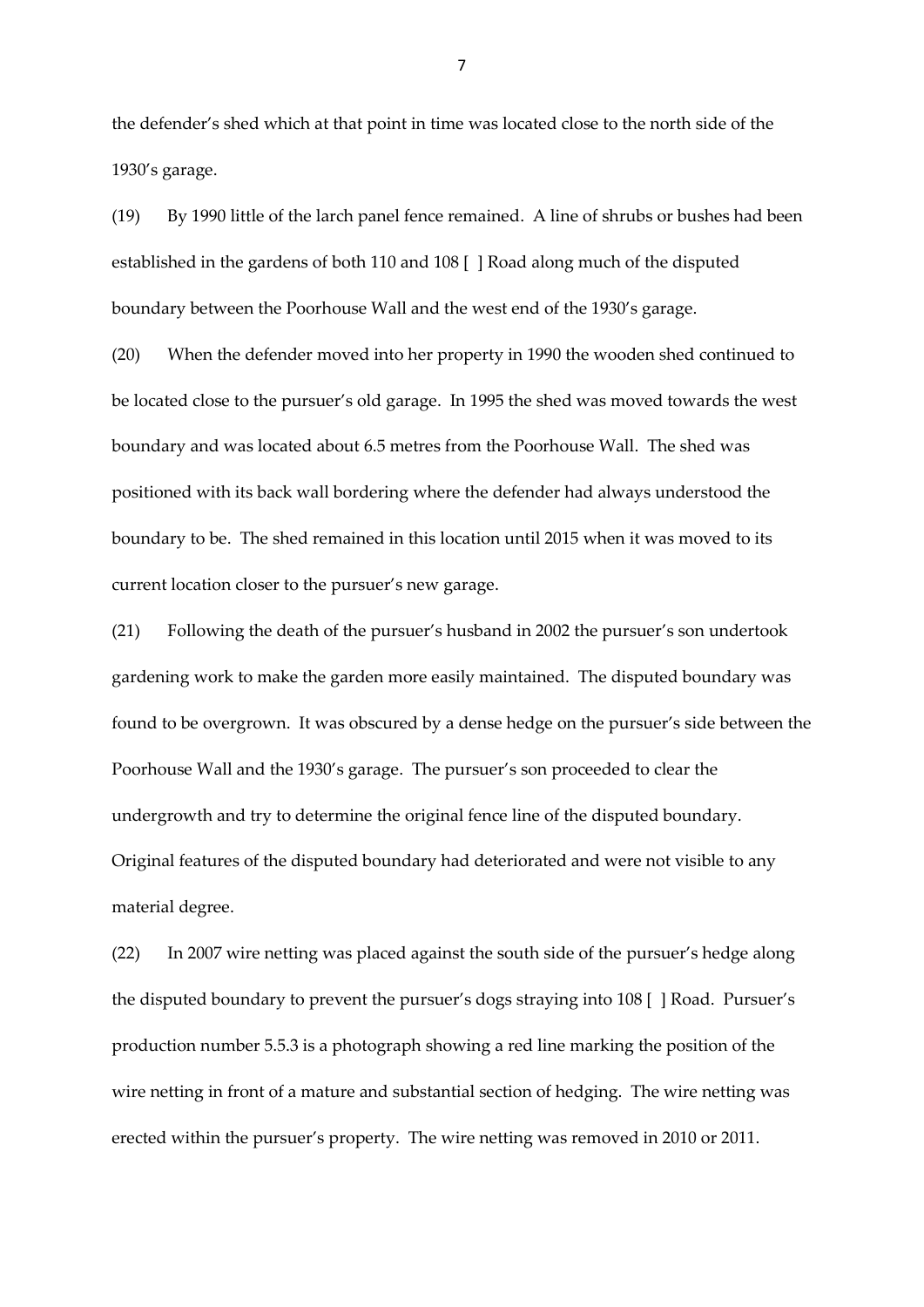(23) In 2007 the pursuer's son attempted to mark the disputed boundary with ropes. The pursuer's son found his chosen boundary line was interrupted by the defender's shed being partly over that chosen line. The pursuer's son attempted to move the defender's shed but managed to move it a minimal distance if at all.

(24) In 2010 the pursuer attempted to erect three fence panels to cover the fence of 108 [ ] Road at the east end of the disputed boundary between the red brick wall and the 1930's garage. Pursuer's production 5.4.5 is a photograph of a post clamp which the pursuer's son had concreted in to support the first panel. This post clamp is seen positioned close to the west end of the red brick wall. The pursuer had two further posts and one panel erected before the pursuer halted the work following a visit from police officers.

(25) In 2012 the 1930's garage was replaced with a new garage. Pursuer's production number 5.4.7 of process is a photograph of the replacement garage. The photograph has letters indicating the following features. Letter A delineates the north elevation of the new garage. Letter B delineates the north elevation of the 1930's garage. Letter C shows the remaining part of the now dilapidated 1980's section of larch panel fence closest to the garage. Letter D shows the position of the pursuer's fence at that part of the disputed boundary. Letter E shows the end of the red brick wall.

(26) In 2014 the defender instructed Gordon Noble of Cairntech Ltd to prepare a survey and report in order to establish the accurate boundaries on site at 108 [ ] Road. Defender's production number 6.2.1 of process is the report and plans prepared by Mr Noble. The report concluded that the boundary between 106 and 108 [ ] Road matched the original title. The boundary between 108 and 110 [ ] Road were not correctly located. Mr Noble further concluded that the most obvious features of the incorrectly located boundary were the brick wall to the south east and the fence panel to the north east of 108 [ ] Road. Mr Noble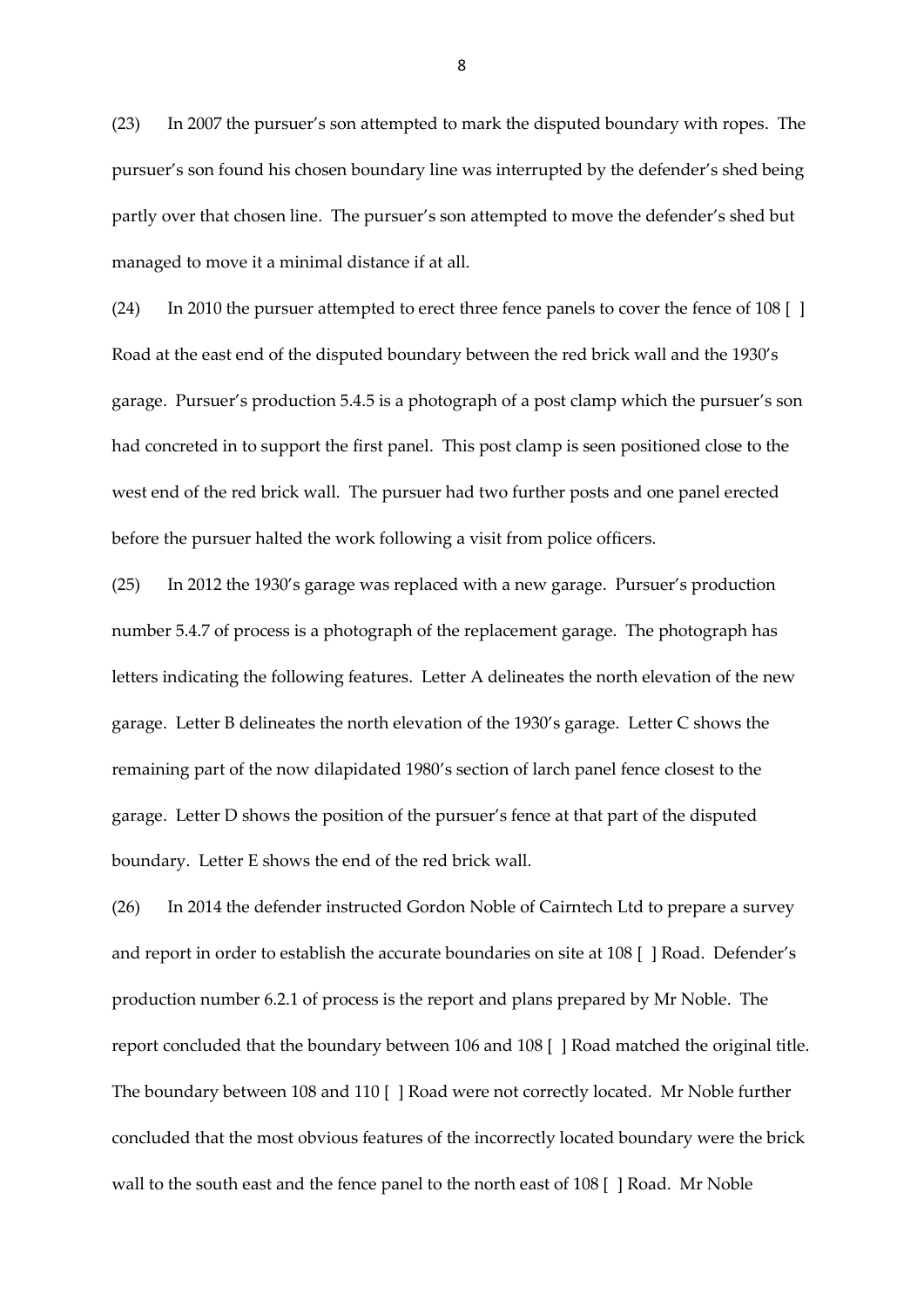considered that the eaves of the pursuer's new garage were over-hanging the boundary of 108 [ ] Road. Defender's production number 6.2.3 of process is the further report of Mr Noble dated March 2021. In terms of the later report Mr Noble concluded that replication of title dimensions for 106 and 108 [ ] Road fitted within the boundaries identified on site with only 2 out of 20 dimensions not fitting accurately to the surveyed site features.

(27) In April 2015 the defender erected a new wooden fence from the Poorhouse Wall for approximately ninety feet along the disputed boundary. The new fence was erected between the Poorhouse Wall down to where the defender's shed was located being to the west of the purser's current garage. The new wooden fence was erected along the line which the Cairntech Ltd survey identified as the location of the boundary between the properties. In order to erect the new wooden fence bushes and shrubs located in the defender's garden had to be cut back. The wooden fence was erected between where the two lines of shrubs and hedging had been established in the gardens of 108 and 110 [ ] Road.

(28) In 2016 the defender erected a further piece of fencing between the red brick wall and the remaining portion of the 1930's garage. Pursuer's production number 5.4.8 of process is a photograph showing the position of this section of fencing. In erecting this section of fencing the defender utilised the three post clamps installed by the pursuer in 2010. These post clamps now sit on the north side of the 2016 fence and are located on ground now possessed by the defender.

(29) The pursuer instructed Mr McWilliam, Chartered Land Surveyor, to visit her property and prepare a GPS derived plan to show whether the ground occupied by the pursuer was consistent with that shown on the OS plan attached to the pursuer's Land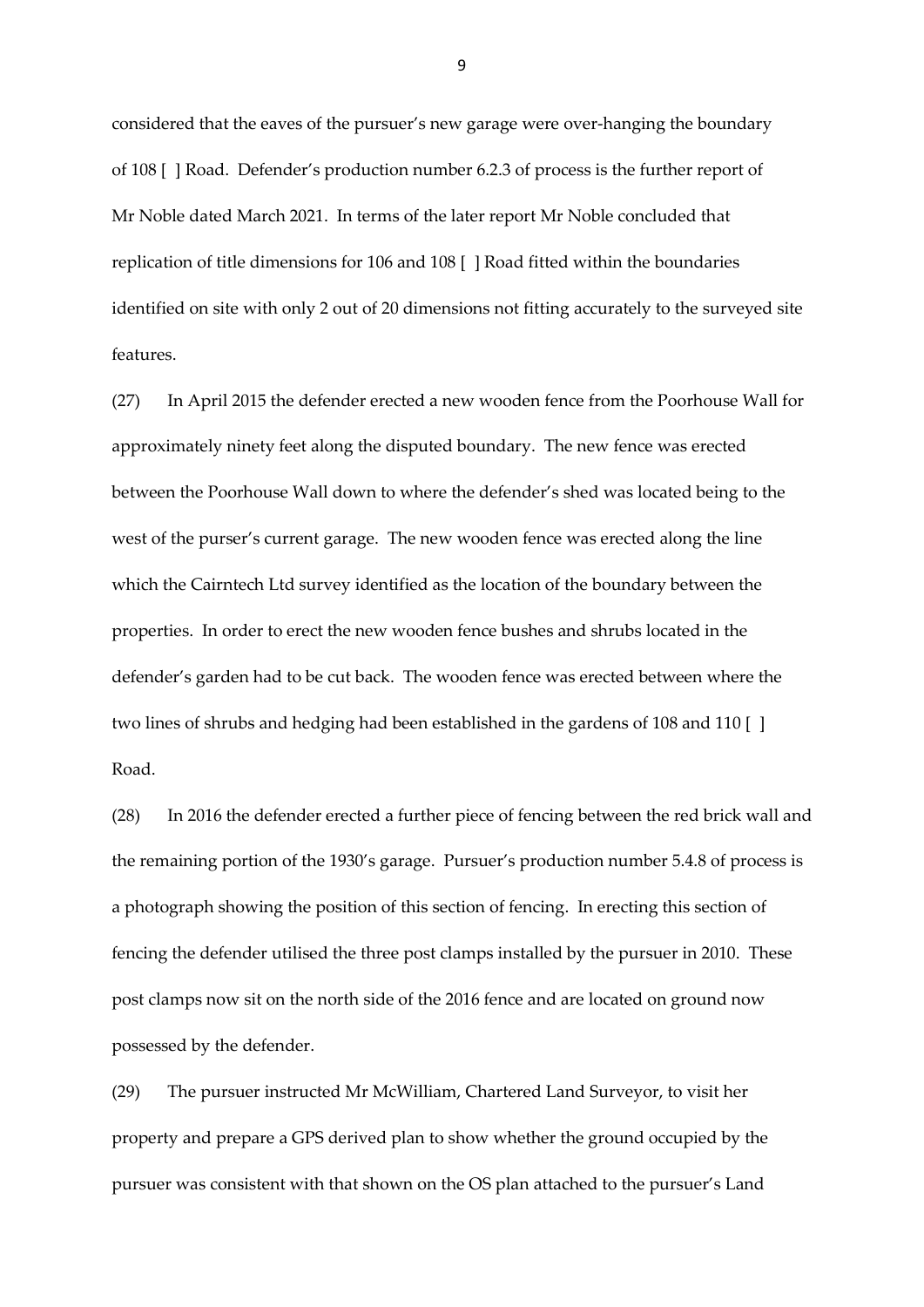Certificate and to determine the position of the mutual boundary between 110 and 108 [ ] Road. Mr McWilliam visited on site on 18 December 2019. On 21 October 2020 Mr McWilliam surveyed the south-west and south-east corners of the Limecrete byre and the north side of the boundary wall between 102 and 106 [ ] Road. He did not have access to either 106 or 108 [ ] Road when he carried out his surveys. Pursuer's production number 5.2.1 of process is a copy of Mr McWilliam's report dated 12 January 2020. Pursuer's production number 5.5.1 of process is a copy of Mr McWilliam's revised report dated 16 March 2021.

(30) Mr Noble and Mr McWilliam have reached differing conclusions as to the correct positioning of the disputed boundary.

(31) The boundary fences erected by the defender in 2015 and 2016 continue to remain in place at this time.

(32) Between 1990 and 2007 there was no dispute between the parties in relation to the boundary separating 110 and 108 [ ] Road.

(33) Substantial sections of the pursuer's southern boundary do not conform to the original positioning of that boundary. The exact position of the original southern boundary of the pursuer's property cannot be determined with accuracy.

(34) The section of fence erected by the defender in 2015 was erected along the approximate line of the original boundary between the two properties or was at least erected along a line delineating the approximate area of land possessed by the defender since at least 1995.

(35) Between 1970 and 2015 the pursuer possessed as part of the subjects at 110 [ ] Road land up to the south face of the red brick wall and the north elevation of the 1930's garage.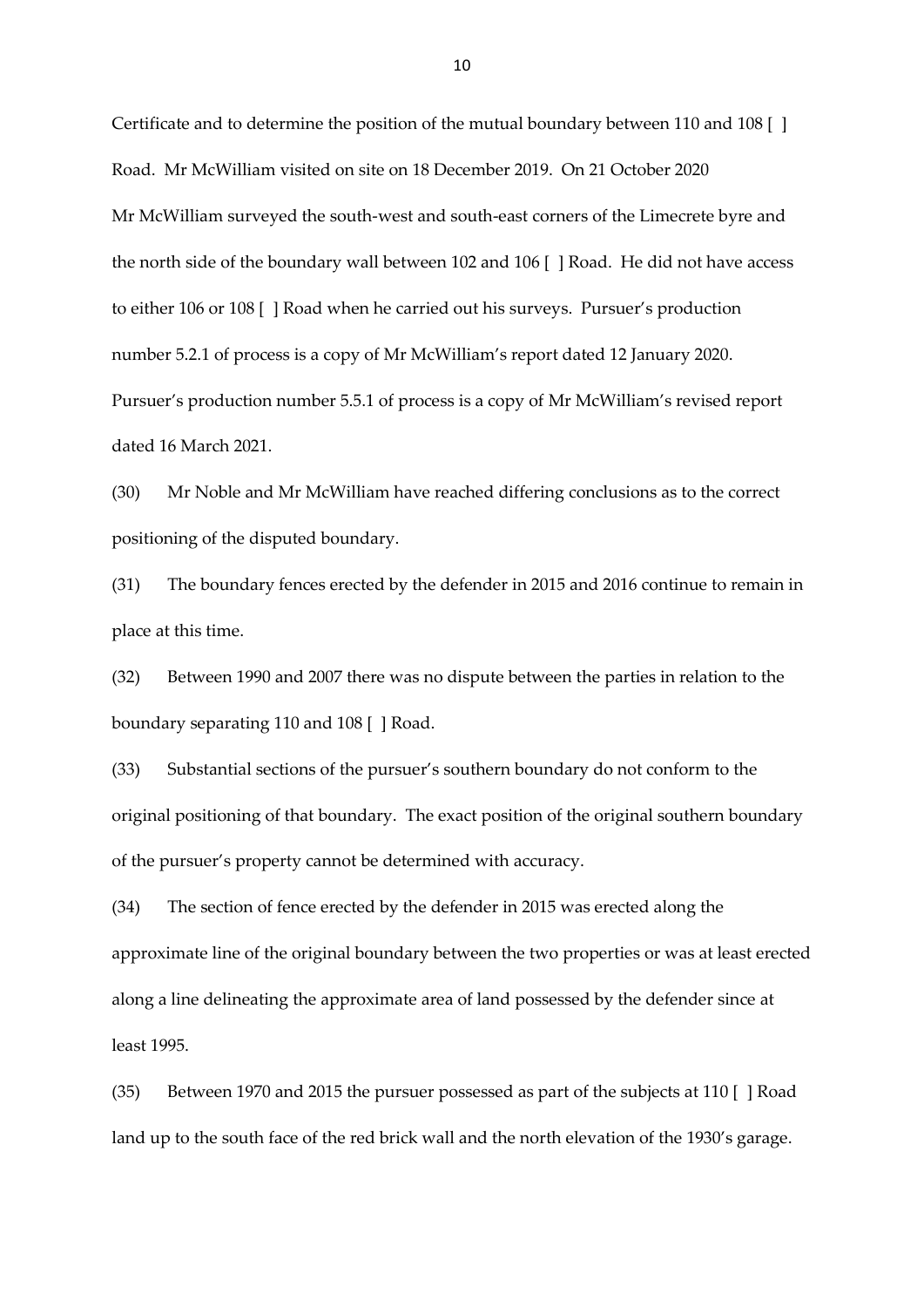The pursuer did not use or possess any ground beyond these points at that part of the disputed boundary.

## **Finds in fact and law**

1. The court has jurisdiction.

2. The plans annexed to the 1918 Disposition and the 1950 Disposition are demonstrative only.

3. The conveyancing description contained in the 1918 Disposition is not in terms sufficient by reference to a specified prior possession, or by a detail of the physical limits, by measurement or by any or all of these combined to be regarded as a bounding charter. It is a habile title.

4. The conveyancing description contained in the 1950 Disposition is not in terms sufficient by reference to a specified prior possession, or by a detail of the physical limits, by measurement or by any or all of these combined to be regarded as a bounding charter. It is a habile title.

5. The defender has not encroached on the pursuer's heritable property known as and forming 110 [ ] Road, Inverness [ ] between the Poorhouse Wall and along the north elevation of the pursuer's current garage.

6. In terms of section 1 of the Prescription and Limitation (Scotland) Act 1973 the defender has possessed the area of ground within 108 [ ] Road up to the position of the fence erected in 2015 openly, peaceably and without judicial interruption since at least 1995, being a continuous period in excess of ten years, and her possession is founded on a deed containing a description habile to include that interest in the land between the Poorhouse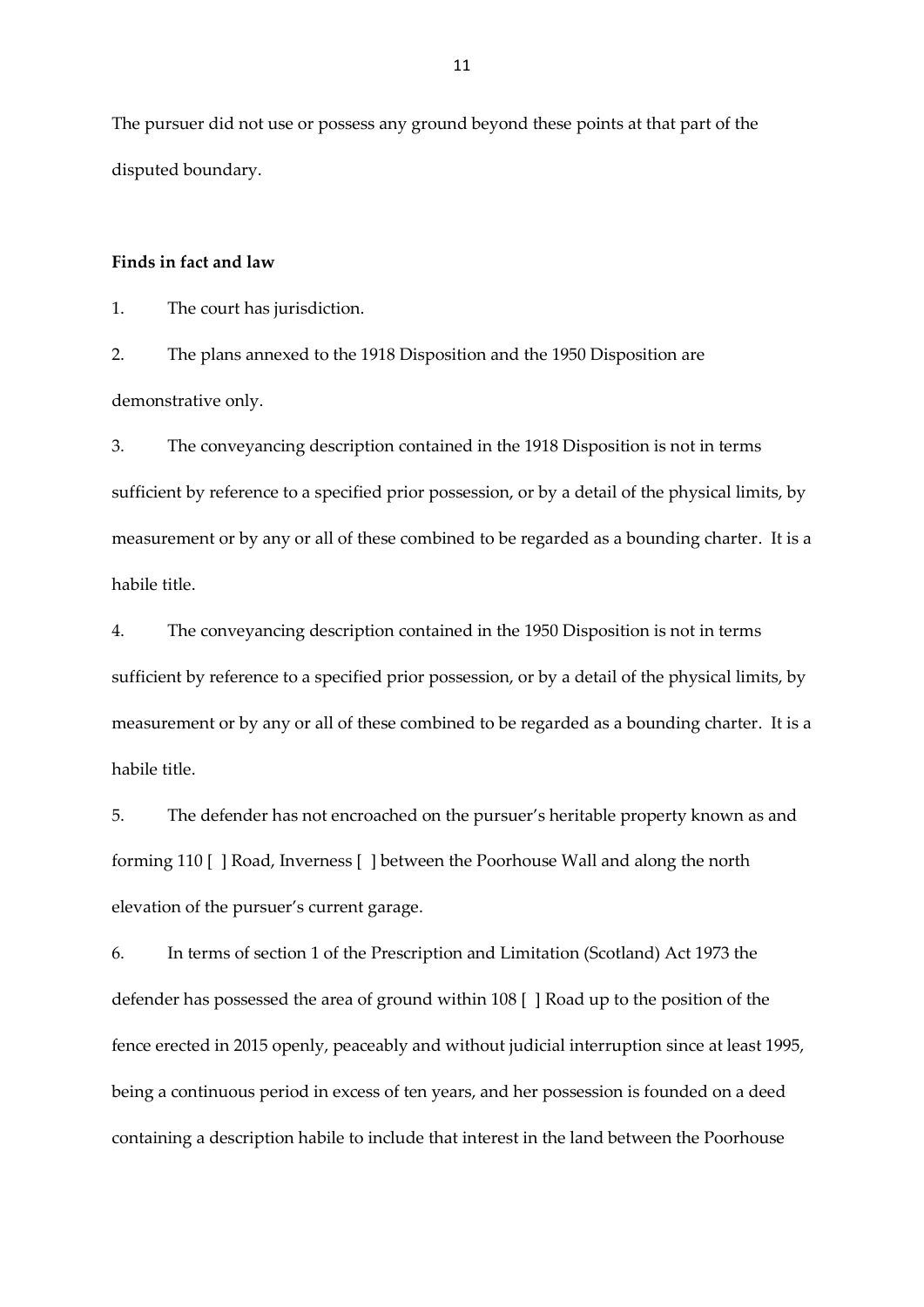Wall and to a point at or about the east end, or front elevation, of the pursuer's current garage. The real right so far as relating to that land is exempt from challenge by the pursuer.

7. The defender did not possess the area of ground she now possesses between the east end, or front elevation, of the pursuer's current garage and the west end of the red brick wall prior to erecting a fence between these points in 2016. In terms of section 1 of the Prescription and Limitation (Scotland) Act 1973 the defender's possession of this area of land has not been for a continuous period of ten years and is not exempt from challenge by the pursuer. The defender's possession is not founded on a deed containing a description habile to include that interest between the east end, or front elevation, of the pursuer's current garage and the west end of the red brick wall.

8. The defender has encroached on the pursuer's heritable property known as and forming 110 [ ] Road, Inverness [ ] between the east end, or front elevation, of the pursuer's current garage and the west end of the red brick wall.

Therefore: Repels the defender's pleas-in-law; Sustains the pursuer's first plea-in-law and in terms thereof Finds and Declares that the defender as owner of the heritable property known as and forming 108 [ ] Road, Inverness [ ] is legally obliged to refrain from encroaching on the pursuer's heritable property known as and forming 110 [ ] Road, Inverness [ ] and, specifically is legally obliged to refrain from encroaching into the pursuer's northern boundary between the east end, or front elevation, of the pursuer's current garage and the west end of the red brick wall otherwise being that length of the boundary fenced by the defender in 2016; Sustains the pursuer's second plea-in-law and in terms thereof Finds and Declares that the defender has encroached on the pursuer's said heritable property by the erection of a section of fence in 2016 between the east end, or front elevation, of the pursuer's current garage and the west end of the red brick wall; Sustains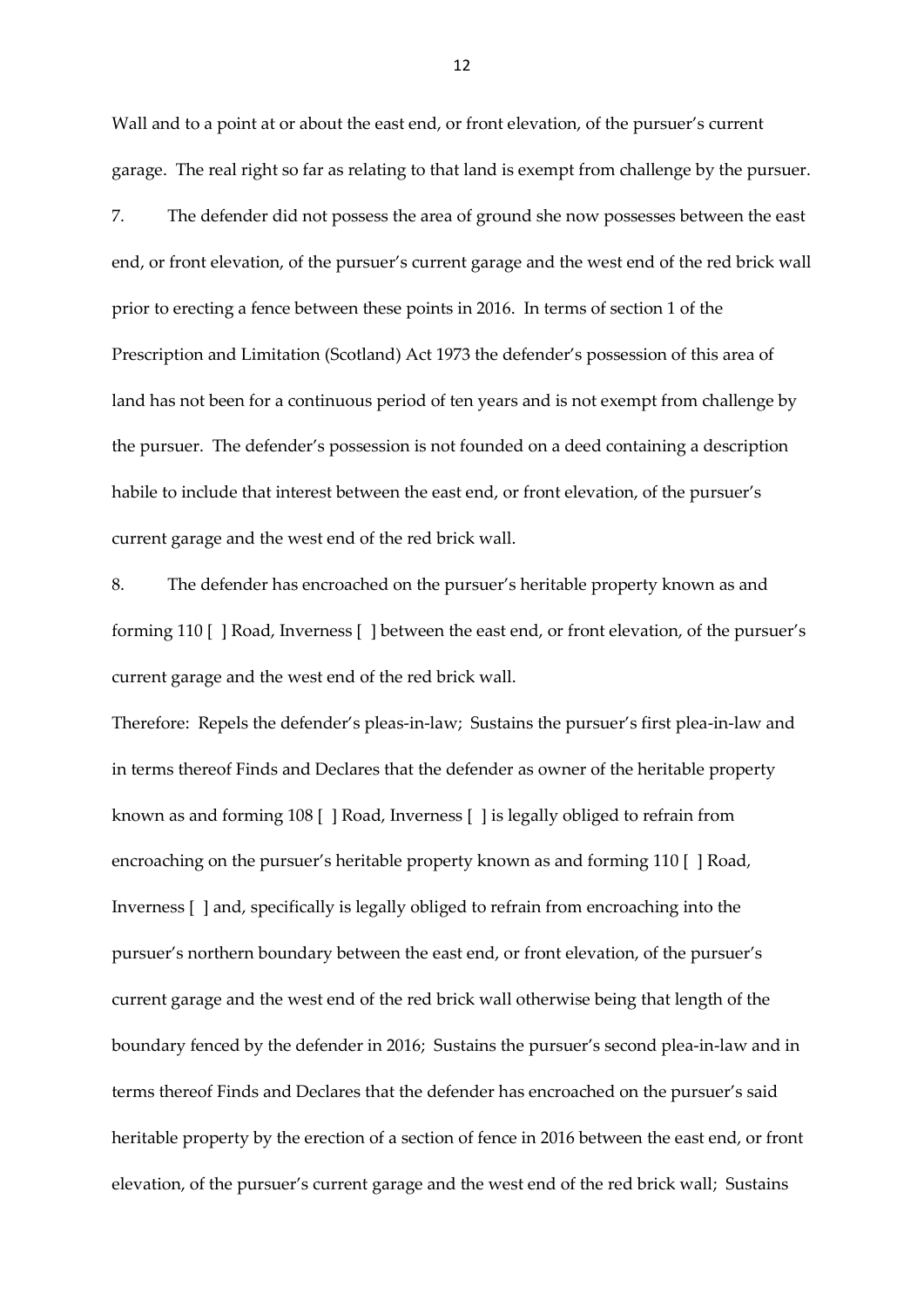the pursuer's fifth plea-in-law and Ordains the defender to remove the said section of fence within six weeks from the date hereof: Meantime reserves to pronounce further on the pursuer's fourth and sixth pleas-in-law; Assigns 20 October 2021 at 11.15am as a procedural hearing, said hearing to take place via conference call, Directs parties to furnish the sheriff clerk with a direct contact telephone number no later than forty-eight hours in advance of said hearing; Reserves the question of the expenses of the cause to date until 20 October 2021.

#### **Note**

## **Introduction**

[1] This action relates to a boundary dispute. The dispute has been ongoing since 2007. The issue is whether the defender, as proprietor of 108 [ ] Road, has encroached into the pursuer's property at 110 [ ] Road.

[2] The pursuer seeks declarator, first that the defender is legally obliged to refrain from encroaching on the pursuer's heritable property in relation to which her title is now registered in the Land Register of Scotland, and secondly to find that the defender has encroached on the pursuer's heritable property by placing a shed, erecting fencing and a metal frame and depositing a motor cycle thereon. Various interdicts are sought. In the event that declarator is granted the pursuer seeks an order ordaining the defender to remove the items erected or deposited on the pursuer's property. In the event that these items are not removed within such period as the court orders the pursuer seeks an order authorising removal or demolition of the items and decree for payment of any expenses incurred in effecting removal or demolition.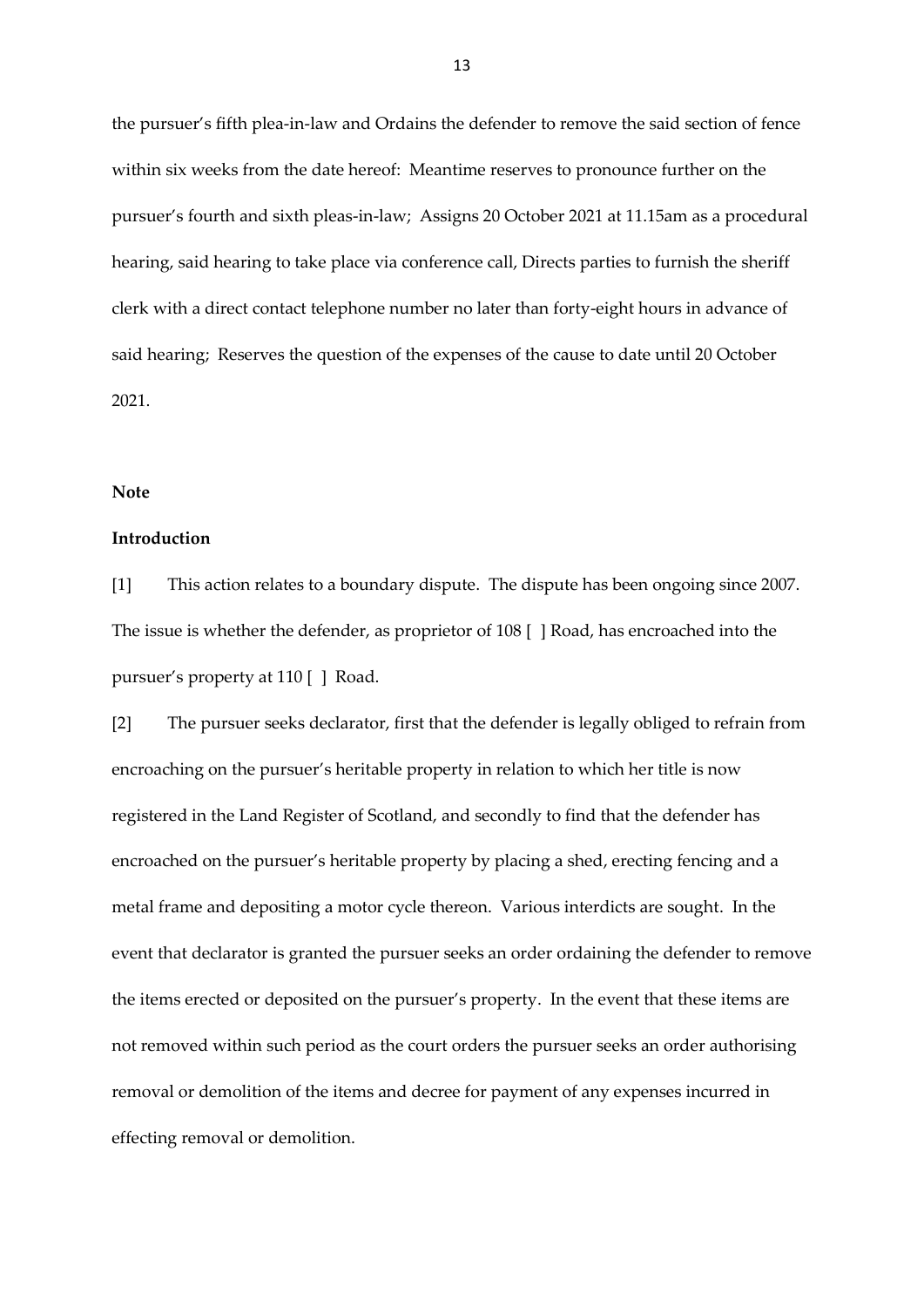[3] The defender denies there has been any encroachment. The defender argues that the area occupied by her is consistent with the dimensions of her subjects as described in the original split-off disposition. The defender further argues that she has possessed the area she occupies for a continuous period of at least 10 years and can rely on prescriptive possession in any event. Any conflict between the physical features of the boundary and the registered title of the pursuer falls within the accepted tolerances of Ordnance Survey map scaling.

[4] The matter in issue is further complicated by the fact that title to 110 [ ] Road is now recorded in the Land Register of Scotland. Title to 108 [ ] Road remains on the Sasine Register. The evidence of the parties as to how the boundary was physically marked, and precisely where it was located differs. The professional opinion of expert or skilled witnesses charged with plotting the boundary for each party also provides differing locations.

#### **Procedural History**

[5] The action commenced in 2018. The action was sisted between late 2018 and November 2019. On defender's motion a debate was assigned for 21 February 2020. On joint motion the debate was discharged and the cause continued to 18 March 2020. Given the restrictions imposed by the Covid pandemic the Court continued matters *ex proprio motu* to 5 August 2020.

[6] In late 2020 the case was continued for the purposes of adjustment and, following sundry pre-proof procedure, proof was assigned for 25 and 26 March 2021. Evidence was led on these dates and the proof was continued to 6 May 2021 to allow evidence to be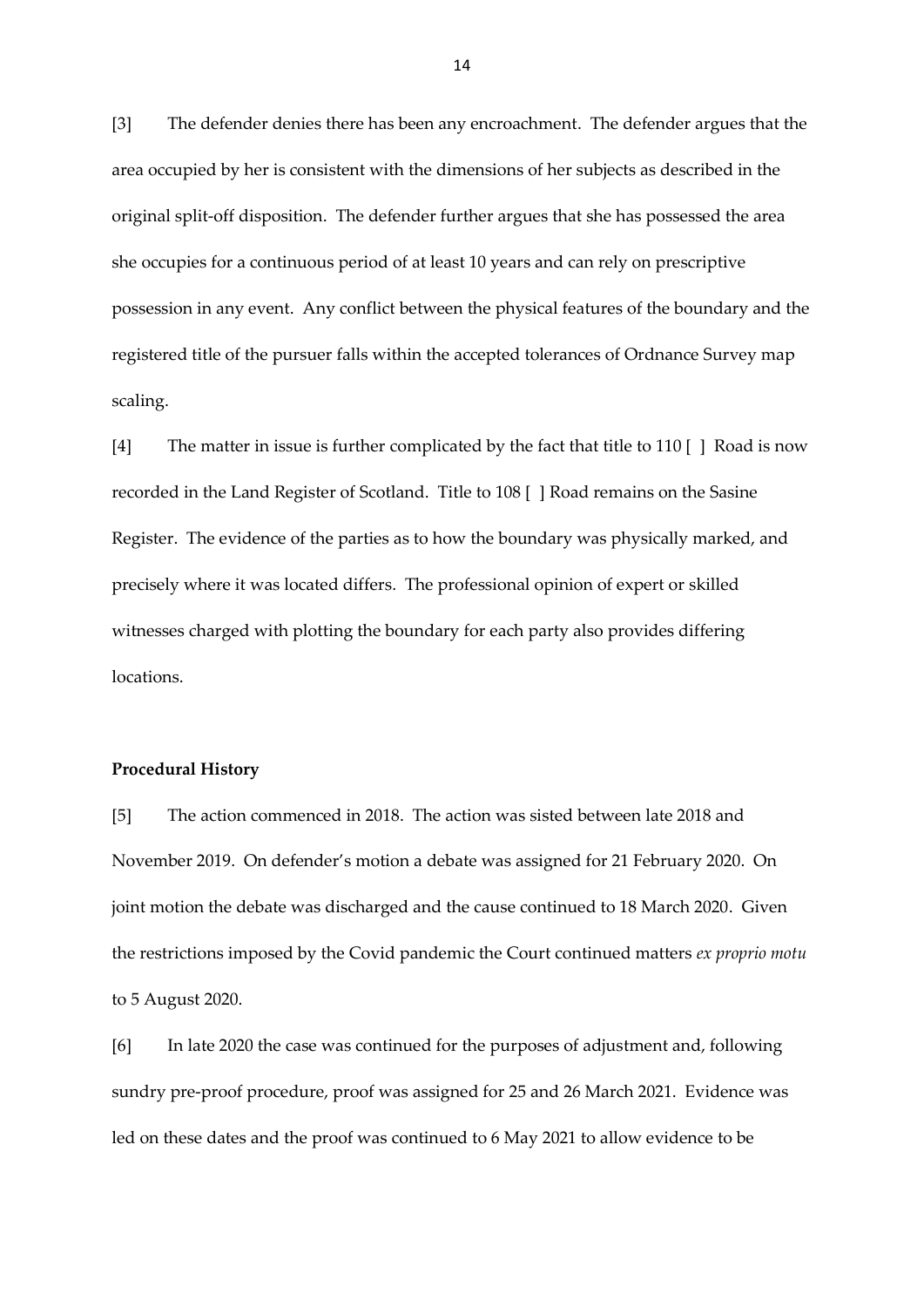concluded. The case was further continued to hear parties' submissions on 31 May 2021. Having heard submissions I made *avizandum*.

#### **The Evidence at Proof**

[7] The proof was conducted on the Cisco WebEx platform. I must congratulate both parties for the preparation which was put in place to allow the proof to be conducted in this manner. Furthermore, we are all indebted to the Sheriff Clerk for the necessary input and preparation to assist in the relatively straight forward, and efficient manner in which the proof proceeded by remote means.

[8] All witnesses other than the expert witnesses gave their evidence-in-chief by affidavit. I will summarise the evidence of each witness so far as relevant to my findings in fact. I will comment on issues of credibility and reliability as relevant to my assessment of each witness.

#### *Evidence for the Pursuer*

[9] The pursuer gave evidence. In addition evidence was led from Mr McWilliam, Chartered Land Surveyor and the pursuer's son, Steven Dougherty.

## *The Pursuer*

[10] The pursuer, subject to the acknowledgement of one minor typing error, adopted her affidavit as her evidence-in-chief. This was supplemented by some additional oral questioning by Mr Logan.

[11] The pursuer provided her personal details. She provided her understanding of the history of the properties and her late husband's family connection to these. The defender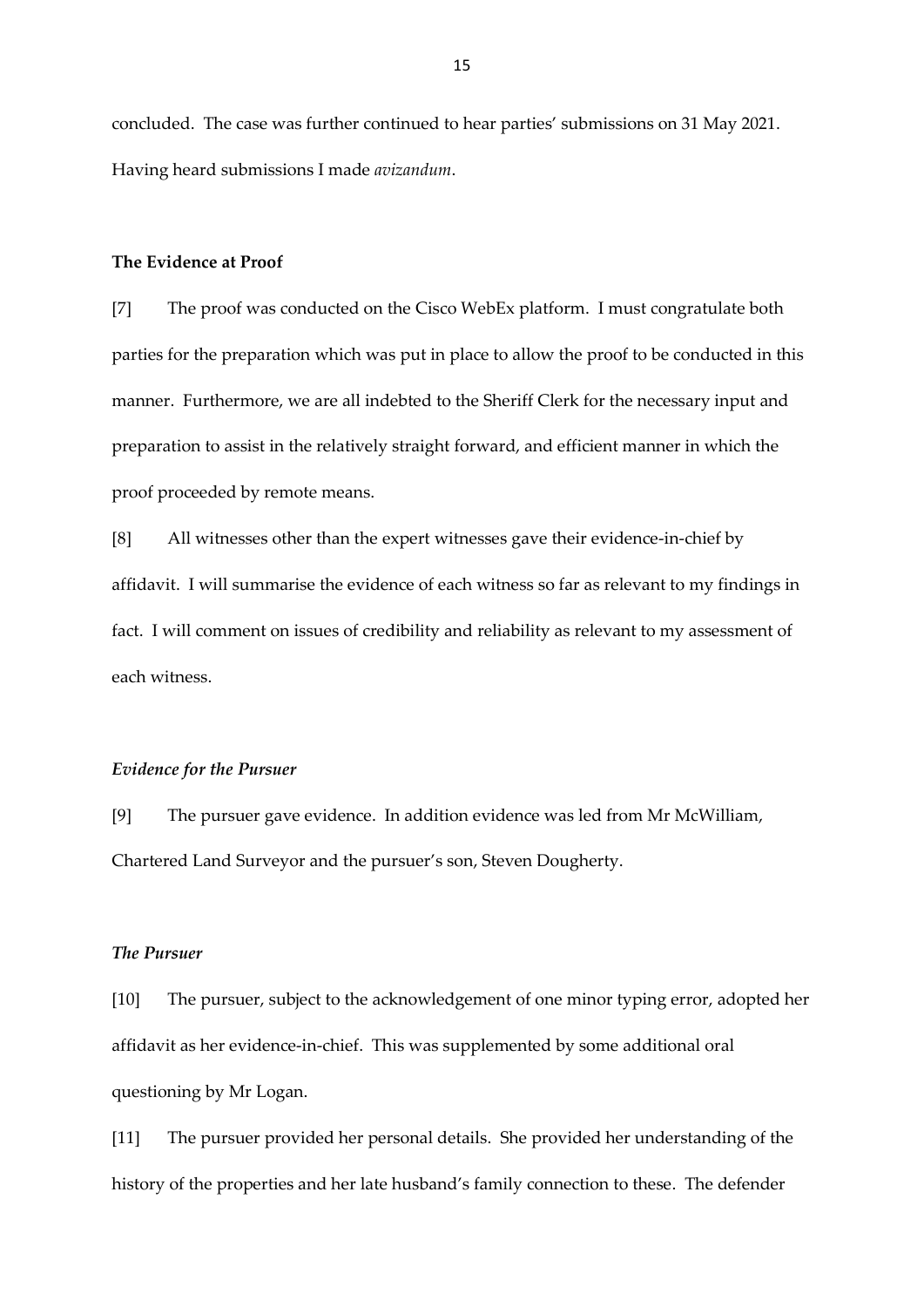had been her neighbour since 1990. She contended that the defender's current fence was erected on her land. The defender's shed, originally situated on the ground of 108 [ ] Road, straddled the boundary. The defender had also stored a meal frame and a motor cycle on her land.

[12] The pursuer confirmed that she and her husband had lived at 108 [ ] Road before exchanging houses with the owner of 110 [ ] Road. It was the pursuer's belief that the correct boundary had been marked by a wooden fence erected between 1933 and 1955. The pursuer accepted that this fence was "a bit dilapidated" when she and her husband moved to 110 [ ] Road in 1970. This had been replaced with a lap larch fence in the same alignment in the 1980's.

[13] The pursuer produced and referred to a number of photographs taken between 1969 and 2015. Where relevant the evidence I accepted about these photographs is contained in my findings in fact. When describing the photograph which showed the remnants of the 1933/1955 fence she referred to the tree against which the fence was attached but stated that she had "no idea" which tree that was but she believed it was a tree which had been in her garden.

[14] The pursuer stated that the defender had encroached on her land for a number of years. There had been ongoing legal correspondence regarding this matter for many years. [15] The pursuer stated that in 2007 she received a letter from the defender alleging the pursuer's son had moved the defender's shed. Given the pursuer's knowledge that her son was trying to identify the correct boundary she assumed her son had done so and she apologised to the defender for this. The pursuer later learned that her son had been unable to move the shed. The pursuer stated that after commencement of this court action the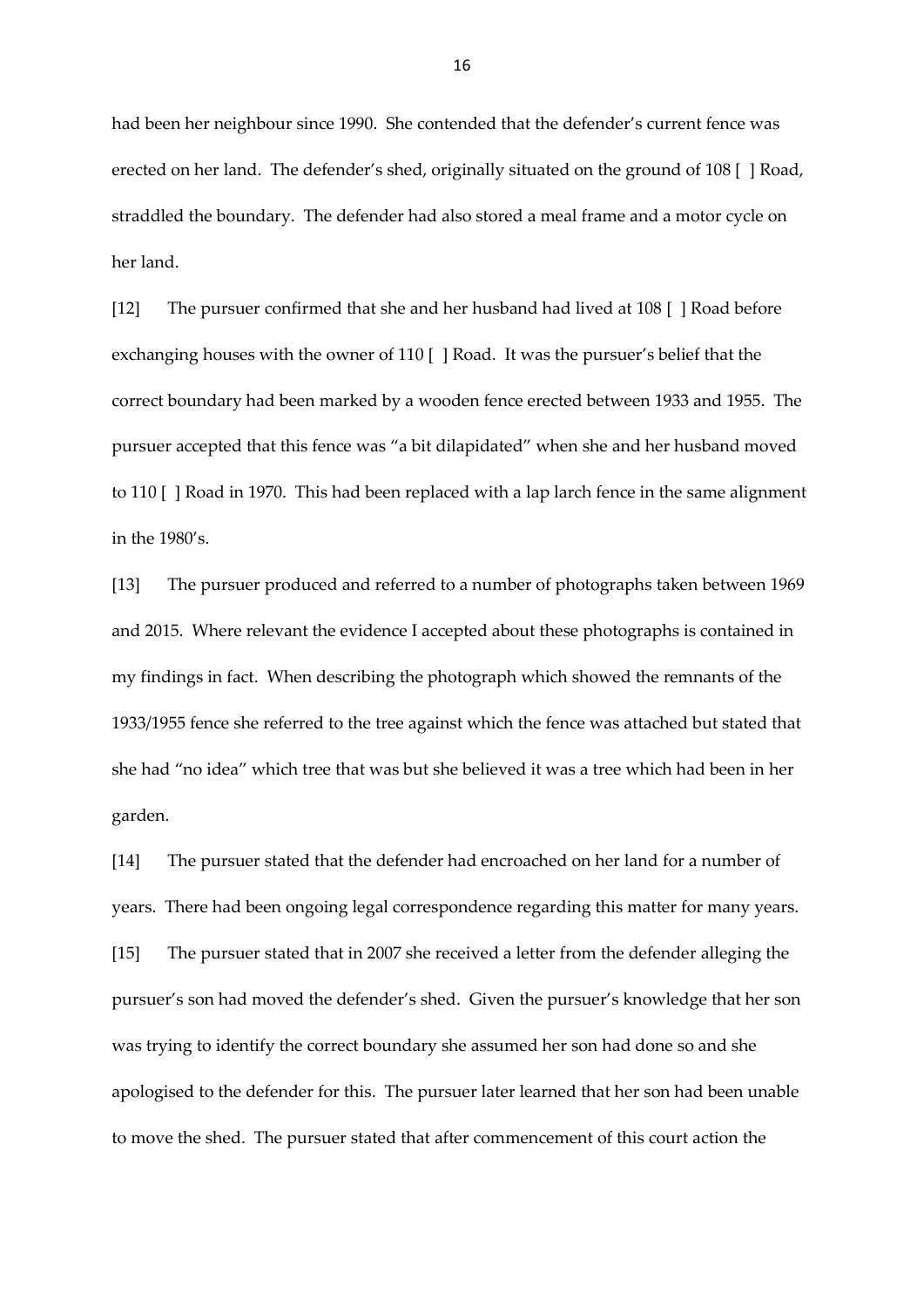defender had moved her shed northwards and, although the shed now encroached less onto the pursuer's land, it still encroached.

[16] When recalling the nature of the garden the pursuer accepted that things had changed over the years but believed she owned land to the north of where the defender had erected the current fence. There was a tree now in the defender's garden under which some of the pursuer's late husband's ashes had been placed. The pursuer also considered that the title plan in the deed for 108 [ ] Road was not accurate.

[17] In cross-examination the pursuer did not detract in her evidence to any material degree. She did accept that no encroachment had been identified until 2007 although she recalled there may have been a suspicion of such in 1994 when the defender had built an extension. That said the pursuer recalled that her late husband had erected a panel of fencing at the Poorhouse Wall in the 1990's close to where there was now a yellow mark on the wall. At that time the pursuer recalled there was a hedge of Leylandii, bushes and shrubs. When the defender had erected her new fence this had not originally been seen by the pursuer given the thick hedge still there at that time. Indeed, the pursuer conceded the boundary had become overgrown. She recalled the Leylandii had been planted by her husband and the original fences had become lost in the bushes. The fencing had deteriorated and it was then that her late husband had erected the single panel of larch lap fencing to fill a gap. The pursuer could not explain why her husband had only erected one fence panel. The pursuer conceded she did not exactly know what was left marking the boundary between her garage and the Poorhouse Wall given the overgrown nature of the hedges and shrubbery at that point. She accepted that matters relating to the garden had been left to her husband. She stated that she had often been away filming.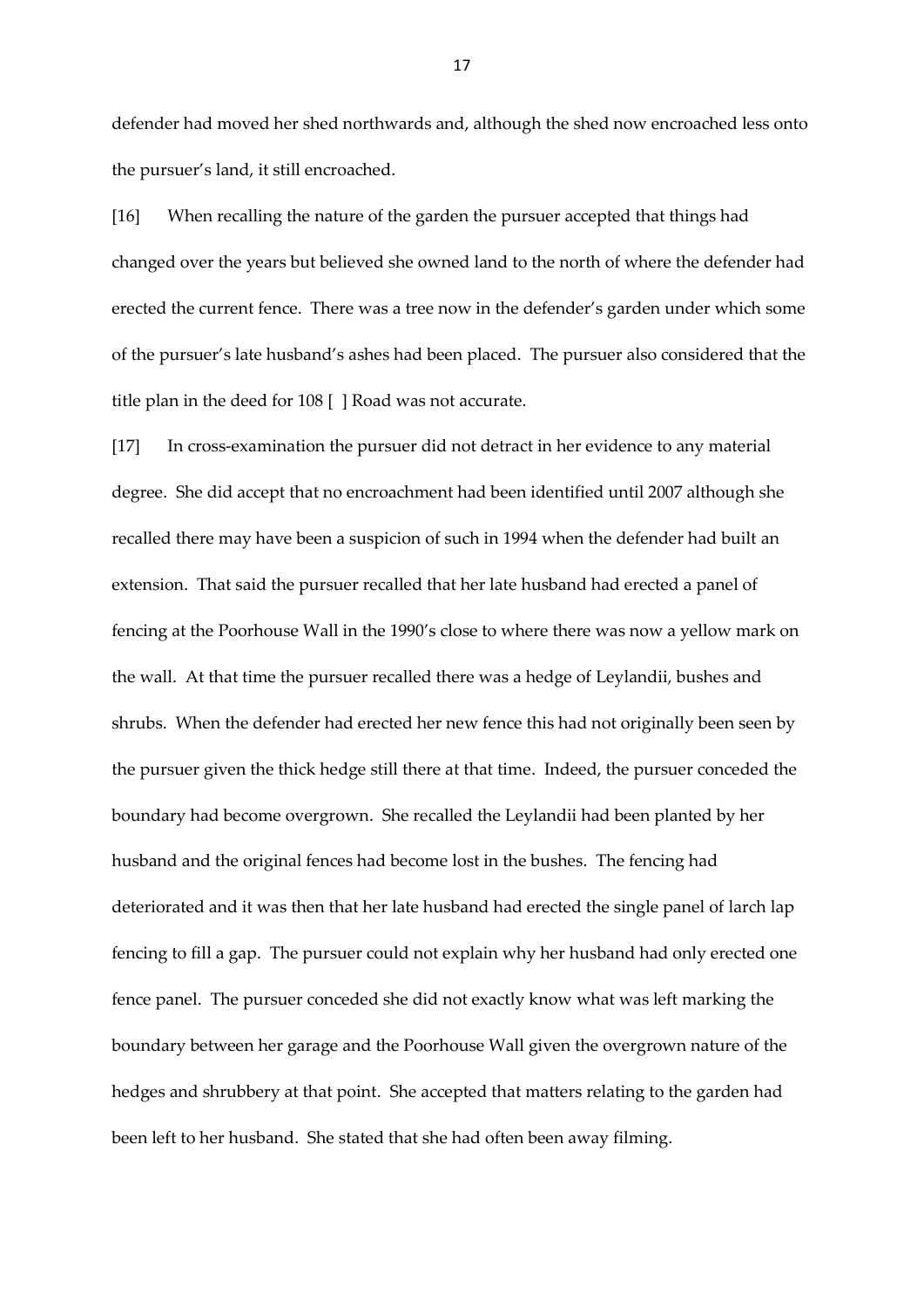[18] In cross-examination the pursuer accepted that she had not used land to the north of her garage. The pursuer conceded that the defender had probably used this area given there was no existing fence there.

[19] Whereas I found the pursuer to be a credible witness in most respects I had some hesitation as to the reliability of her recollection of the exact nature of the disputed boundary over the period from 1970 to the current date. That is hardly surprising given the length of time over which the pursuer was asked to recall matters. I did form the impression that matters relating to the garden had been something dealt with primarily by the pursuer's late husband. Indeed, in cross-examination I noted the pursuer as stating when 108 [ ] Road was owned by Miss MacDonald, following the death of her brothers, she did not want a fence between the properties. I had no hesitation in accepting the pursuer's evidence as to the approximate positioning of the disputed boundary between the west end of the red brick wall and the position of both the old and new garage. The pursuer left me with a less than clear picture of the positioning or physical formation of the disputed boundary from the Poorhouse Wall to the western edge of the 1930's garage. Over that section, on the pursuer's side of the boundary there had been thick hedging and shrubbery which obscured the exact position of the boundary.

[20] The pursuer was less than precise as to the extent of land she had possessed. For example she accepted that she had never used the land behind the 1930's garage. Given evidence I accepted from the defender I found the pursuer's evidence about the single fence panel at the Poorhouse Wall, and the significance of the tree within the defender's boundary, to be less than entirely reliable. Furthermore, it seemed clear that the pursuer accepted the positioning of the defender's shed over the years. This supported the defender's evidence that the shed had been in a position close to the Poorhouse Wall between 1995 and 2007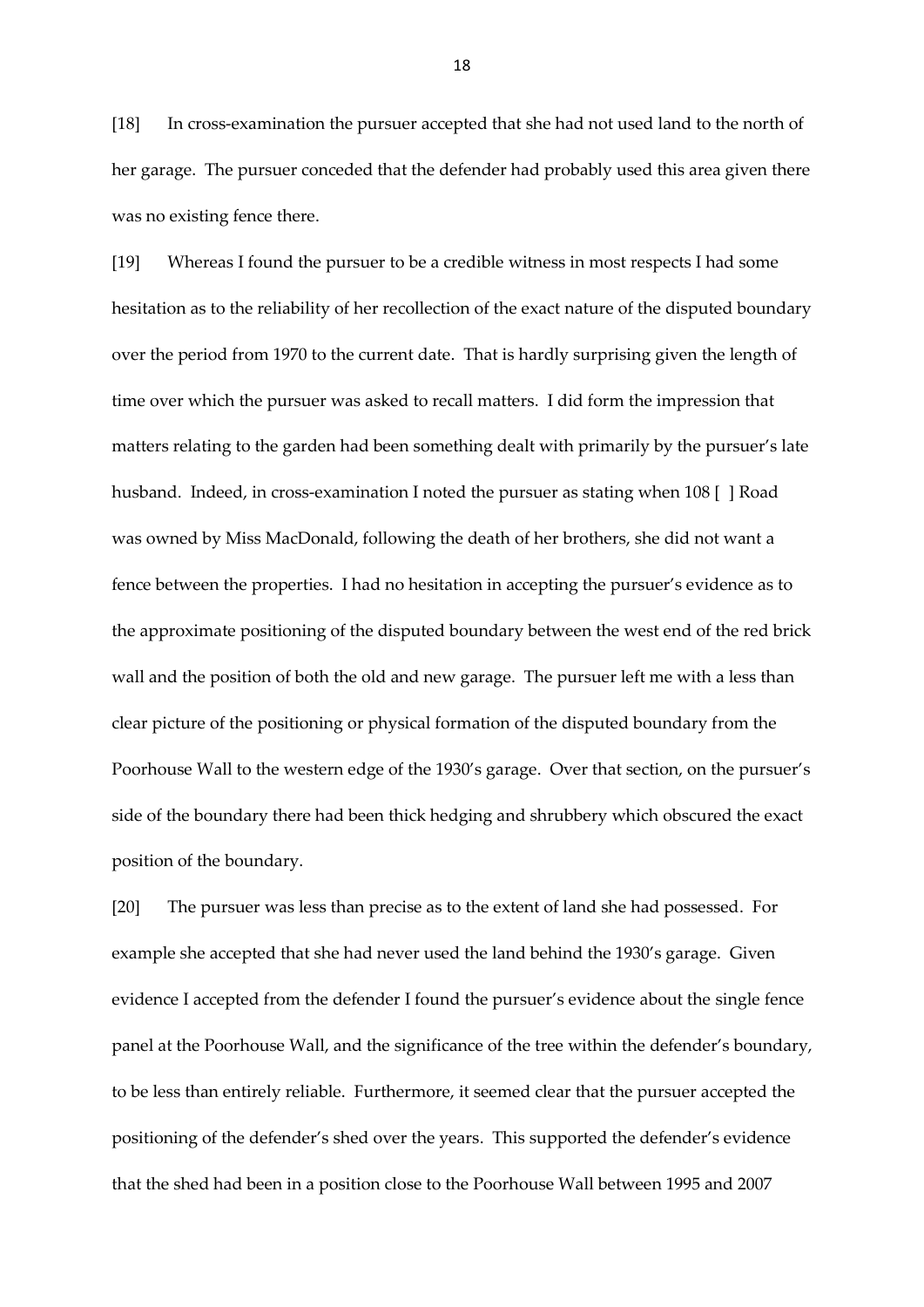when the dispute arose. This, in turn, supported the defender's evidence as to the approximate extent of the ground she had occupied and possessed in that section of the boundary for fully 20 years before the shed was relocated to its present position.

[21] Finally, in relation to the pursuer's evidence, I would observe that whilst her affidavit confirmed that she had "lived" at 110 [ ] Road since 1970 there was no further clarification as to the nature of the pursuer's proprietorial interest in the subjects before voluntary registration in the Land Register in 2015. Other than by admission in the pleadings that the pursuer's title is registered in the Land Register effective as from 25 February 2015, it may be that the pursuer obtained a real right by the recording of title in her favour since 1970 but that is mere speculation on my part. For reasons hereafter stated, whilst making this observation, it has had no ultimate bearing on the decision I have reached.

#### *Michael McWilliam*

[22] Mr McWilliam was called by the pursuer as an expert or skilled witness. He had 40 years' experience as a Chartered Land Surveyor and had completed many boundary surveys. Various versions of his report were lodged in process and Mr McWilliam adopted the terms of these reports in his evidence. I took the main version of Mr McWilliam's report to be dated 12 January 2020 and lodged as pursuer's production number 5.2.1 of process (hereinafter "revised report"). A further version of Mr McWilliam's report dated 16 March 2021, pursuer's production number 5.5.1 of process, commented on the updated report of Mr Noble dated March 2021 (hereinafter "supplementary report"). I will summarise the contents of Mr McWilliam's reports and his evidence generally. Where accepted, and of relevance, Mr McWilliam's evidence is incorporated in my findings in fact.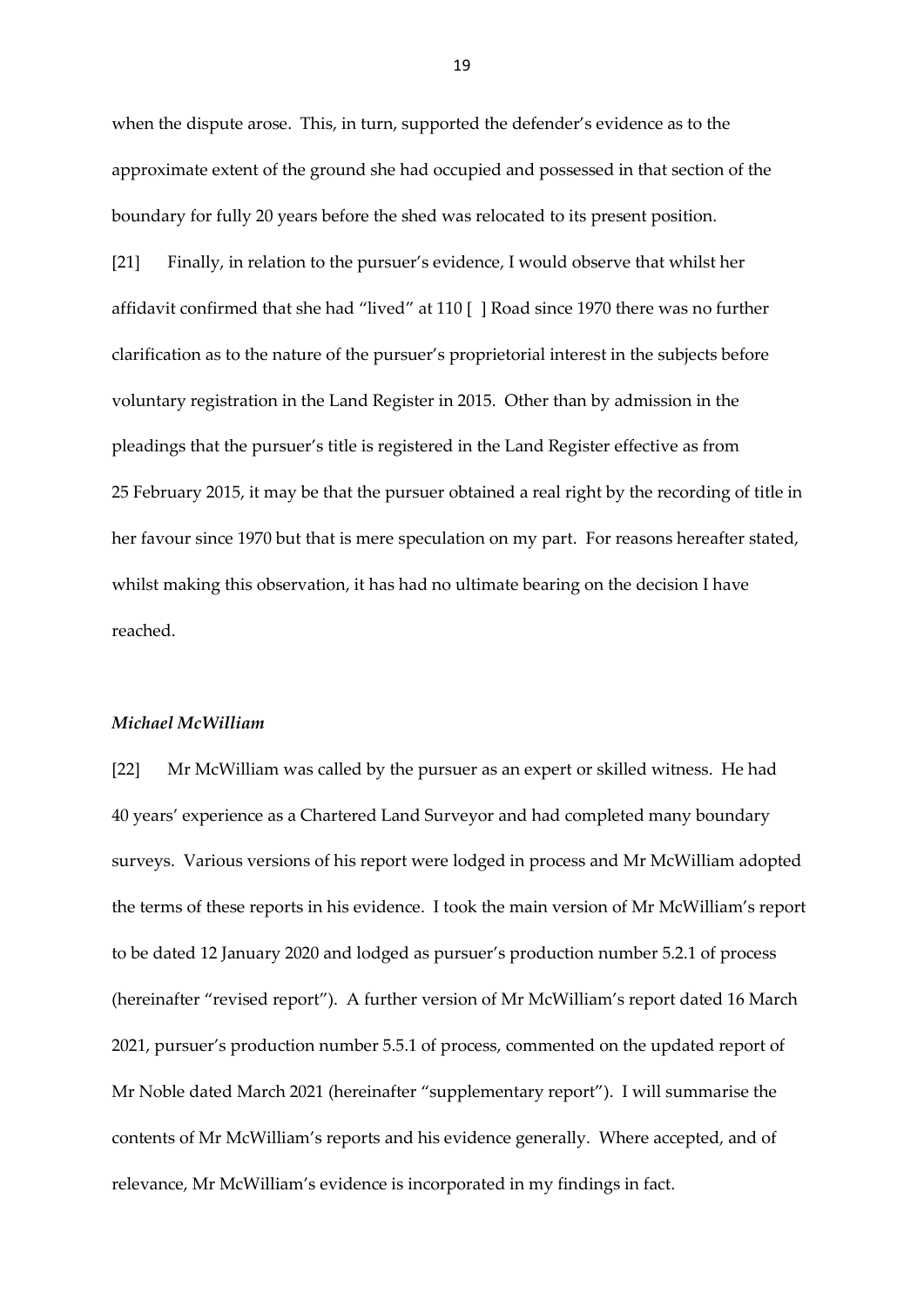[23] Mr McWilliam confirmed he had been instructed to visit and prepare a GPS derived plan to show whether the ground occupied by the pursuer was consistent with that shown on the OS plan attached to the pursuer's Land Certificate and to determine the position of the disputed boundary between 110 and 108 [ ] Road. He had visited on site on 18 December 2019. In his revised report he confirmed that he had carried out a further survey on 21 October 2020 when he had surveyed the south-west and south-east corners of the limecrete byre and the north side of the boundary wall between 102 and 106 [ ] Road. He confirmed he had not had access to either 106 or 108 [ ] Road when he carried out his survey.

[24] Mr McWilliam explained the methodology and technical systems used to produce his calculations and the plan prepared. Much of Mr McWilliam's evidence was focussed on explaining his conclusions as set out in what was referred to at proof as the "A3 plan", being pursuer's production 5.6.1 of process. On that plan Mr McWilliam had drawn up the Land Certificate boundaries for 106,110 and 112 [ ] Road. 114 [ ] Road was not yet on the Land Register. He stated that the cadastral map was like a jigsaw puzzle with registered titles having to fit together within OS tolerances. It was prudent not to examine Land Certificate plans in isolation. Adjoining pieces of the jigsaw should be checked where these were accessible. Accordingly, within the accuracy of the OS Map, Mr McWilliam's main report concluded that 110 [ ] Road's Title Registration boundary was "a good match" although the 1918 Disposition plotted boundary was "in even better agreement" with his ground survey. Mr McWilliam stated this to be so apart from a shortfall of 2'2" along the "south boundary which runs east – west and is unlikely to affect north – south measurements".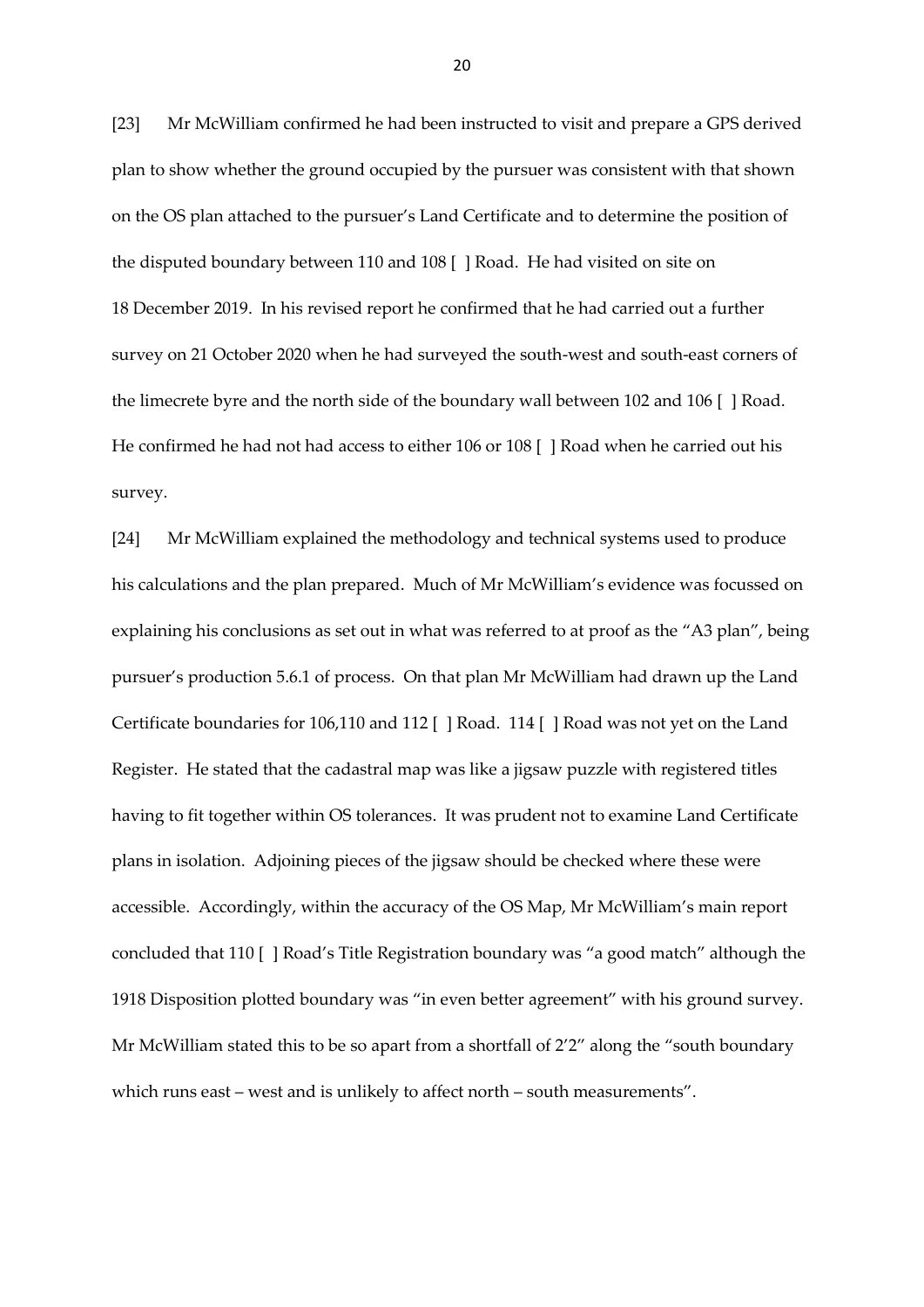[25] Mr McWilliam stated that it was important when determining any boundary to establish any evidence which still existed of any feature described in a Sasine Deed or a Registered Title.

[26] In his main report Mr McWilliam described the southern boundary as comprising a concrete block wall for part of its length which did not follow a straight line as shown in the 1918 Disposition or as shown on the current Land Certificate Title Plan. He had been advised by Steven Dougherty that there had been old sheds on what was now 112's garden and when they had rotted away a concrete wall had been erected. Mr McWilliam commented that this should "probably not be regarded as the legal boundary".

[27] The main report stated that the aggregate west boundary of 106 and 108 was 16.154m or 53' whereas the distance between the Land Registered Titles of 106 and 110 was 15.08m or 49'6''. Mr McWilliam considered this to be a significant difference. He further examined all dimensions on the 1950 plan and found the north – south aggregate dimension to be 17.23m or 56' 6'' which was at odds with the Land Registered aggregate dimension of 15.75m or 51.8''. Mr McWilliam stated that the errors in the 1950 plan were between two to three times the root mean square error and greater than 99% probability. He had only witnessed a 99% error probability on OS maps twice in his career.

[28] From the above observations Mr McWilliam stated in his main report that the likelihood of the 1950 Disposition dimensions being correct was extremely unlikely. He noted the 1950 plan's scale bar was not to scale. Neither that plan, nor the declared dimensions, could be relied upon to determine the 108/110 boundary measuring these 1950 dimensions from the 102/106 boundary.

[29] In his main report Mr McWilliam criticised the initial report of Mr Noble and its failure to mention the discrepancy of between 1.07m and 1.48m north – south across the rear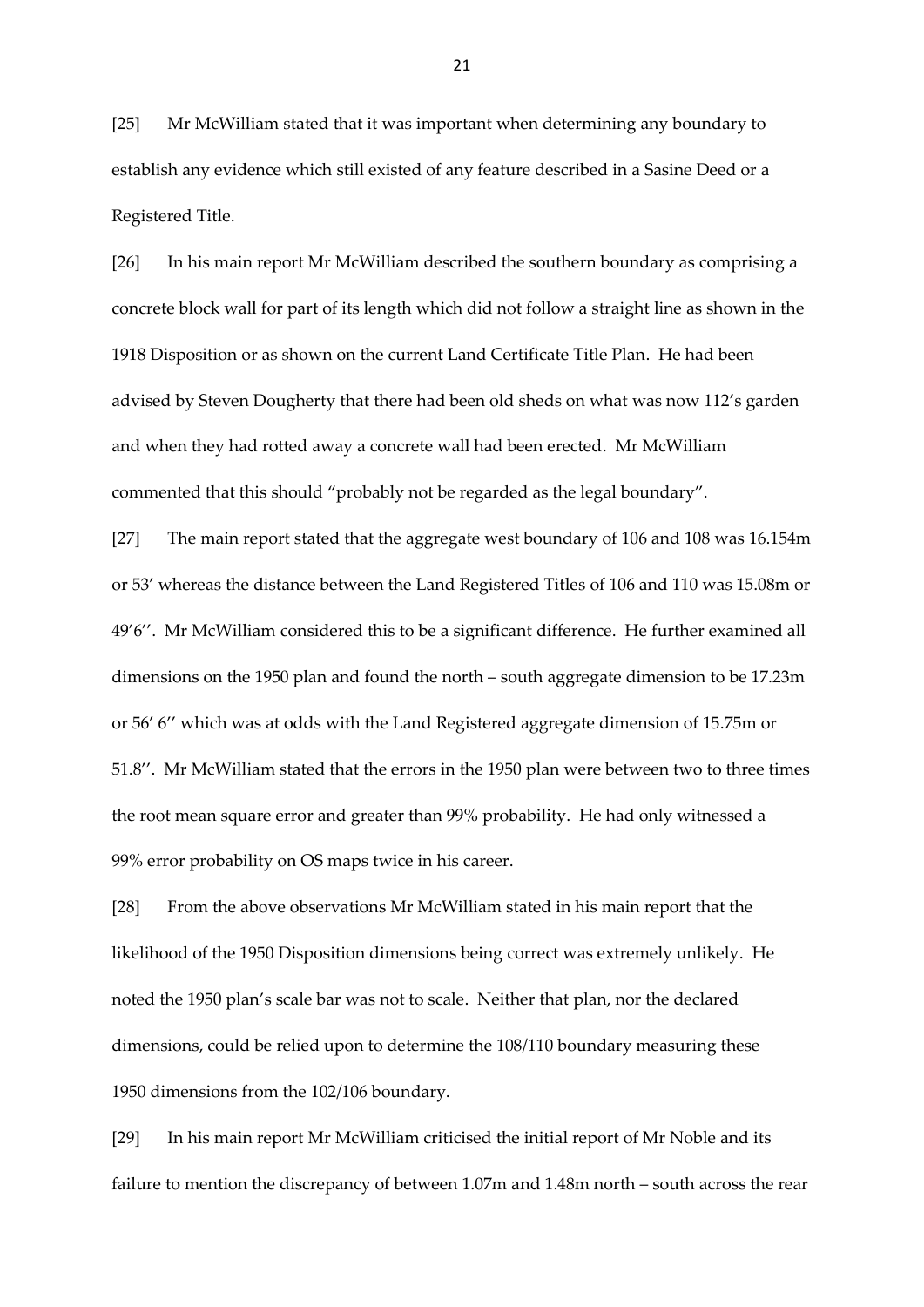gardens of 106/108 between Mr Noble's survey and that of the OS Map. The conclusion Mr McWilliam's main report was as follows:

"There appears to be an unwritten rule that the Keeper of the Land Register will not be moved to alter the status quo of boundaries where the changes are less than +/- 0.4 m and I suspect that this is down to the perceived precision that a skilled cartographer could scale off a 1:1,250 scale map. The status quo on the ground here for 108/110 mutual boundary was and has been for a hundred years the Old Brick Wall at the east end and the Old Fence at the west end for at least 25 years and in my opinion at the very least this is the position that this boundary should be returned to and at the most a full proper implementation of the full 1918 Disposition Plan".

[30] In his supplementary report Mr McWilliam stated that the 1918 Disposition

dimension of 87' between the south-west corner of the limecrete byre and the position of the old fence panel now within the garden of 108 which he considered as an excellent match with the 1918 plan. He did not accept Mr Noble's assertion that the southern boundary of 110 could not be determined and did not fit well with historical features. He remained of the opinion that the 1918 dimensions fitted remarkably well within the almost completely intact corner features on the ground. Mr McWilliam criticised Mr Noble for replicating the Title Plan for 106 as, when Cairntech's survey was carried out, a Land Certificate Title plan was available for that property.

[31] Mr McWilliam did not accept Mr Noble's contention that the limecrete byre was not in the original position as depicted on the 1918 plan. There was a limecrete wall on that part of the south boundary. In relation to Mr Noble's conclusion that the new fence of 108 was consistent with the 1950 deed description Mr McWilliam stated that this was not supportable. The 1950 plan showed all boundary turning points were 90 degrees but in reality they were not. Mr McWilliam stated that the 1950 plan was off scale and geometrically incorrect. He further observed that why there were so many errors was open to conjecture but the errors may well have initiated and inflamed the boundary dispute.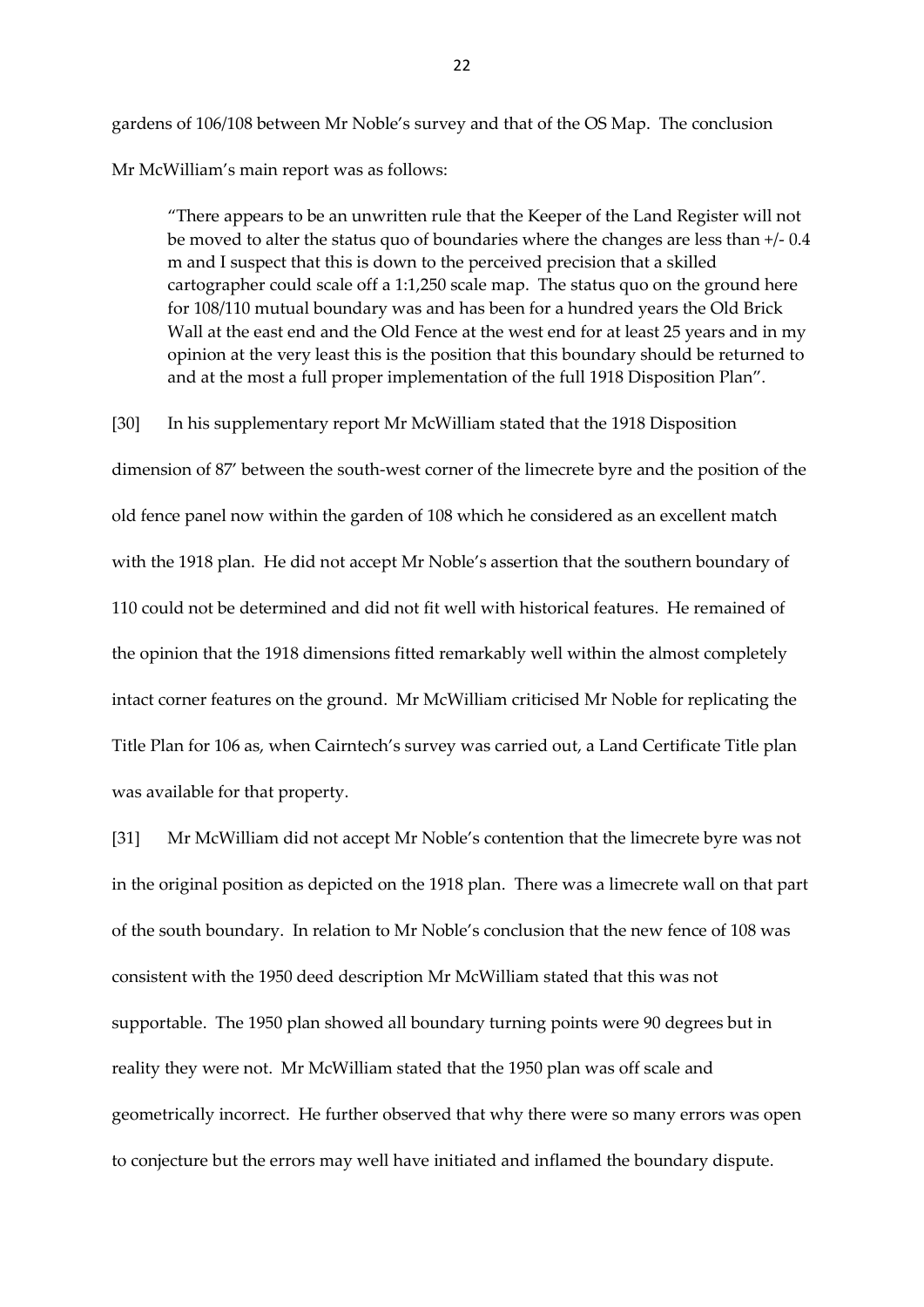[32] Mr McWilliam confirmed many of these points in oral questioning during examination-in-chief. He was at pains to state that the comparison of the 1918 plan with features on the ground was remarkable. He went so far as to observe that the 1918 deed plan was the best he had ever seen. By comparison the 1950 plan was simply, as it stated, a sketch. It was not a scale plan albeit it was not the worst plan or sketch he had ever seen. With further reference to the limecrete byre Mr McWilliam did concede in his evidence-inchief that this was an old method of making houses but the byre in question did have a more modern wet cast finish on its south elevation.

[33] In cross-examination Mr McWilliam was referred to the Land Certificate Title Plan for 110 [ ] Road and explained that where, as here, part of the north boundary was represented by a dotted line this meant there was not necessarily a defined feature. Mr McWilliam accepted there may be cases where it was necessary to go behind a registered title and consider Sasine deeds and their descriptions and plans. This was just such a case where that was necessary. Mr McWilliam accepted that there was no reference to the Poorhouse Wall. There was no reference in the 1918 Disposition or plan to any feature or building on the south boundary. The north boundary, and reference to 223', was split in two. The 199' measurement from the Poorhouse Wall to the stone pillar was a straight line albeit there was a kink in the red brick wall. With that observed it was fairly close to a straight line but Mr McWilliam had not measured the angle at which the boundary line ran. [34] In cross-examination Mr McWilliam was referred to his A3 plan and to his plotting of the Land Register Title going through the limecrete byre. He accepted that this was an inaccuracy in the registered title. Mr McWilliam further accepted that on the south boundary, the pursuer was occupying more land than she owned. There was at one point a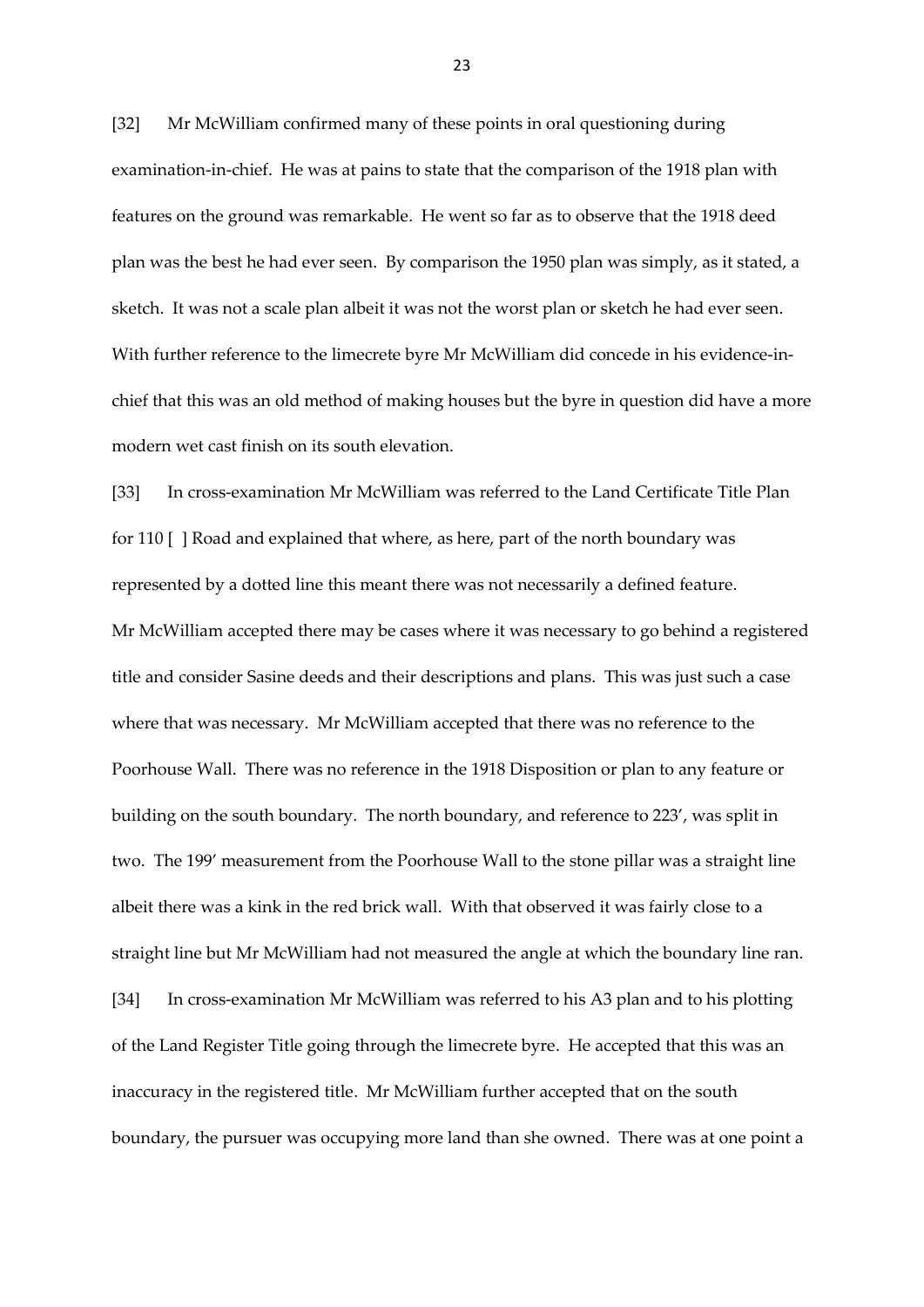difference between the pursuer's registered title and the concrete wall being a difference of 0.8m. He accepted this was an encroachment compared to the 1918 plan.

[35] Overall, Mr McWilliam did not detract to any material degree in his evidence. He was firmly of the opinion that there was a close correlation between the 1918 plan and the OS mapping used to create the pursuer's Land Certificate Title Plan.

[36] In assessing Mr McWilliam's evidence I had no difficulty accepting him as a credible witness in most respects but I did find his observation that the 1918 plan was the best he had seen as being more than a little surprising. If Mr McWilliam had correctly plotted the 1918 plan, the 1950 plan and the various Registered Titles then there were a large number of discrepancies. With reference to the A3 plan, these discrepancies could be seen as follows:

1. The 1918 deed narrated, and showed a measurement on the plan, that the east boundary was 58'6''. The Land Certificate Plan measured 54' 11''. The north end of the east boundary, being the boundary line between 108 and 110, suggested the difference between the 1918 plan and Land Certificate Title Plan more or less coincided but the registered title was 0.26m less than the 1918 plan.

2. On the disputed boundary, between the gate post and the end of the red brick wall the pursuer's registered title fell short of the wall by between 0.26m and 0.46m.

3. Setting aside whether the defender had encroached on the pursuer's land, at the point where the defender had erected the new section of fence in 2016 the starting point of the new fence coincided with the pursuer's registered title which was 0.57m, or 2'2'', south of the end of the red brick wall.

4. Between the pursuer's garage and the Poorhouse Wall the 1918 boundary and the Land Certificate boundary largely coincided but showed a potential encroachment into the pursuer's registered title by up to 0.93m.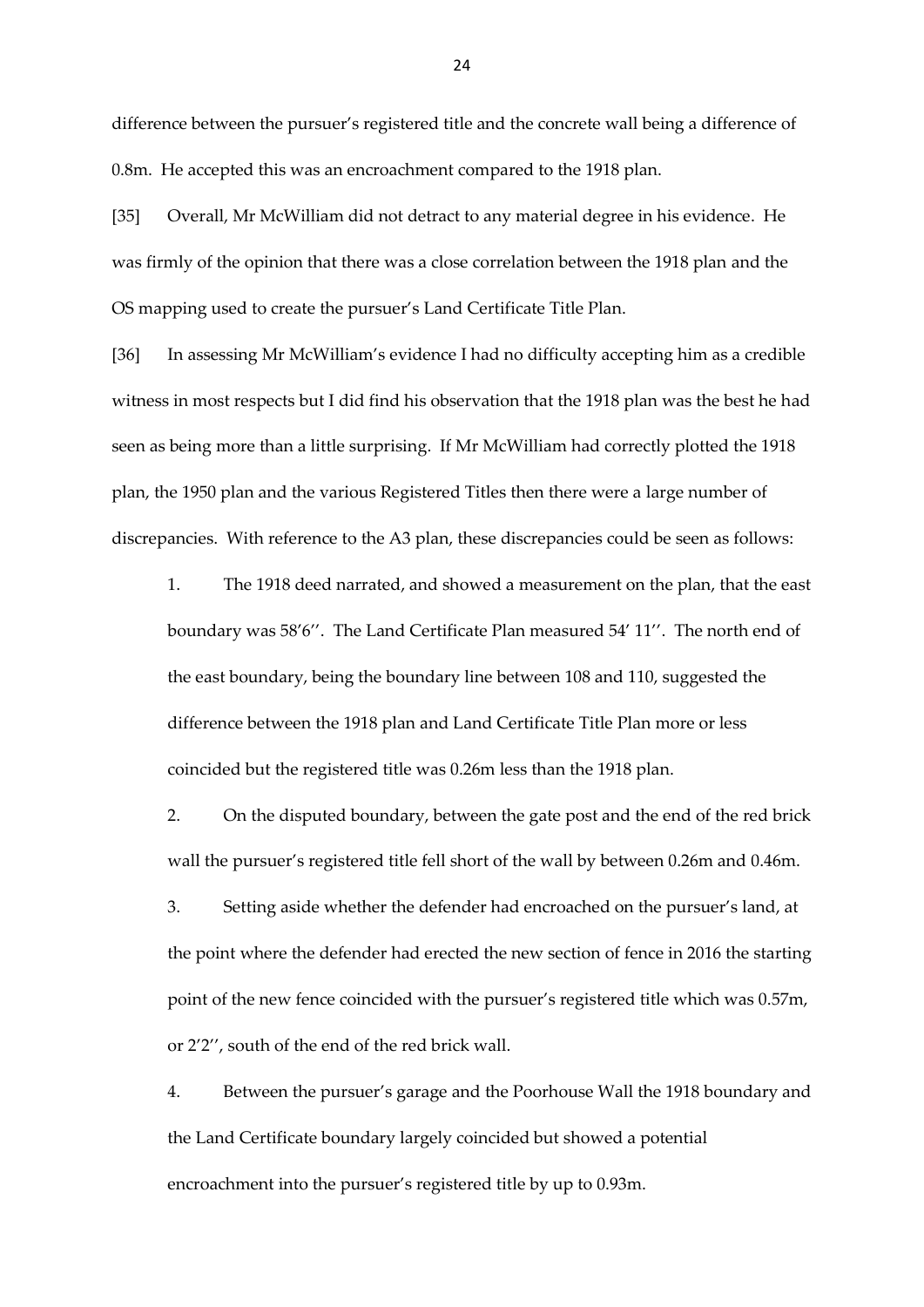5. The pursuer's registered title aligned with the outer face of the Poorhouse Wall to the west but the pursuer's title as plotted by the 1918 deed followed the inner face of the Poorhouse Wall.

6. On the south the 1918 deed coincided with the outer elevation of the limecrete byre but, along the entire length of the south boundary, the pursuer's land registered title fell within the occupied extent of the subjects at 110 [ ] Road by between 0.49m and 0.87m. Indeed, according to the A3 plan, at the point where the pursuer's registered title feel short of the occupied southern boundary by 0.87m at or about the same point on the disputed boundary it appeared that the claimed extent of the defender's encroachment was 0.86,m.

[37] Ultimately, given the competing evidence of Mr Noble, I found Mr McWilliam's A3 plan to be very confusing. If the A3 plan accurately plotted the 1918 Disposition boundaries, the 1950 Disposition boundaries and the Land Certificate boundaries one thing was clear – what was on the ground by way of current boundaries, setting aside the disputed boundary itself, was an incredible mismatch between recorded, registered and occupied extents of not only 108 [ ] Road but also 110 [ ] Road not to mention the mismatch in the registered titles of 106 and 112[ ] Road. Given this, and the competing testimony of Mr Noble, I am not prepared to accept that Mr McWilliam's A3 plan can be sufficiently relied upon to correctly identify the extent of the pursuer's land registered title.

## *Steven Dougherty*

[38] Mr Dougherty, the pursuer's son adopted his affidavit as his evidence-in-chief. There was further supplementary oral questioning by Mr Logan.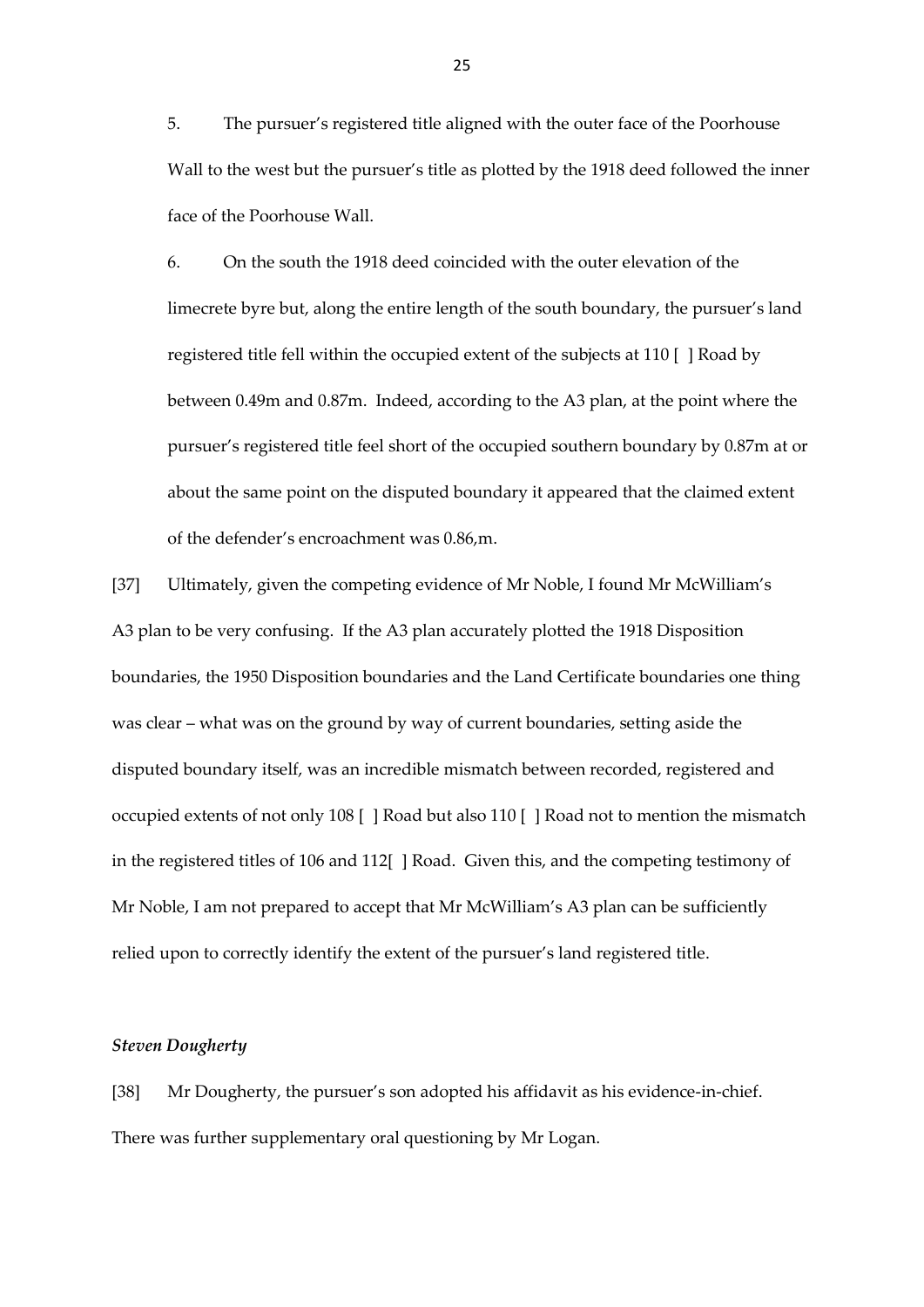[39] In his affidavit Mr Dougherty confirmed his personal details and his understanding of the history of the disputed properties. Between the date of his birth on 23 April 1966 and 1970 he lived with his parents at 106 [ ] Road. From 1970 until 1990 he lived at 110 [ ] Road. From 2008 until the present he had resided at 102 [ ] Road.

[40] Mr Dougherty stated he remembered clearly how the north boundary was formed when he was between 8 or 12 years of age as he described the garden as his "playground". He described the boundary as comprising the red brick wall and then a dark black fence up to the garage. There was an access between the properties. Beyond the garage there had been a post and wire fence running 15 to 20 feet followed by the remains of a tree. Beyond the garage the posts were rotten. There was then a gap followed by what he described as the main fence starting after that. There had also been a stick shed or Nissan hut belonging to 108 [ ] Road and then there was the picket fence, described by Mr Dougherty as a "2 up, 2 down fence" which ran back to the Poorhouse Wall. According to Mr Dougherty's recollection the old "2 up, 2 down fence" ran to just north of the point where his late father had erected the fence panel in the 1990's.

[41] With reference to a plan produced as part of the report by Mr Noble, Mr Dougherty stated that the current position of the defender's fence was not where the fence he described had been located. The original fence had been positioned north of the current fence. It had been where his father had blocked a gap with a fence panel in 1990.

[42] In his affidavit Mr Dougherty stated that, following his father's death in 2002, he had helped his mother to make the garden of 110 [ ] Road more easily maintained. At that time the disputed boundary was overgrown and there was an issue with the pursuer's dogs getting into the neighbouring garden. Mr Dougherty began to clear the undergrowth and tried to determine the fence line by joining up the existing ends. He tried to mark the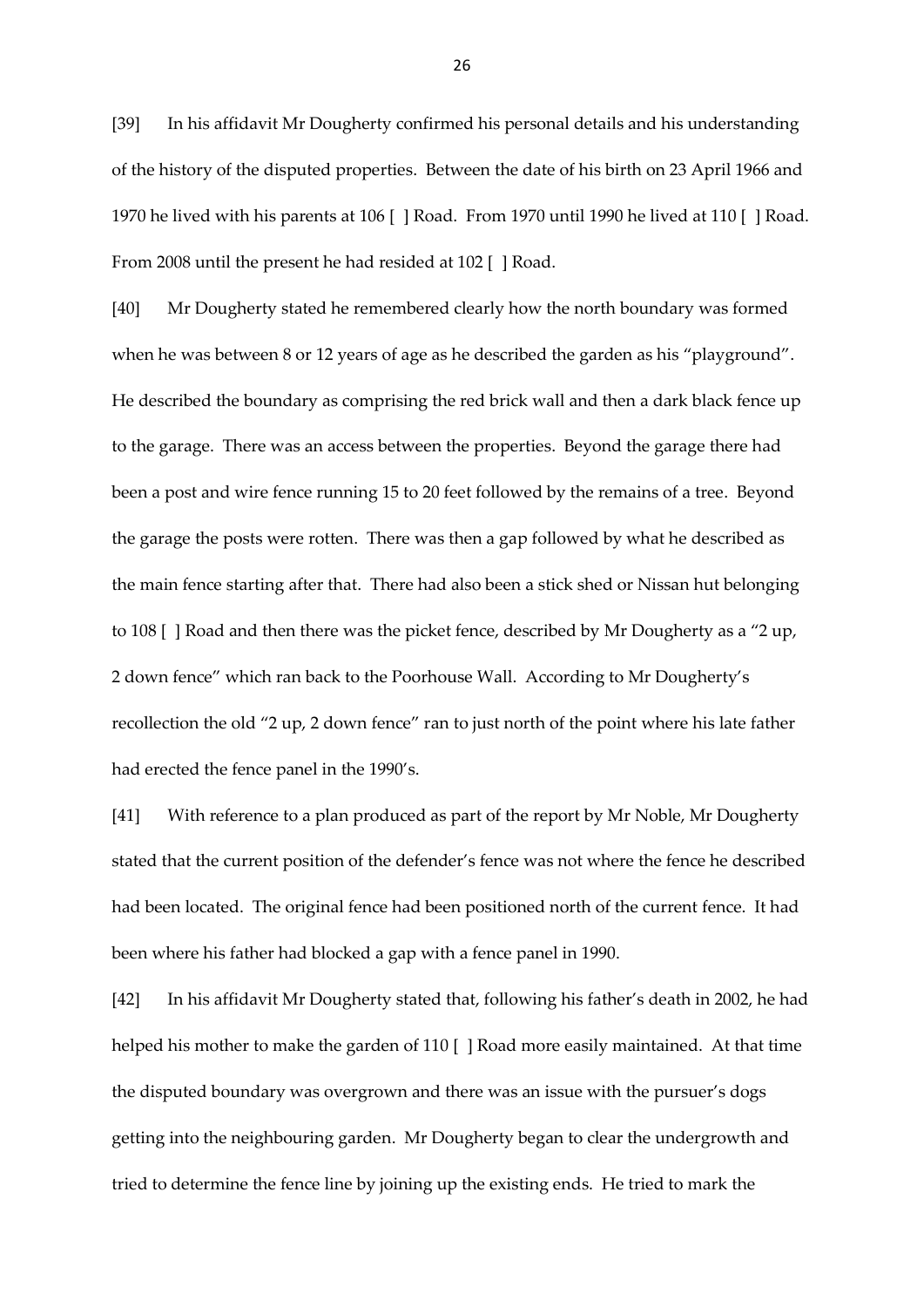boundary by laying lengths of rope. He could not do so as the rope was deflected by the position of the defender's shed. There was some initial help given to Mr Dougherty by the defender's partner.

[43] Mr Dougherty was referred to various photographs. He spoke to the photograph taken in the 1980's and the then new lap larch fence. He identified the defender's shed in the position it was in when the defender purchased in 1990. According to Mr Dougherty the shed remained in that position until 1994 or 1995 and, at that time, it formed part of the boundary between the properties. Mr Dougherty identified the post clamp he had installed in 2010 when he had attempted to replace the deteriorating lap larch fence. Mr Dougherty had been prevented from completing the new fence when the police had been called. Mr Dougherty also spoke to the photograph showing the post clamps installed by him having been utilised by the defender to support her new fence. Another photograph, according to Mr Dougherty, showed the extent of this by showing how much the new fence intruded under the eaves of the new garage. Mr Dougherty spoke to a photograph which he stated showed the tree planted by his late father under which some of his ashes had been placed. His mother had scattered the ashes there which she did by herself. The yellow mark on the wall had been placed there by a surveyor and verified by Mr McWilliam as denoting the boundary line. Mr Dougherty had chiselled a mark in the wall at that point. A photograph showing holes in the Poorhouse Wall would, in Mr Dougherty's opinion, have been for pegs to secure the end of the fence for 108 [ ] Road which was slightly north of where Mr Dougherty's late father had understood the boundary to be.

[44] Mr Dougherty admitted in his affidavit that he had tried to move the defender's shed but he had been unable to move it given its weight. He stated that the shed was undamaged, not moved from its base and was still in use today. In supplementary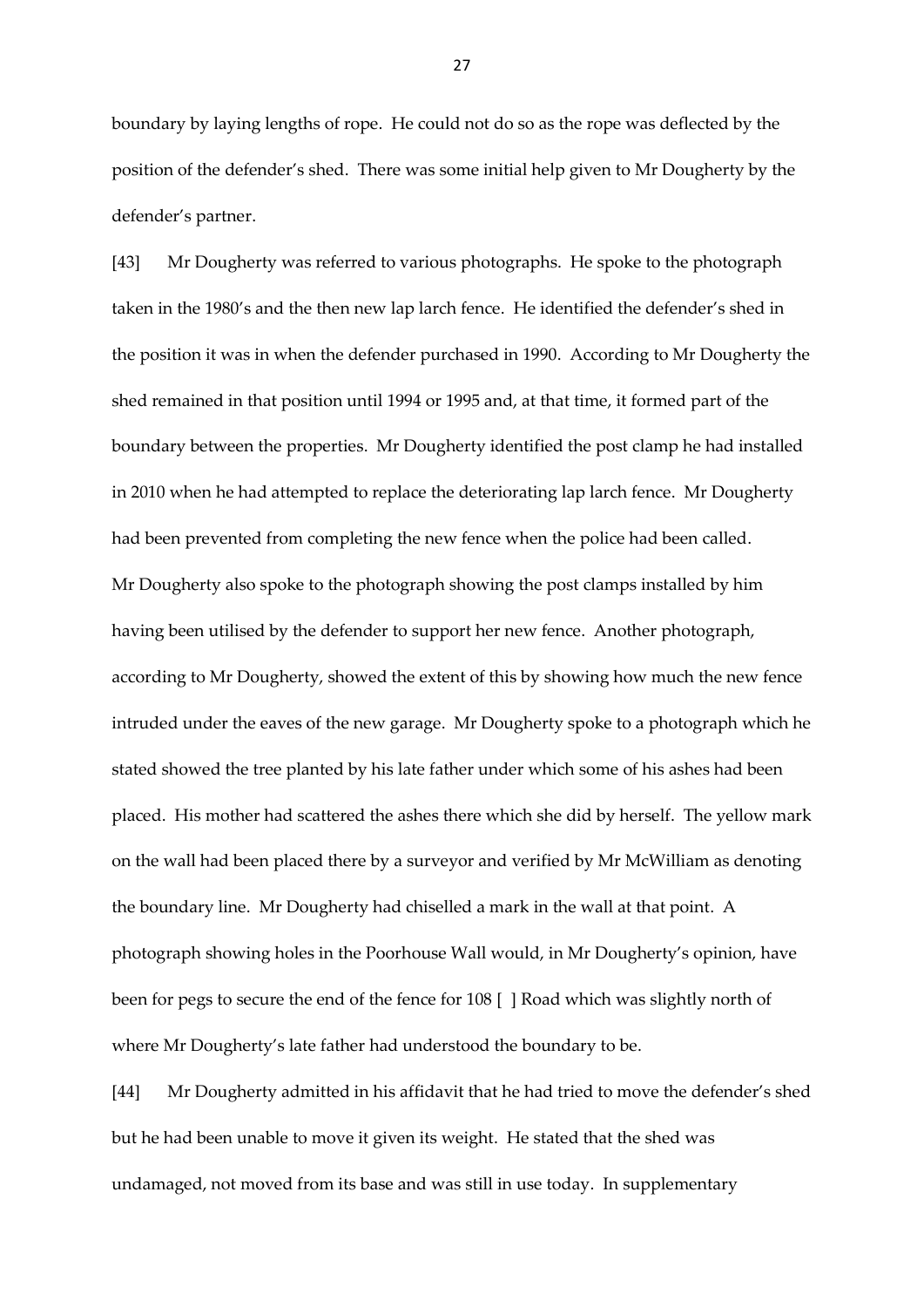examination-in-chief Mr Dougherty conceded that if he had managed to move the shed it had been a minimal distance of 6 inches at the most.

[45] In his affidavit Mr Dougherty confirmed that wire netting as a dog barrier had been erected on the pursuer's side of the boundary in 2007 and removed in 2009. It was about twelve feet short of the boundary line at one end and about eight feet short at the other. He identified the positioning of the wire netting on a photograph showing it had followed the line of hedge. He did not believe it would have been visible from the defender's side of the boundary. He further stated that all attempts made on behalf of the pursuer to erect a fence at the eastern end had been removed by the defender and the new fence was built further south than the original line.

[46] Mr Dougherty denied any responsibility for erecting the fence panel at the western end of the boundary. He stated this had been erected by his late father in the 1990's and was slightly south of where the previous fence had terminated.

[47] Mr Dougherty did not detract from his evidence to any material degree in crossexamination. He stated that, in 1990, the fence would have been "nearly complete". He presumed his father had only erected one fence panel because the rest of the fence would still have been there. Mr Dougherty accepted that when he started to try and establish the position of the boundary there were 2 defined lines of trees and bushes with one each side of where he tried to set up the rope line.

[48] In cross-examination Mr Dougherty accepted there had never been a fence running across the back of the garage. When the defender's shed had been in that location originally the south elevation of the shed had been in line with the boundary. Mr Dougherty stated that the north boundary west of the garage had been "a bit ambiguous". Whereas the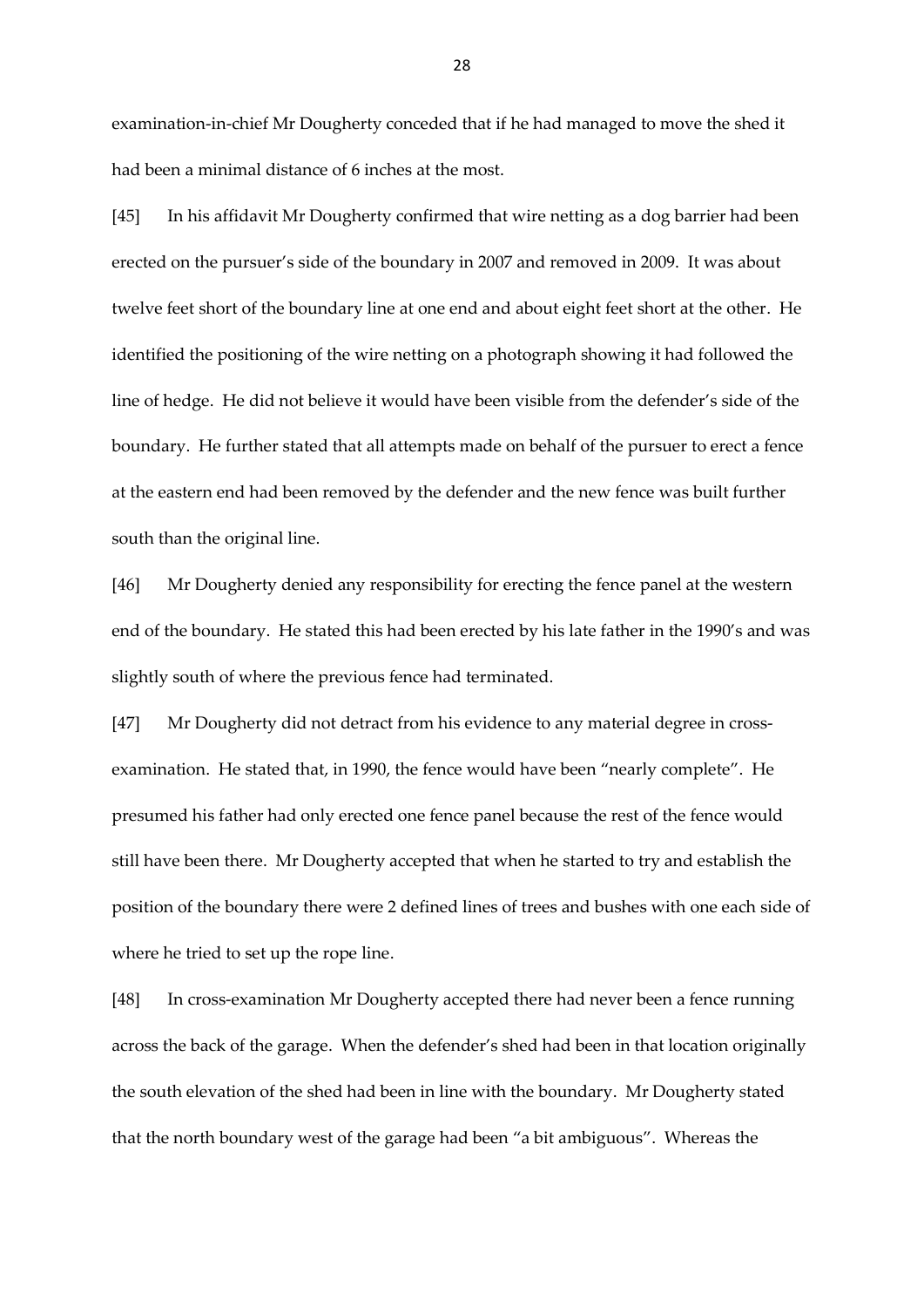pursuer or Mr Dougherty had not used the ground to the north of the garage as part of their garden he considered there was access for repair.

[49] I found Mr Dougherty to be generally credible but I had some hesitation as to Mr Dougherty's reliability about whether his father had erected the fence panel at the Poorhouse Wall and when that had been done. I could not reconcile this piece of evidence with Mr Dougherty's evidence where he stated in his affidavit that in 2002, when clearing the overgrown boundary, he discovered that there was about twenty feet of fence at either end of the boundary and a gap of about 100 feet between these features, thirty feet of which was hidden by a garage and the remainder by a dense hedge. If that were so this did not make sense. If there was about twenty feet of existing fence at the Poorhouse Wall why was there a separate and solitary fence panel erected against the Poor House Wall by

#### Mr Dougherty's father?

[50] I found Mr Dougherty's evidence about the positioning of the disputed boundary between the red brick wall and the old and new garage to be both credible and reliable. In relation to Mr Dougherty's recollection of the precise location and nature of the disputed boundary to the west of the garage I considered this to be less reliable. By his own admission, in 2002 Mr Dougherty had commenced to clear thick hedges and bushes from that area and it was only then that he made attempts to calculate the positioning of the boundary between the garage and the Poorhouse Wall. As with the pursuer, Mr Docherty's evidence clearly supported the defender's evidence about the positioning of her shed between 1995 and 2015 and, in turn, assisted in supporting the defender's evidence as to the extent of the ground occupied and possessed by her over that period.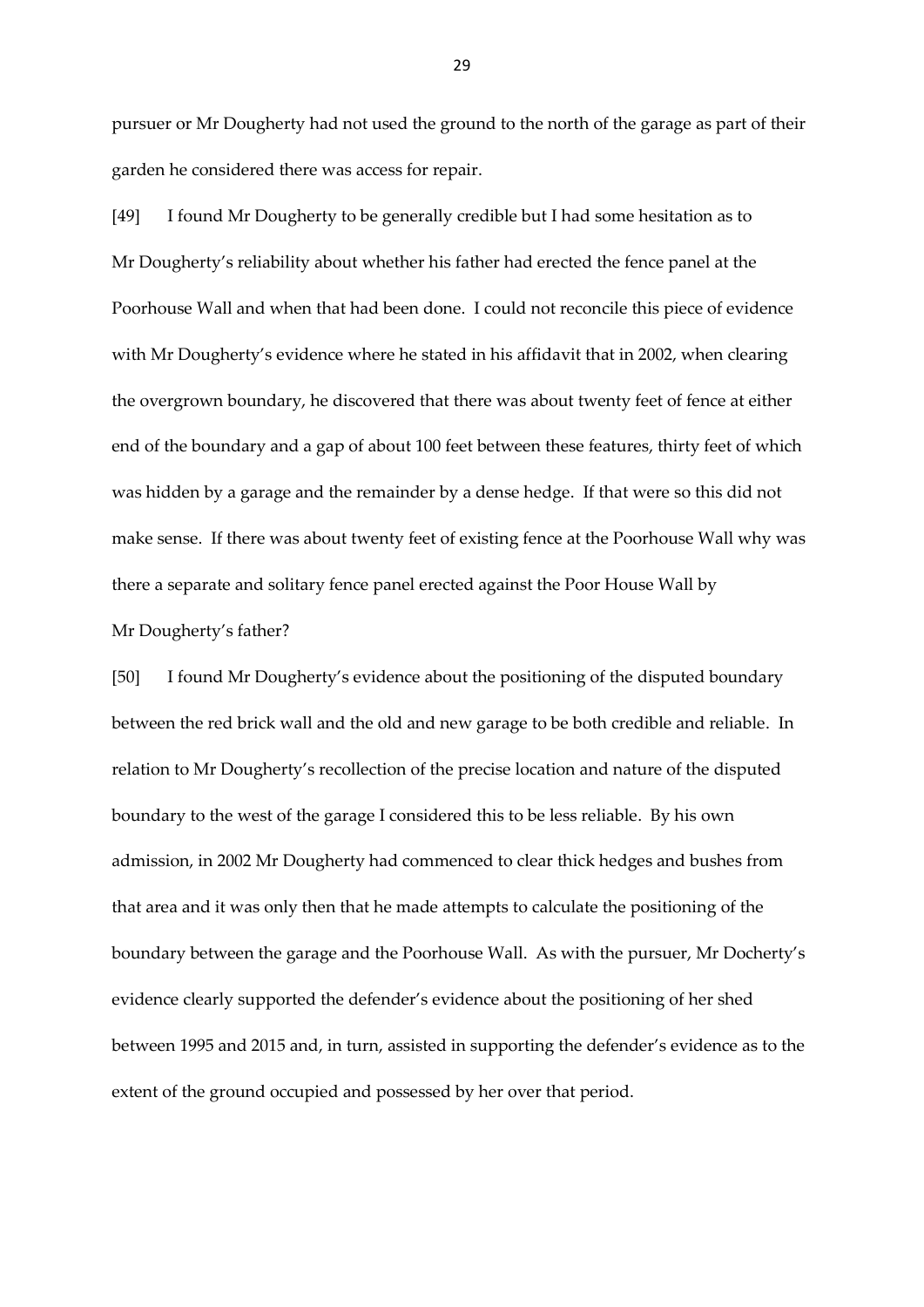## *Evidence for the Defender*

[51] The defender gave evidence and called as witnesses the defender's former partner, John Steven, her current partner, David Anthony and Gordon Noble, Engineer and Surveyor.

## *The Defender*

[52] At the outset of her evidence, the defender sought to correct one part of her affidavit. She confirmed, with reference to paragraph 11, that the 3 panel fence nearest the red brick wall had been erected for her in 2016 and was "not quite" in the original position. The new section of fence had been erected to stop Steven Dougherty coming into the defender's garden. The defender had moved this section of fence to where she considered the correct boundary to be. She stated that the distance between her house and the replaced fence was now 9 feet 10 inches, the distance per the 1950 deed plan, whereas the original position had been measured at 9 feet 5 inches. With that correction the defender adopted her affidavit as her evidence-in-chief. In addition there were supplementary questions put to the defender during her evidence-in-chief by her solicitor, Mr Thomson.

[53] The defender confirmed her personal details including the history of her ownership of 108 [ ] Road. Between 1990 and 2007 there had been no issue regarding the boundary. She considered issues regarding the boundary were largely driven by Steven Dougherty. It was as a result of these issues that the defender had erected a new fence in 2015.

[54] The defender recalled that when she moved to 108 [ ] Road there may have been parts of a fence along the boundary but there had never been a fence along the whole boundary. She stated there may have been a fence panel at the Poorhouse Wall but not the one claimed to be installed by the pursuer's husband in 1990. So far as the disputed area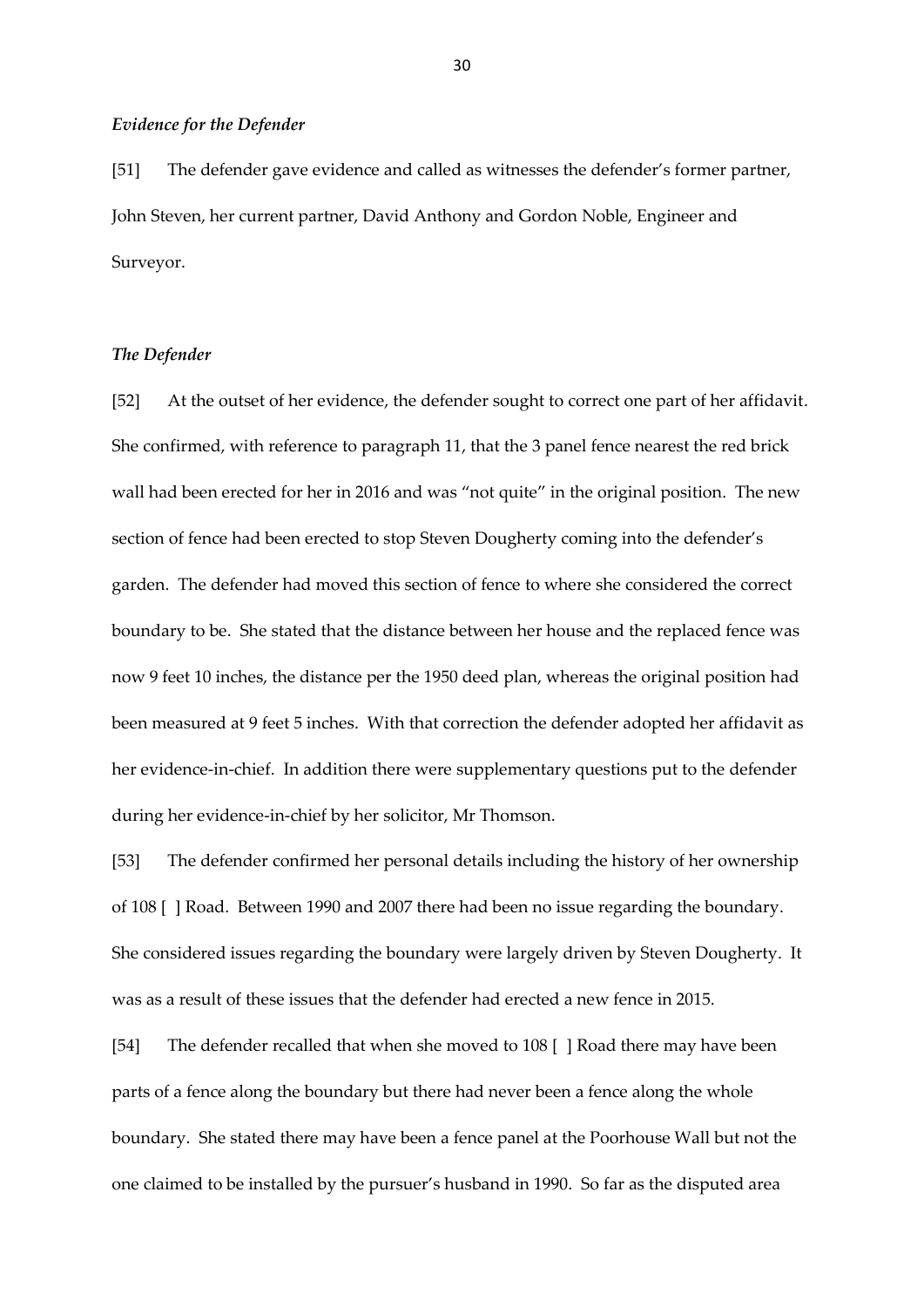was concerned she stated that the pursuer had never made use of that area but she and her family had.

[55] With reference to photographs produced by the pursuer, the defender stated that the fence shown was further south than where the pursuer now claimed it had been. The defender stated that whereas there was some evidence of an old fence when she moved in the positioning of this was further south than her current fence.

[56] The defender spoke to a number of photographs lodged by her which she stated helped to illustrate the nature of what separated the properties. In describing various parts of the boundary the defender referred to the pursuer's garage as it was in 1990. She described the position of that garage as the effective boundary and she had always occupied the land on her side of the garage. The defender commented on the red brick wall ran at an unusual angle. The wall did not follow a straight line. If, as the pursuer claimed, the boundary ran in a straight line from the wall this would cut off a large part of the defender' garden.

[57] In 1990 the defender's shed had been located close to the pursuer's garage. Around 1995 the defender built an extension to her property and the shed was moved to a location nearer to the western boundary, about 6.5 metres back from the Poorhouse Wall. The back elevation of the shed had been placed on what the defender understood the boundary line to be and the shed remained in that position until moved to its present location in 2015. [58] The defender stated there had been two lines of bushes and shrubs running either side of where the defender believed the correct boundary to be. Her then partner had

tended to the bushes on her side when required. In order to erect the fence in 2015 the bushes and shrubs on the defender's side were cut away but those on the pursuer's side were left.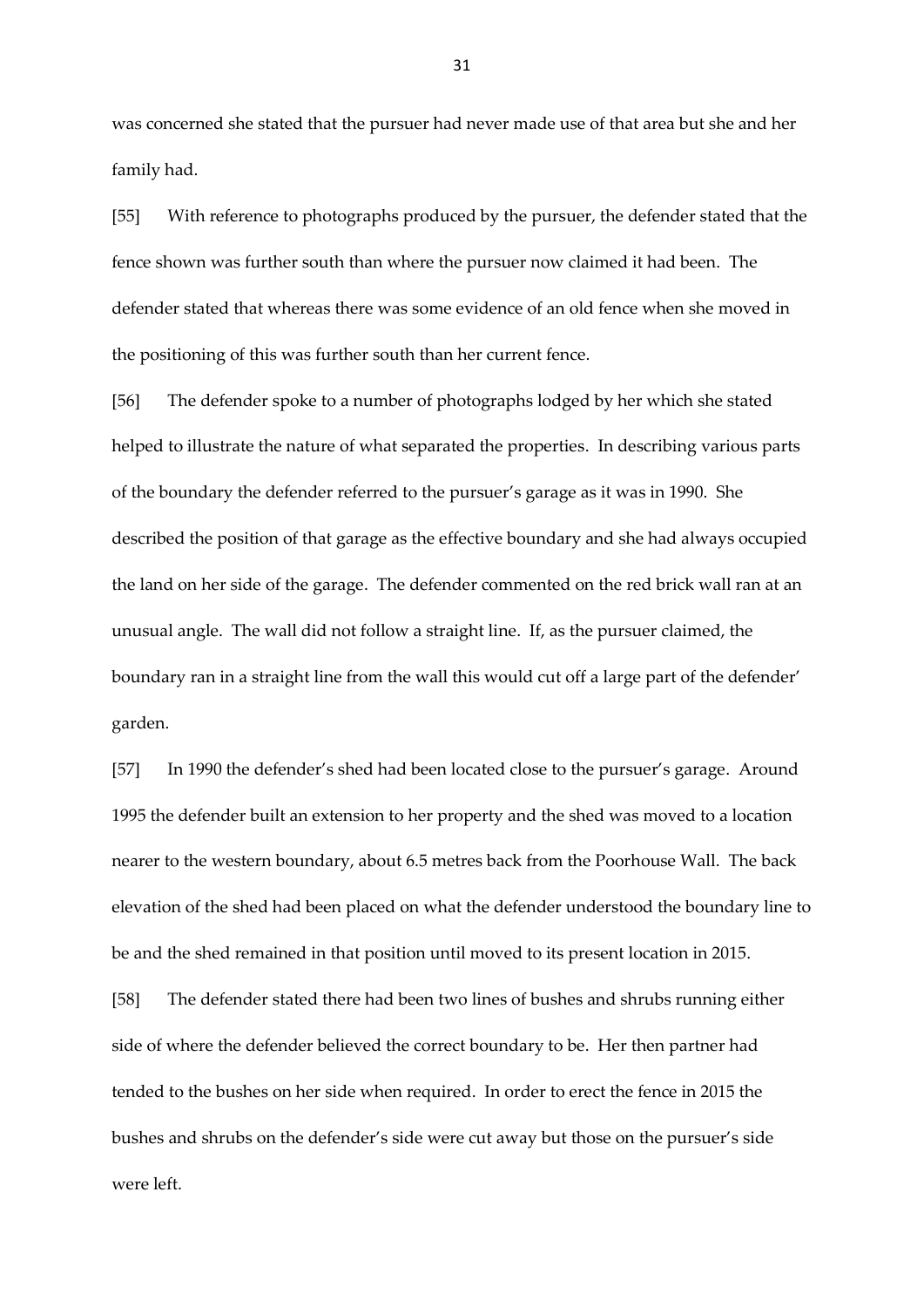[59] The defender stated that Steven Dougherty had moved her shed but it was moved back to the original position. The defender believed the pursuer had apologised for her son's behaviour in letters. Between 2007 and 2010 Steven Dougherty had placed ropes at different positions. The defender had removed these as she believed they were encroaching on her property. Further, the defender believed that Steven Dougherty had been responsible for attaching a fence panel to the Poorhouse Wall. She had left it there as evidence of his aggressive behaviour. Further, in 2010/2011 Steven Dougherty had cut down a mature tree which had been in the defender's property to remove a fence panel and post near to her side door and the police had been involved.

[60] Because the boundary issue remained unresolved the defender instructed Mr Noble of Cairntech Ltd to prepare a survey to advise the defender what she owned per her deeds. The defender stated that Mr Noble's conclusions were in line with what she had understood the position to be. Based on this confirmation the defender erected her new fence in 2015. [61] With reference to the claims of the pursuer, the defender stated that her new fence and current location of her shed were located consistent with land she had occupied since 1990. The defender did not accept that the pursuer's late husband had replaced a fence panel in the 1990's at the Poorhouse Wall. The defender did not accept that the pursuer's late husband had planted any trees located to the north of where her fence was now located during the period of her ownership. The defender had no knowledge of the pursuer or her family digging land to the rear of her garden to bury human ashes which in any event conflicted with Steven Dougherty's previous contention that there had been pet bones buried in that location.

[62] The defender's affidavit concluded by stating that whereas she did not accept there to be an encroachment she would remove her fence or other items of property if ordered to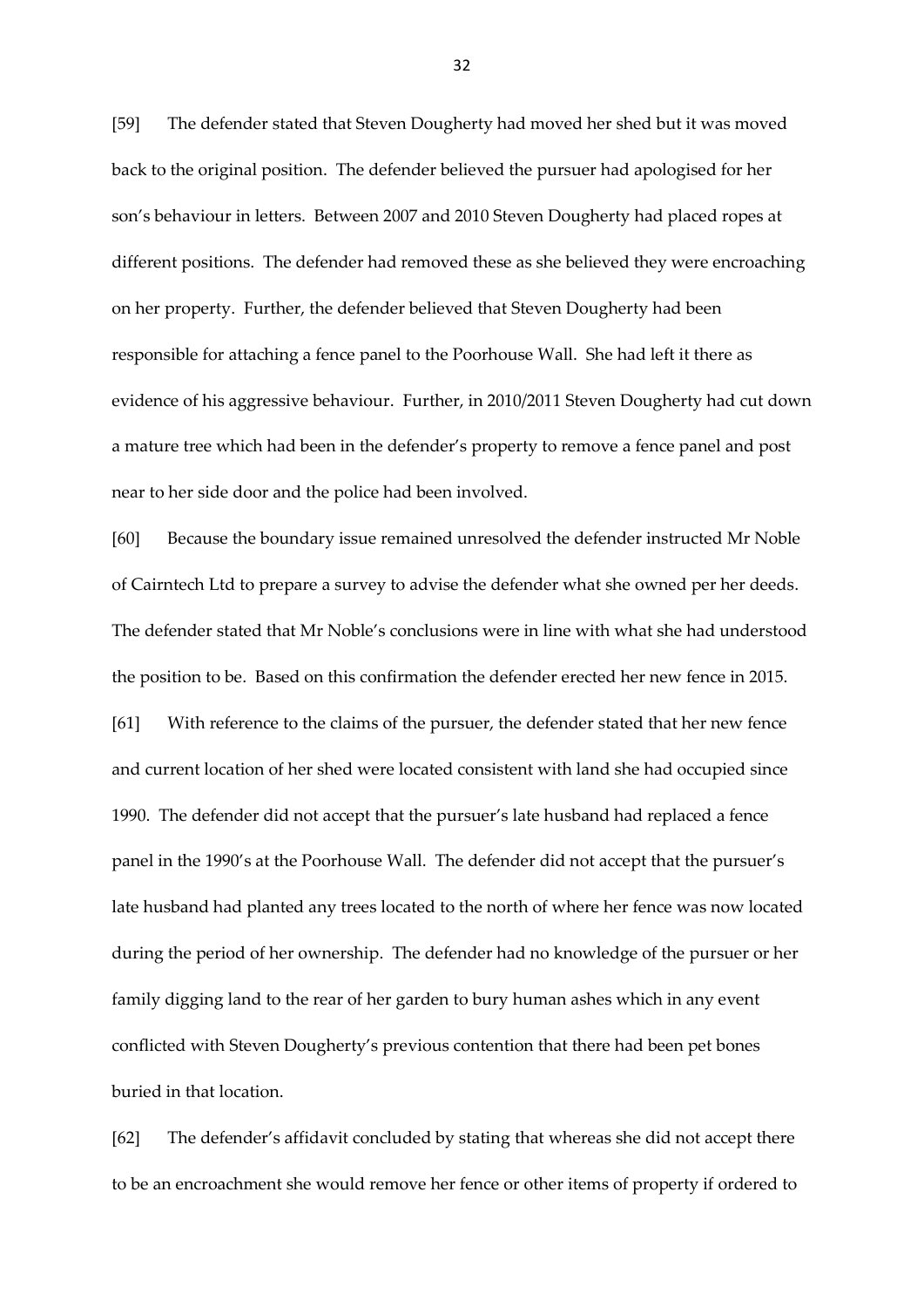do so but her current fence had been built in good faith based on a genuine understanding of what she owned.

[63] In cross-examination the defender did not detract her evidence to any material degree. She accepted that the part of fencing erected in 2016 did not follow the same line as the fence which was replaced. The defender confirmed she had "corrected that". She further stated that the measurements taken by Mr Noble confirmed that the brick wall was "well within" her property. The wall was not at the angle shown on the 1918 deed plan. She did not accept that the yellow mark made on the Poorhouse Wall was in line with the pursuer's Land Certificate title. She confirmed that Steven Dougherty had twice moved her shed. She now accepted that there had been trees where her son had played when he was young which were in fact in the pursuer's garden but at that time there had been no fence delineating the boundary between the properties.

[64] I assessed the defender as a credible and reliable witness. She readily accepted that much of the boundary had been overgrown for a number of years. I accepted the defender's evidence that she had been in possession of ground up to the pursuer's old garage. I found the defender to have a credible and reliable recollection of there being two rows of shrubs and hedges and I accepted that she had cleared the row on her side and established the 2015 fence in the gap in the middle of those two rows. The defender had in good faith accepted the line proposed by Mr Noble as the true boundary but she had, in any event, been in possession of the ground including the mid line between the shrubs and hedges since at least 1995, being the point in time when her shed had been relocated. The defender was also credible and reliable when she accepted that the 2016 fence was established on ground she had not possessed previously albeit that she considered this to be the correct boundary line as identified by Mr Noble. In so doing the defender effectively accepted an encroachment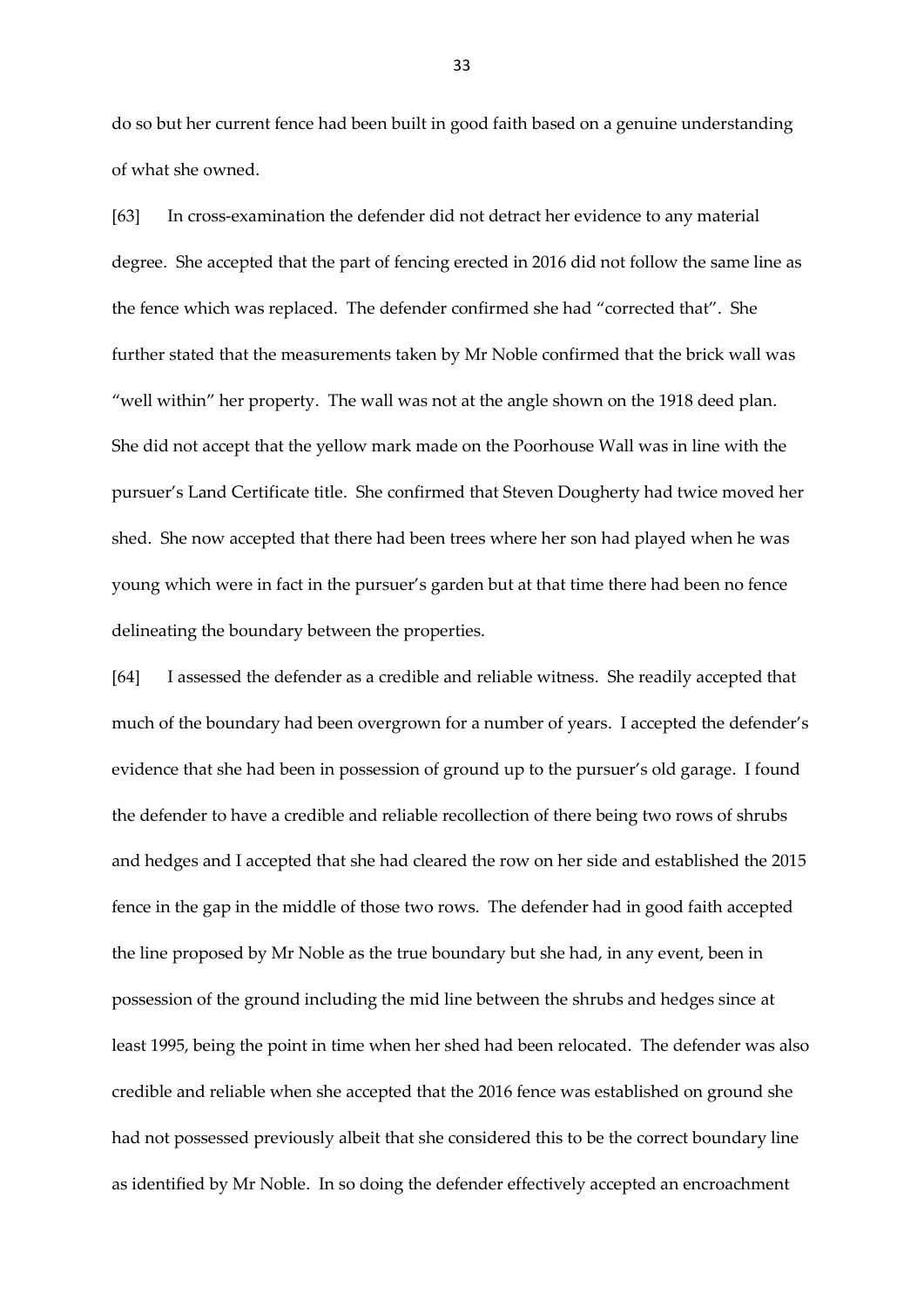on the basis that she had not possessed the ground up to the point where the 2016 section of fence was now located.

## *John Steven*

[65] Mr Steven adopted his affidavit as his evidence-in-chief. He confirmed personal details. He and the defender jointly purchased 108 [ ] Road in 1990 and he resided there until mid-2007.

[66] Mr Steven did not recall much interaction with the neighbours at 110 [ ] Road but did not recall any problems or issues. There was no boundary dispute whilst he resided at the property. In the mid-1990's Mr Steven and the defender constructed an extension to the rear of the property. Whilst he conceded he did not have a strong memory of the circumstances he recalled that there was a shed in the back garden near to the house and near to the pursuer's boundary. The shed was moved to five or six metres from the back wall of the garden and the back of the shed was on what was considered to be the boundary. There was no suggestion that the shed was encroaching into the pursuer's property.

[67] At some point the shed was moved by Steven Dougherty and Mr Steven was fairly confident this was after Mr Dougherty senior's death. Mr Steven had no recollection of discussions about this with the pursuer's son. He denied that he had ever accepted the shed had encroached. He believed the shed was then moved back to the original position.

[68] Mr Steven's recollection was that the north wall of the pursuer's garage was the boundary between the properties. Beyond the garage there had been a line of bushes which Mr Steven would prune on his side when needed. He believed there were bushes and shrubs on the pursuer's side but conceded he had only been in the pursuer's garden three or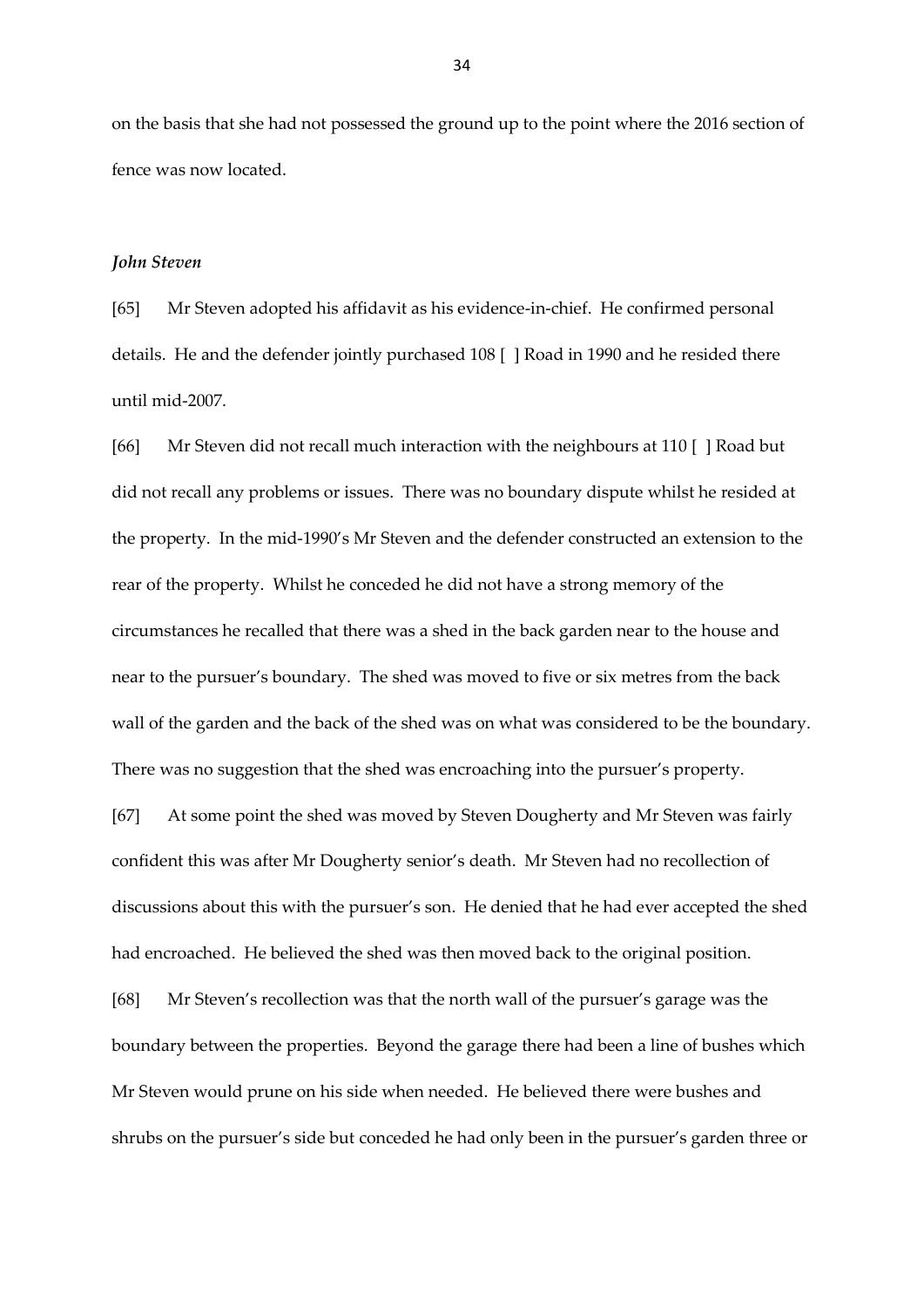four times. He did recall at one point there being a chicken wire fence put up by the pursuer's son, from the end of the garage to the rear wall.

[69] Mr Steven recalled the bushes or hedge reached the shed and then there were trees and other growth which separated the gardens before reaching the shed and then there were trees which created a barrier up to the rear wall. There had been a treehouse built by the defender's son which may have been partly in the pursuer's garden but this had never been an issue. He did not recall Mr Dougherty Senior erecting any fence at the back of the garden and had no recollection of him having planted any trees. Mr Steven recalled that the boundary had been slightly irregular with the purser's garage, hedges and bushes, shed and trees but it was relatively clear on the ground that it was a straight line parallel to the boundary on the other side.

[70] Mr Steven was briefly cross-examined. He accepted that he had not been in the garden of 108 [ ] Road since 2007. He stated the dispute had arisen after he had left. He had not been involved in the dispute. With reference to paragraph 9 of his affidavit, Mr Steven confirmed that the shed had been moved on only one occasion.

[71] I considered that Mr Steven was an honest witness trying his best to recollect what he remembered about the boundary whilst he was at the property. Whilst it is understandable, given the significant passage of time, Mr Steven conceded he did not have a great recollection of all matters I did not consider his reliability was affected materially. In supporting the defender's recollection of the physical features of the boundary, Mr Steven's testimony supported the fact that, between the Poorhouse Wall and the pursuer's old garage it was more likely than not that the boundary between the properties was undefined but lay somewhere between two mature rows of bushes and trees. The other part of the boundary was the red brick wall and the trellis fencing up to the pursuer's old garage.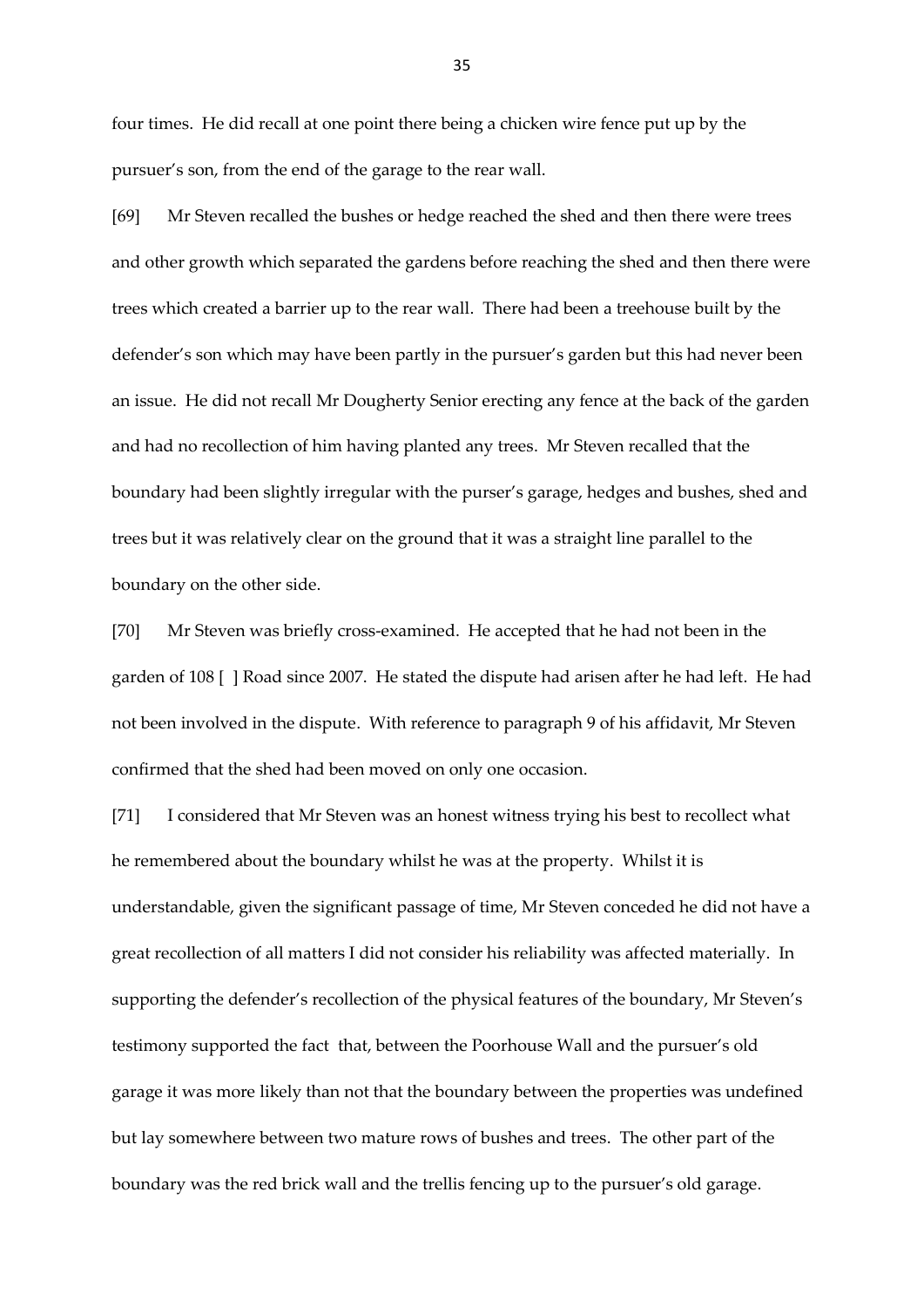## *David Anthoney*

[72] Mr Anthoney adopted his affidavit as his evidence-in-chief. He confirmed that he had been in a relationship with the defender since April 2012 and had regularly visited and stayed at 108 [ ] Road since then.

[73] Mr Anthoney was aware of the ongoing boundary dispute. His first direct involvement had been in May 2012 when he had a conversation with the pursuer who stated she was going to have the matter resolved once and for all. Thereafter two posts were placed at either side of the defender's shed, at approximately the shed's mid-point. Three further posts were installed by Steven Dougherty and Mr Anthoney understood this was to assert a claim to the position of what Mr Dougherty considered to be the correct boundary. Mr Anthoney had first seen the shed in this location in 2012.

[74] Mr Anthoney had assisted the defender's contractor in erecting the new fence in 2015. He recalled that the pursuer had confirmed there were pet bones under the tree by the Poorhouse Wall and had made no reference of her husband's ashes being there at that time. Similarly, when shouted at by Mr Dougherty during construction of the new fence, there had been no reference to his father's ashes.

[75] Mr Anthoney referred to photographs which he stated showed where various bushes and shrubs had been cut back when the defender's shed had been moved. He was of the opinion that the current fence line was entirely consistent with the occupational extent of the defender's garden since he had started visiting the property.

[76] Mr Anthoney was briefly cross-examined. He confirmed that the defender's shed was moved at the time the new fence was erected in 2015. In relation to his view that the new location of the shed had its south elevation in line with what had been part of the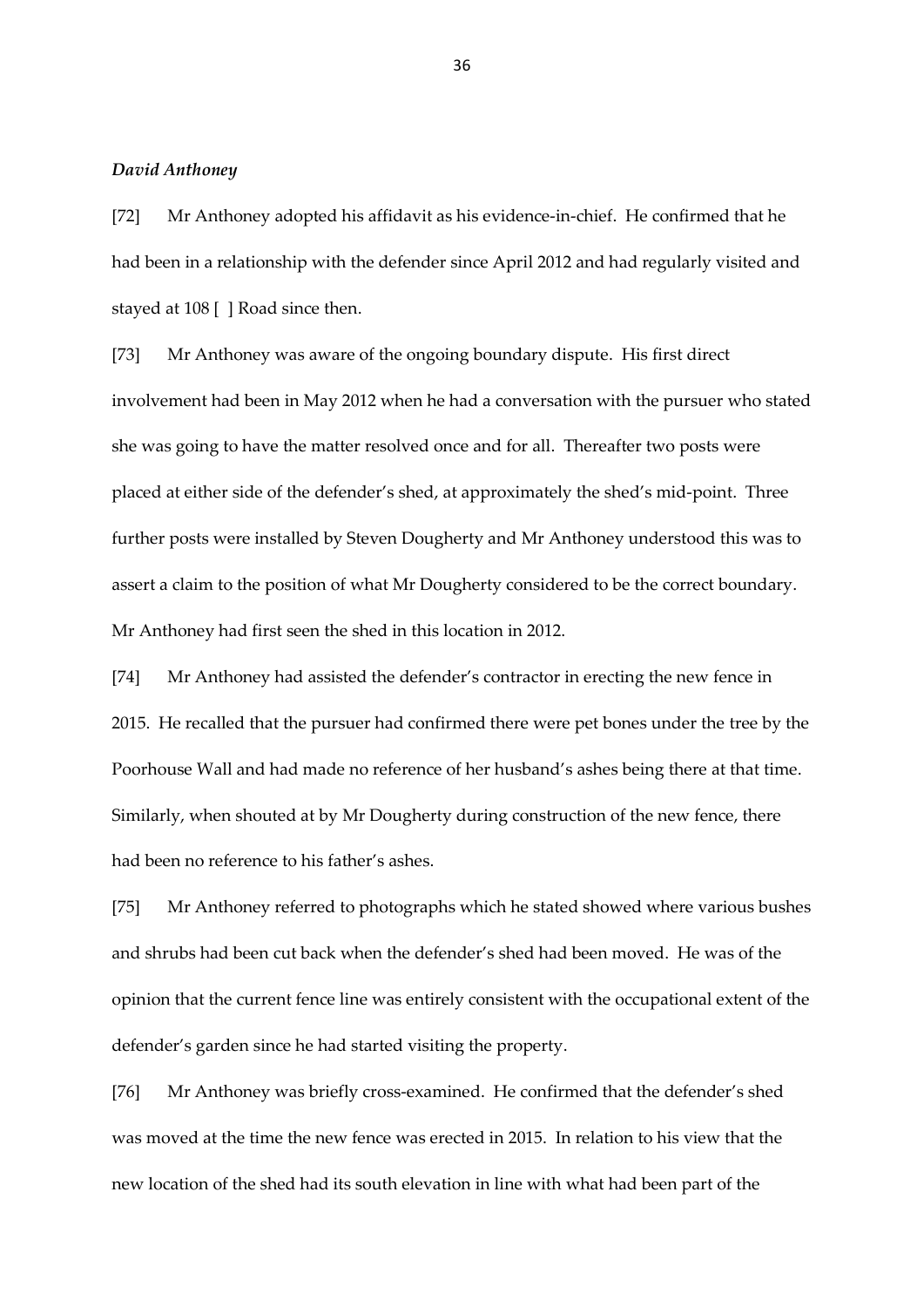defender's garden before the shed was moved, Mr Anthoney conceded that was what he had been told. He accepted that the panel, marked D on pursuer's production 5.4.10 of process, had been there in 2012.

[77] Mr Antoney's evidence was limited in nature. It provided confirmation of the physical features of the defender's garden and the nature of the disputed boundary since 2012. I found Mr Anthoney to be a credible and reliable witness albeit that his evidence was of limited assistance.

## *Gordon Noble*

[78] Mr Noble confirmed he was an Engineer and Surveyor. He had been employed by Cairntech Ltd for 8 years. He had 17 years' experience of being involved in investigating boundary disputes. Mr Noble had produced two reports. These were dated 27 July 2014 and March 2021. Mr Noble adopted both reports as part of his evidence-in-chief.

[79] I will summarise the contents of Mr Noble's reports. Where accepted, and of relevance, the terms of Mr Noble's reports are incorporated in my findings in fact.

[80] Following a survey of the defender's property in 2014, using survey software and the latest OS map, Mr Noble produced a plan which he stated allowed him to replicate the original title plans for 106, 108 and 110 [ ] Road. His 2014 report explained how this was achieved. Mr Noble's conclusion was that 106 and 108 [ ] Road followed the historic walls to the east and north boundaries and that their locations were accurate on both the historic and survey plans. The boundaries of 110 [ ] Road had been replicated using the original title plan which showed that the west boundary did not match the physical boundary. Mr Noble went onto state that the boundary had not been surveyed and the line shown on the plan had been plotted from the OS map. He concluded that the boundary or site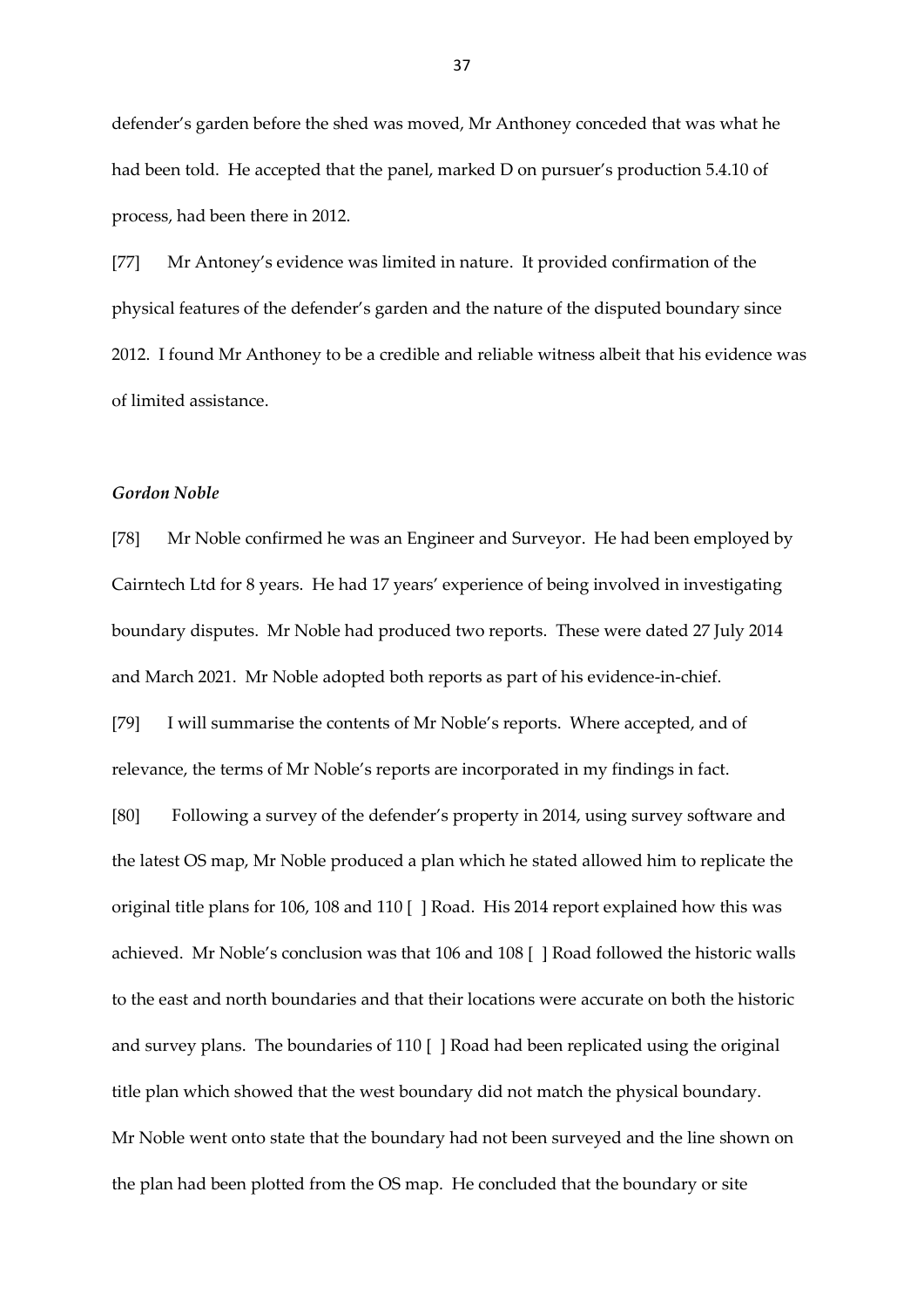features representing the boundary between 108 and 110 [ ] Road were not in the correct location. The most obvious feature was the red brick wall to the south east and the fence panel to the north east of 108 [ ] Road. The new garage eaves were over-hanging the boundary of 108 [ ] Road,

[81] Mr Noble's 2021 report followed further instruction in 2019. The instruction was to investigate the respective titles of the properties. At that time Mr Smith, surveyor, was instructed on behalf of the owners of 110 [ ] Road. Mr Noble and Mr Smith met on site and walked the boundaries of all three properties at 106, 108 and 110. Mr Noble prepared a survey plan for both parties to work from.

[82] In the 2021 report Mr Noble and Mr Smith agreed that the west (Poorhouse) wall was consistent with that shown on the 1918 deed plan. The wall separated by a shared access road to the east appeared to be shown on the 1918 and 1950 plans. The wall to the north of 106 appeared to be the same wall shown on both the 1918 and 1950 plans. The southern boundary of 110 was of mixed construction with part being the original wall in dressed stone and part of block work construction. The block work section was not built in a straight line.

[83] Mr Noble further commented on the building constructed on the southern boundary of 110. This was not shown on the 1918 title plan and only half of the building in the south west corner appeared to be shown. A historic comparison could be made with a map from 1932.

[84] Following agreement with Mr Smith various points of interest, marked 1 to 9a on a plan forming part of the report, were identified. Having downloaded the latest digital OS survey map, with agreement, Mr Noble started the title replication of 110 using point of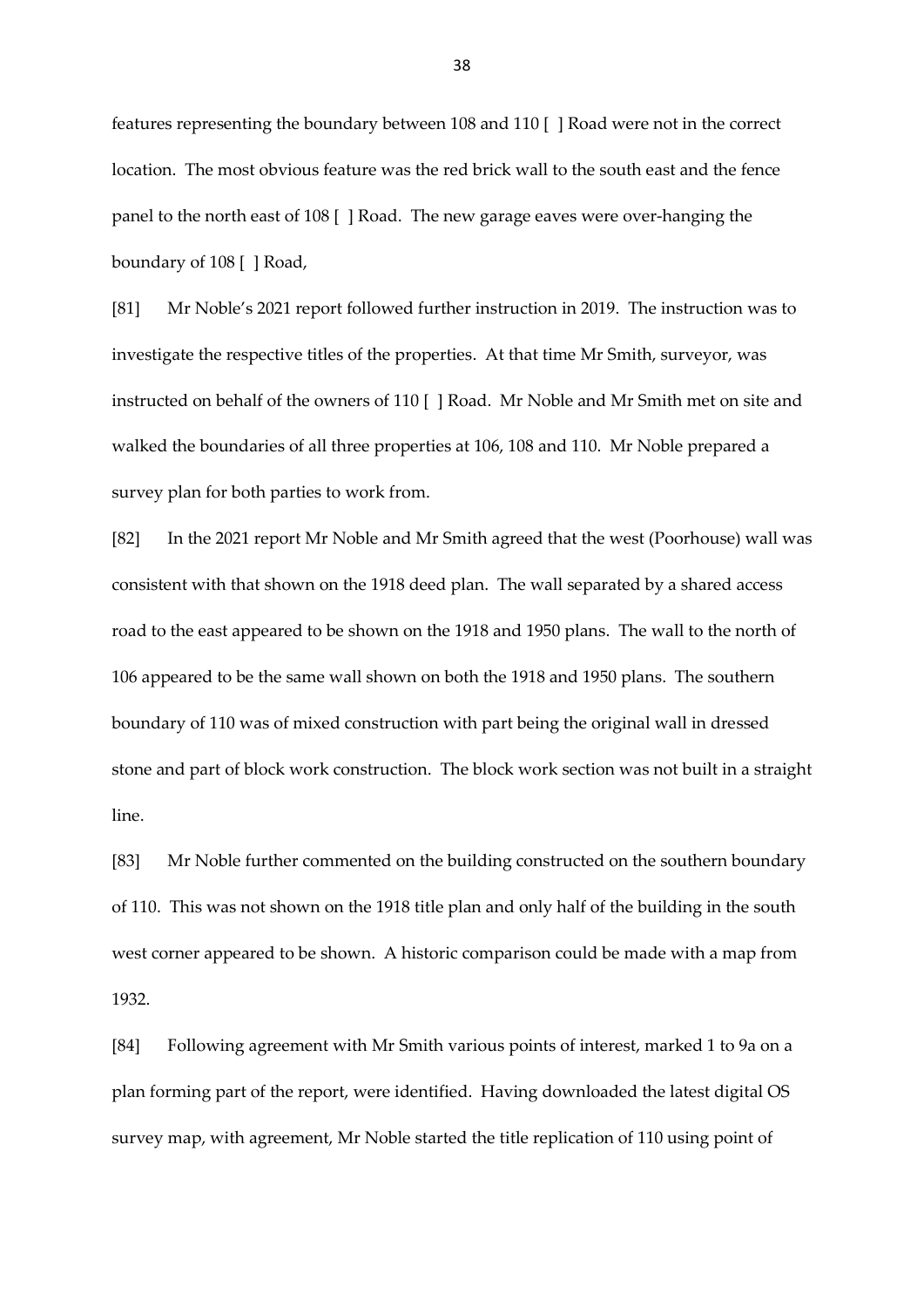interest 8 being the north east corner of 110. Mr Noble also checked his previous replication of the titles of 106 and 108 [ ] Road.

[85] In his second report, Mr Noble concluded that the 1918 title proved difficult to replicate and fit within the surveyed boundaries. The property did not fit within the surveyed features. Whereas the 1918 plan scaled reasonably well, 2 out of 4 stated dimensions did not match the scaled dimensions and when replicating the angles the property did not fit with the surveyed physical features. The east and west dimensions stated on the plan did not reach the walls.

[86] Mr Noble also expressed doubts as to whether the limecrete byre in the south west corner of 110 was the same building shown on the 1918 plan. It was a mix of modern materials fixed over time. He considered it was formed with the remains of whatever earlier building had been there. In Mr Noble's opinion the 1932 map looked to go through the centre of a building between 110 and the neighbouring property.

[87] By comparison, Mr Noble concluded that the title for 106 and 108 [ ] Road fitted within the boundaries identified on site with only 2 out of 20 dimensions not matching. He considered the 1950 plan had been based on accurate survey information with all stated dimensions scaling very well. The defender's current fence was in a position consistent with the location of her southern boundary per the 1950 plan and consistent with the extent of the deed subjects including the shape of the plot and the area occupied.

[88] In his evidence-in-chief Mr Noble stated that he did not believe the wall shown in the 1918 deed plan was the red brick wall on site. The red brick wall did not follow any of the boundary lines referred to in the Disposition. If it was the wall then this reinforced the fact that the 1918 plan was not accurate. When it came to the west boundary the dimension shown on the plan fell short of the Poorhouse Wall by 867mm.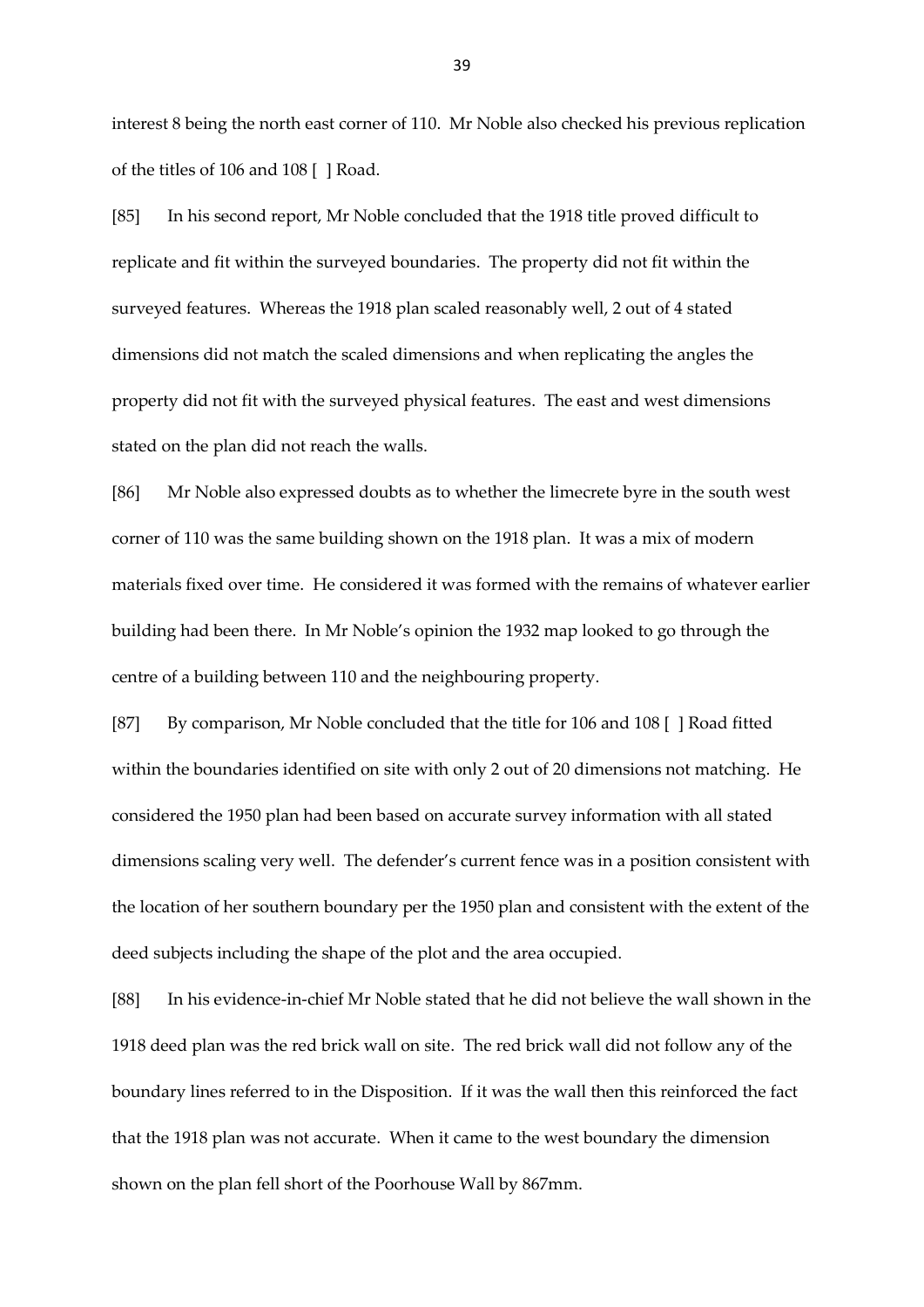[89] Mr Noble considered that the defender's shed in its current position was situated over the boundary by only 24 mm. Mr Noble confirmed that he had set out where the defender's current fence should be situated. In his opinion, the current location of the fence was consistent with the position of the boundary in the 1950 plan. Mr Noble acknowledged that in 2014, at the time of the first survey, 110 did not have a registered title.

[90] In cross-examination Mr Noble was referred to photographs lodged as productions by the pursuer. He confirmed he had not seen these photographs before. He could not say whether the red brick wall was the same one now as seen in the photograph taken in 1970. Whereas 110 did not have a registered title in 2014, Mr Noble accepted that 106 was registered but he had not looked at the registered title. In 2019, when 110 was registered, Mr Noble stated he had not used the Title Plan. He would not do this. He further conceded that, having set out the position of the boundary as he believed it to be he advised the defender to seek legal advice before commencing construction. He remained of the opinion that he had correctly set out the boundary per the 1950 plan.

[91] In cross-examination Mr Noble was asked whether he accepted any of the criticisms levelled at his conclusions by Mr McWilliam. He did not accept any of these criticisms. He further disagreed entirely with Mr McWilliam's A3 plan. He did not accept that Mr McWilliam had correctly plotted any of the boundaries and stated that Mr McWilliam had been "picking and choosing" what best suited his conclusions.

[92] I found Mr Noble to be a credible and reliable witness. The reasoning he provided was relatively clear and straight forward. In contrast to Mr McWilliam it appeared that Mr Noble, using historic features, had carried out his measurements from the north boundary of 106 [ ] Road. By doing so, and working towards the south boundary of 108 [ ] Road Mr Noble had determined what he considered to be the correct measurements.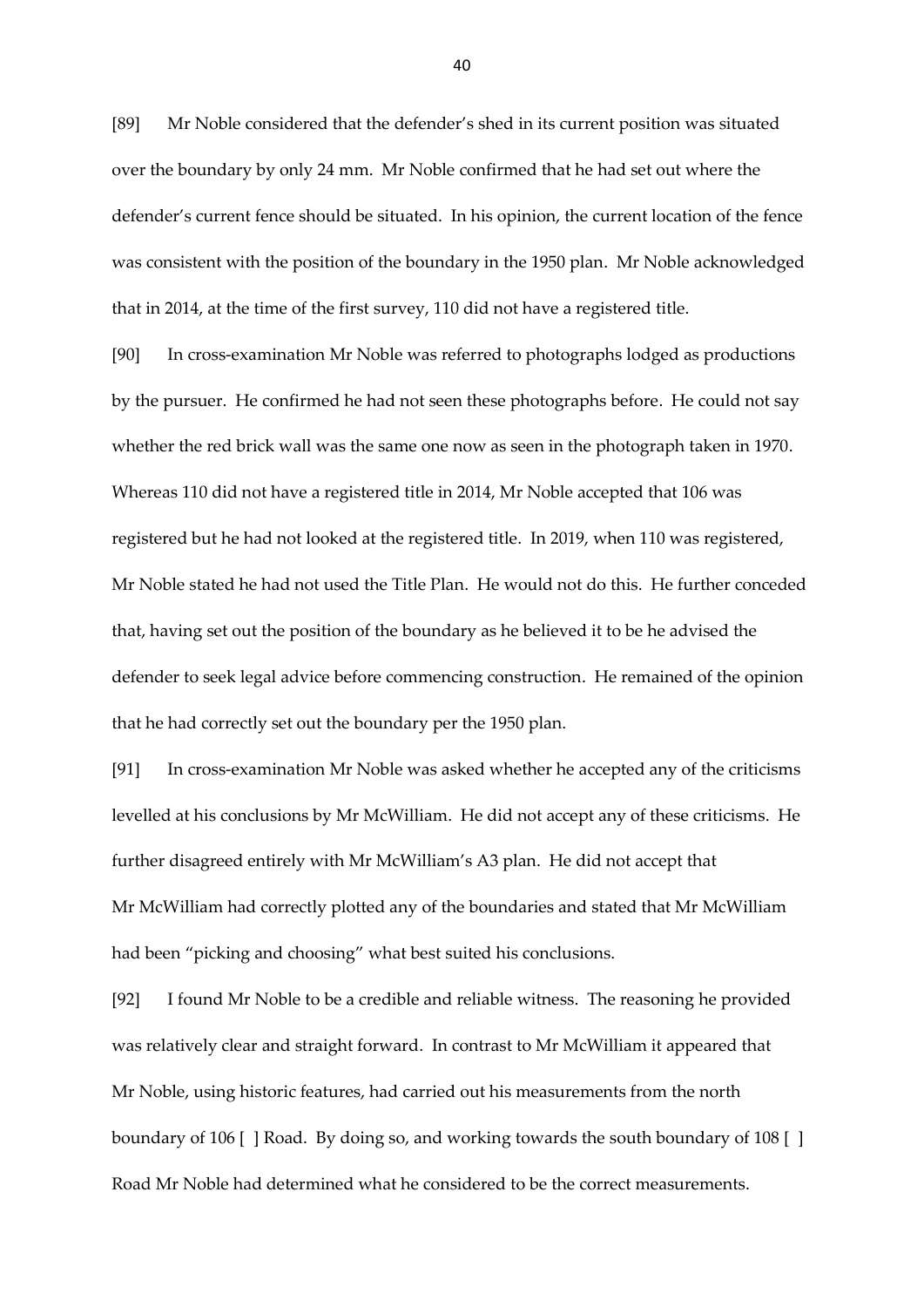Furthermore, Mr Noble gave a reasoned and convincing explanation which cast doubt on whether the pursuer's current southern boundary was in its original 1918 positioning. I preferred Mr Noble's evidence to that of Mr McWilliam when it came to their respective opinions on the accuracy of the plans attached to the 1918 and 1950 Dispositions. Given the survey carried out by Mr Noble I accepted that the 1950 plan was extremely accurate and that the survey he completed had identified the correct positioning of the disputed boundary per the deeds and the descriptions each provided.

[93] Clearly, Mr Noble's conclusions were of assistance and confirmed the correct positioning of the disputed boundary which placed it at the position which would have been between the two lines of trees and shrubs. Whilst secondary to the evidence I accepted about the ground occupied and possessed by the defender prior to challenge, Mr Noble's professional opinion further supported, and gave a legitimate basis to the defender's contention regarding the positioning of the dilapidated boundary she recalled when taking ownership in 1990. Mr Noble's conclusions as to the positioning of the true disputed boundary between the Poorhouse Wall and the west elevation of the garage were consistent with the evidence I accepted about possession of that area between 1995 and 2015. Mr Noble's calculations about the boundary between the end of the red brick wall and the new garage did not take into consideration the respective possession of the parties of ground at that point up to the defender's new section of fence being erected in 2016.

## **Parties Submissions**

[94] In advance of the hearing assigned for submissions on 31 May 2021 the parties drafted, exchanged and lodged written submissions. I am indebted to agents for the full and considered submissions lodged on behalf of both the pursuer and defender.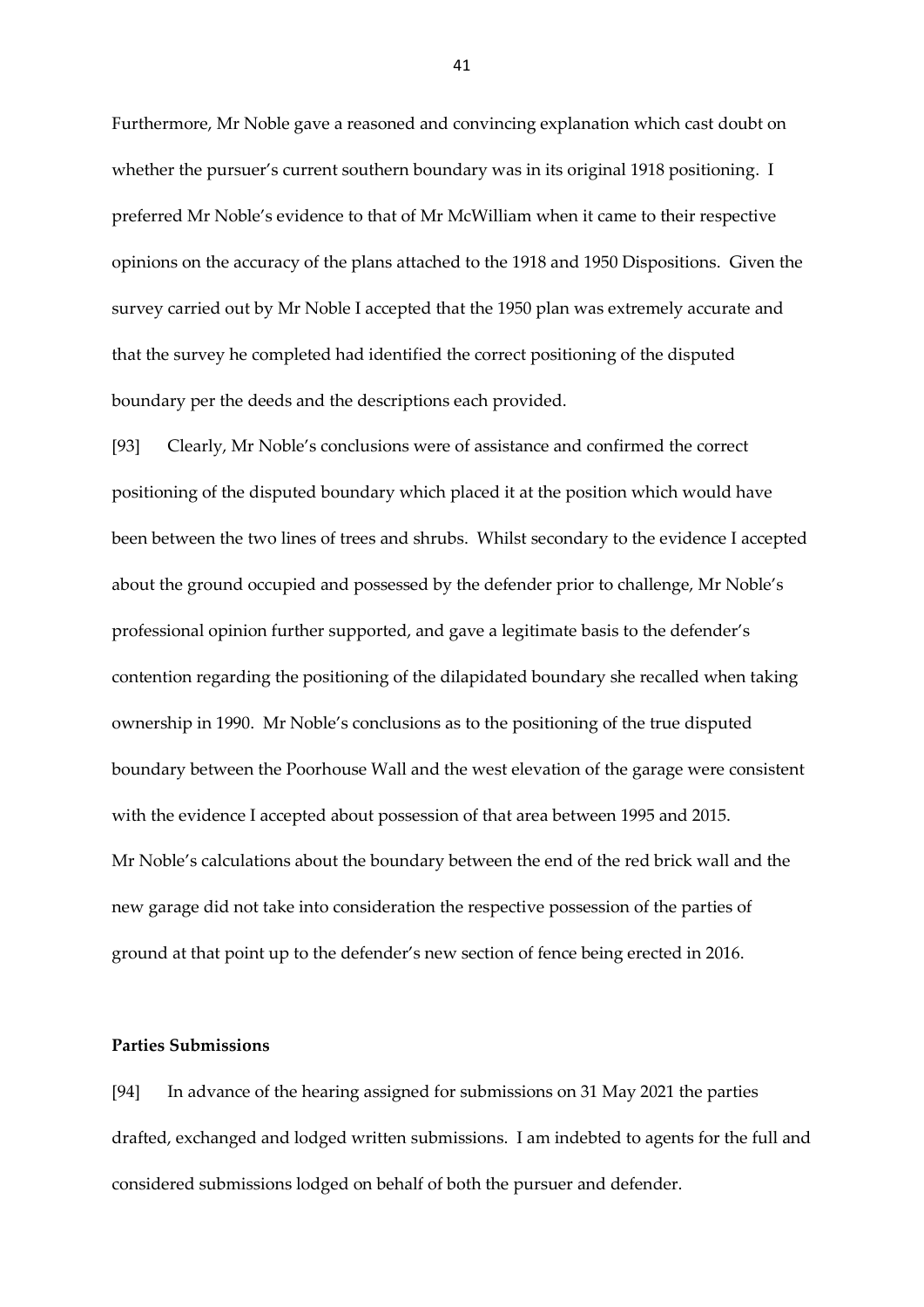#### *Submissions for the pursuer*

[95] Mr Logan, Counsel for the pursuer, adopted both his principal and supplementary written submissions. He was largely content to rest on these with brief oral submissions in addition.

[96] Mr Logan invited me to sustain the pursuer's first and fifth pleas-in-law; repel the defender's pleas-in-law and to grant decree in terms of pursuer's first and sixth craves. Thereafter Mr Logan invited me to continue consideration of the case for a period of 4 weeks to ascertain whether the defender had obtempered the order sought ordaining demolition of the shed, metal frame and fencing, and removal of the motor cycle so that consideration could then be given as to whether further orders were necessary. I was further invited to find the defender liable in expenses and to certify Mr McWilliam as a skilled witness. I was reminded that a motion certifying the cause as suitable for the employment of junior counsel had previously been granted.

[97] First, Mr Logan submitted that in terms of section 38(2)(e) of the Courts Reform (Scotland) Act 2014 a Sheriff had jurisdiction to determine questions of heritable right or title, including declarator of irritancy and removing. The 2014 Act did not give the court power to challenge or change the terms of a Land Certificate as that power was vested in the Lands Tribunal for Scotland in terms of the Land Registration etc. (Scotland) Act 2012. No application had been made in this case but there was no basis for such an application. As a result, in the absence of such an application, the Keeper's warranty resulted and the pursuer benefited from that. The Keeper's warranty had not been qualified or modified in relation to the pursuer's Land Certificate.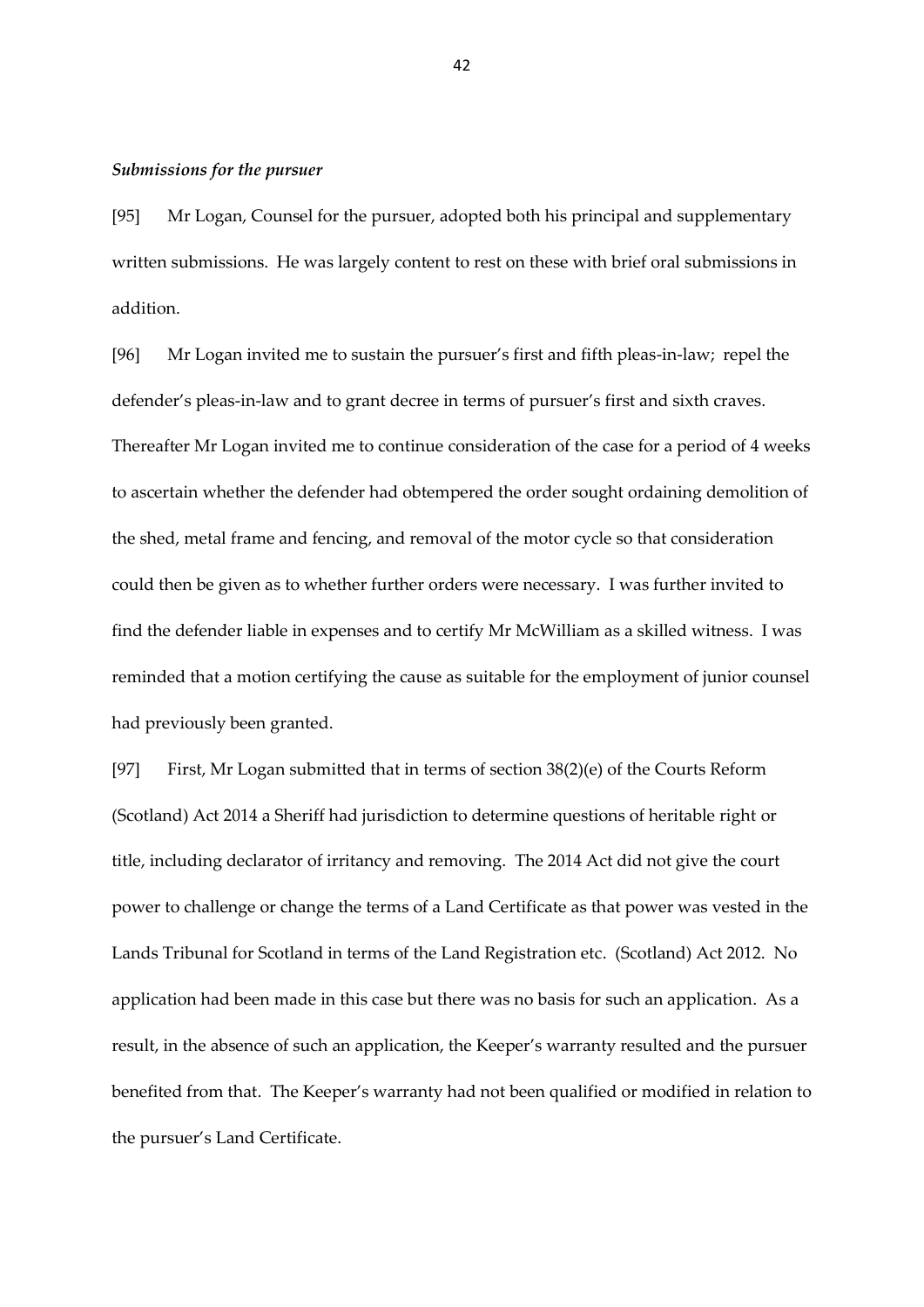[98] Secondly, it was submitted that if I was satisfied that Mr McWilliam had accurately reflected the terms of the pursuer's Land Certificate in the A3 plan which was referred to during the proof then the court must respect the delineation of the Land Certificate as showing the extent of the pursuer's title and any order or decision of the court must respect the rights flowing from that. Mr Logan submitted that it was clear the defender had encroached upon the pursuer's land when erecting the fence in 2015. Mr Logan argued that there was no basis for reaching any other conclusion.

[99] In advancing the second point Mr Logan submitted that there had been no challenge to the accuracy of the A3 plan. He accepted that Mr McWilliam had explained the scale of the OS map could involve an element of uncertainty because there were recognised tolerances. In certain cases, when dealing with very small areas of land, this potential inaccuracy could create a space in which the court could make declarators or determine that the right was within the tolerances allowed by the cadastral map used by the Keeper. The Keeper would not generally allow variation of a Land Certificate for a distance of less than 0.4m to account for this tolerance or potential inaccuracy. In this case, the defender could not claim that the fence erected by her in 2015 would fall within the RMSE of the recognised mapping tolerances and there was accordingly an intrusion onto the pursuer's property. [100] Mr Logan referred to the defender's concession on the third day of proof regarding the 2016 fence. Any question of prescriptive possession founded on a title habile to include that land fell away. As such, what was left was two competing and overlapping Sasine titles before registration. Where prescriptive possession could not be shown the older title prevailed. This meant the defender's title was inferior to that of the pursuer even before registration in the Land Register. Had the defender conceded this earlier then matters might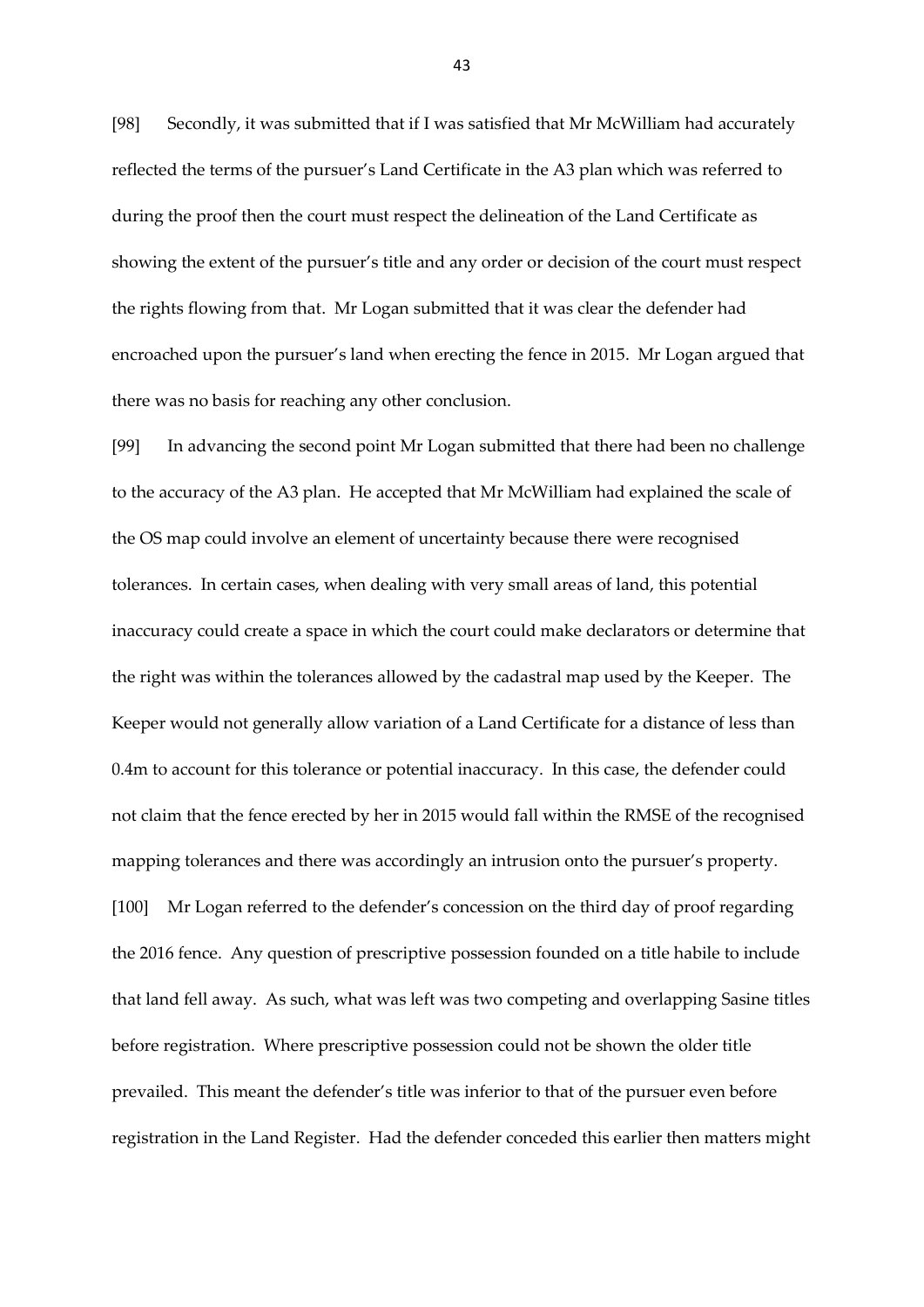well have been capable of being determined at debate and the late concession would have a bearing on the question of expenses regardless of the outcome of the case.

[101] Mr Logan submitted that the evidence of Mr Noble did not assist the defender. He had relied on the sketch attached to the 1950 Disposition. For other reasons stated his evidence was irrelevant but if Mr Logan was wrong in that conclusion there were various reasons why Mr Noble's evidence should be rejected. First, Mr McWilliams explanation of registration of title working as a jigsaw what was left, between the registered titles of 106 and 110 was available to the defender. Secondly, Mr Noble disregarded evidence which did not suit his position. There was no proper basis to ignore the significance of the limecrete byre which gave a correct starting point for the measurement along the west boundary. He had speculated, with no evidential foundation, that the wall was in a different position to that seen in the 1918 Disposition. Mr Noble had ignored a discrepancy of 2 feet 8 inches in the combined width of 106 and 108. His contention that the 1950 deed was a "good fit" was not credible. By contrast Mr McWilliam's evidence should be preferred

[102] In supplementary submissions, which addressed certain parts of the defender's submissions, Mr Logan repeated that it was not open to the court to find any error in the registered title but if he was wrong in that then the 1918 title was habile to include the land contained in the Land Certificate. Criticisms levelled at Mr McWilliam's conclusions were not accepted.

[103] With reference to the title plan in the pursuer's Land Certificate, the fact the boundary line was undefined was immaterial. The title was what it was and was binding on the court. Whilst it was accepted that there were minor discrepancies between the registered title and the 1918 deed these were not material and would provide no basis for rectification.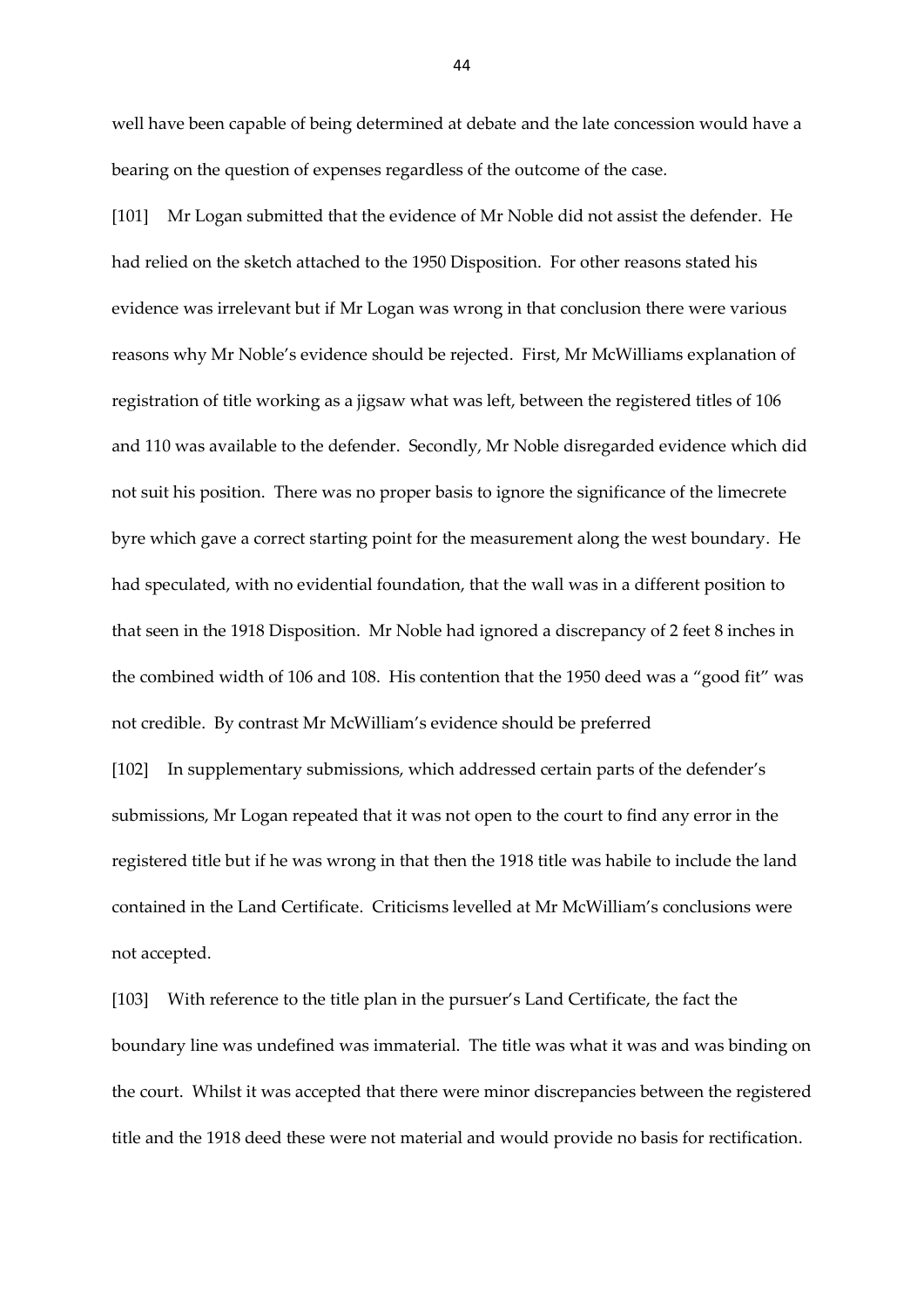[104] It was submitted that the pursuer did not require to aver possession because she had a registered title. Even although the evidence which I should accept supported the fact that the pursuer had possession of the disputed strip prescriptive possession was only relevant to make a good title but that is what the pursuer had the defender's position regarding possession was irrelevant. The defender had not counterclaimed to establish prescriptive possession and no plea-in-law to that effect.

[105] In summary Mr Logan submitted:

- 1. The Land Certificate rules in the absence of rectification.
- 2. The pursuer's 1918 deed was superior to the 1950 deed.
- 3. The boundary was consistent with the 1918 deed and with the Land Certificate until 2016 when the defender erected her fence.
- 4. That fence and everything behind it was an encroachment on the pursuer's registered title.
- 5. The defender had neither pled nor given evidence that would allow rectification of the pursuer's title even if that was within the power of the court.
- 6. The orders sought in the pursuer's primary submissions should be granted.

#### *Submissions for the defender*

[106] Mr Thomson, solicitor for the defender, adopted his written submissions and amplified these with further oral submissions. He submitted that the defender denied any encroachment. The orders sought by the pursuer relied on a finding that there been an encroachment. Further the pursuer required to prove the precise location of the disputed boundary to her title.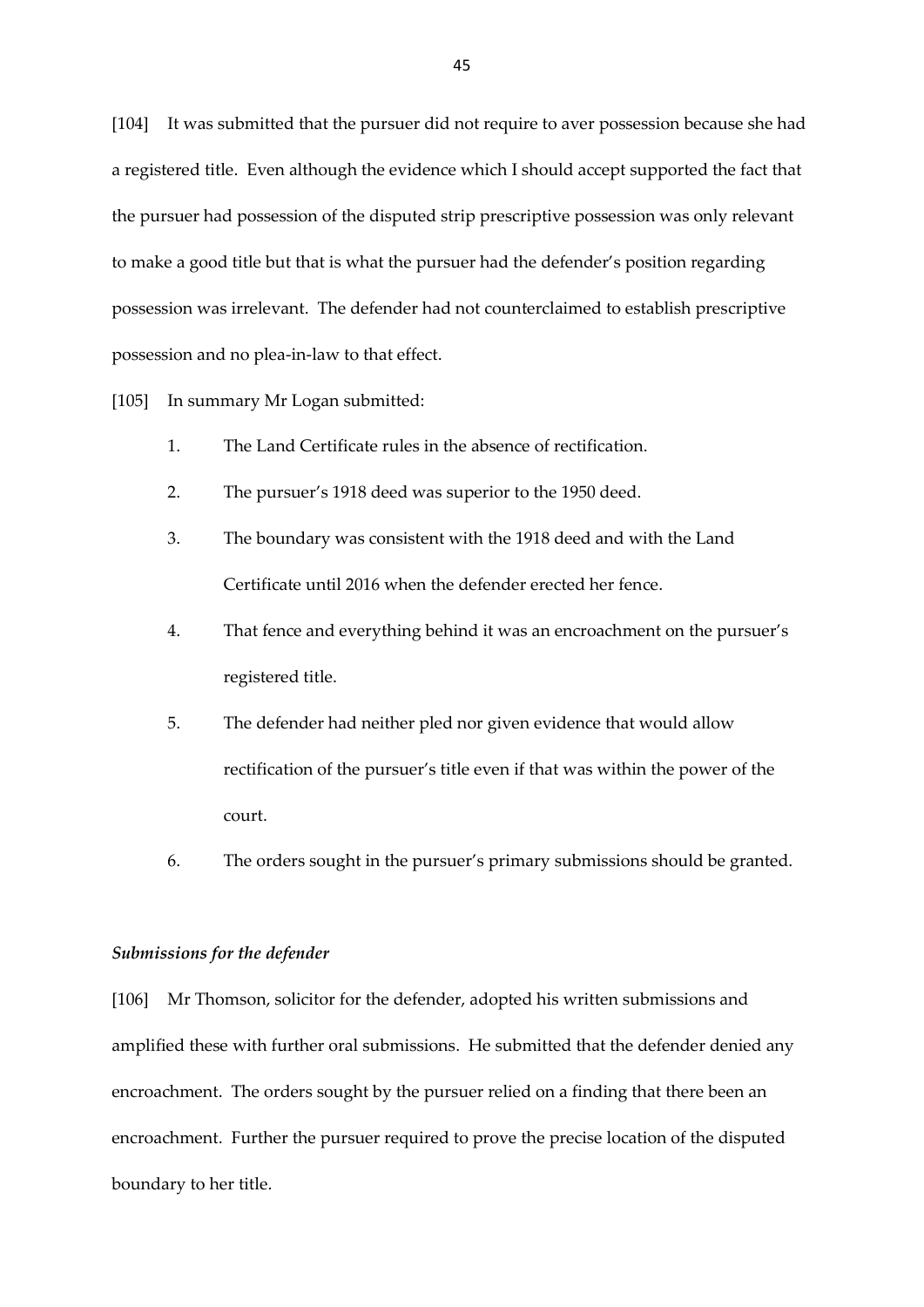[107] Mr Thomson did not accept that the act of registering the pursuer's property in the Land Register was determinative of identifying the disputed boundary. He did not accept that the plotting of the registered title against the physical survey of the property on the ground determined the precise extent of what the pursuer owned. The pursuer's claim was based on the assessment of Mr McWilliam and his conclusions. Those conclusions were that the encroachment was to a differing extent at various points along the boundary and was less than one metre at the widest extent. In places it was significantly less than one metre. The pursuer had failed to establish she owned the area claimed but in any event the defender's title was exempt from challenge given the area she had occupied since 1990. [108] Mr Thomson highlighted the fact that the boundary on the registered title was undefined. The OS scale used was accepted by both Mr McWilliam and Mr Noble was inherently inaccurate and therefore unreliable to determine the precise location of an undefined boundary. The area in dispute fell within the tolerance of relative accuracy. The OS mapping did not match accurately with the physical survey. For the pursuer to rely solely upon the OS mapping of the registered title was insufficient to establish the extent of her ownership of the undefined boundary.

[109] Mr Thomson submitted that prior to the change in the land registration system under the 2012 Act the law recognised that it could be necessary to examine prior titles where there was a dispute which could not be resolved by reference to the Land registered title alone, particularly where the amount of land was small and there were no historic features on the ground indicating the position of the boundary. He referred to various unreported cases, *North Atlantic Salmon Conservation Organisation* v *Au Bar Pub Limited* (Edinburgh Sheriff Court 18 July 2008), *Clydesdale Homes Ltd* v *Quay* (OH 10 September 2009) and *Welsh* v *The*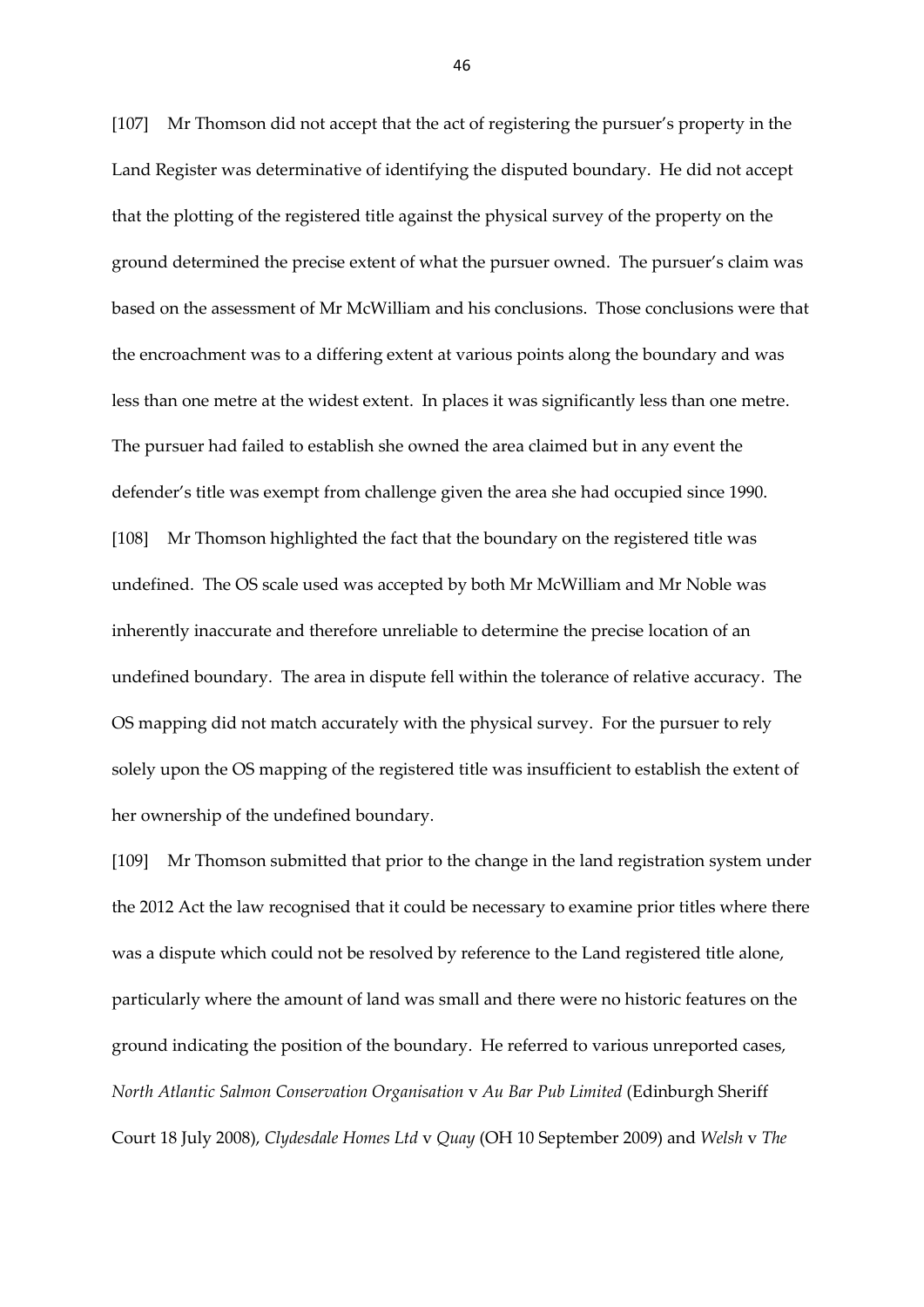*Keeper of the Registers of Scotland* (Land Tribunal 22 April 2010) as examples where Sasine titles had been referred to.

[110] The difficulty for the pursuer, it was submitted, was that the 1918 Sasine title did not assist in determining the precise location of the undefined disputed boundary. The pursuer could not claim title to land she did not have good title to before registering her property. The 2012 Act provided more protection to the unregistered owner of a neighbouring property than had the 1979 Act. The 2012 Act gave the Lands Tribunal a broad remit to determine claims relating to accuracy of the register and the Keeper had his own power to rectify a manifest error. What constituted an inaccuracy was also defined by section 65 of the 2012 Act. Significantly for this case the definition stated that the cadastral map would not be considered inaccurate by reason of an inexactness in the base map within published accuracy tolerances relative to scale. If the court concluded that the pursuer's registered title included the area in dispute but that this conflicted with the defender's competing possession then the Land Register was not inaccurate because the extent of the disputed area was within the published accuracy tolerances to be applied.

[111] Mr Thomson submitted that the 1918 title was habile so as to include the area in dispute. Mr McWilliam had argued the pursuer's 1918 title was a bounding charter. Mr McWilliam's assertion that the 1918 plan was one of the most accurate he had seen was remarkable. The plan and verbal description contained an error in relation to the southern boundary to the points that both expert witnesses had agreed were the likely intended boundaries. The north-west or south-west corner could not be precisely plotted based on either the verbal description or the plan attached to the 1918 Disposition which meant the remaining boundaries could not be accurately plotted by triangulation. Mr Thomson referred to conveyancing texts and case law, in particular relying on *Cosh* v *Potts* 1950 SLT 10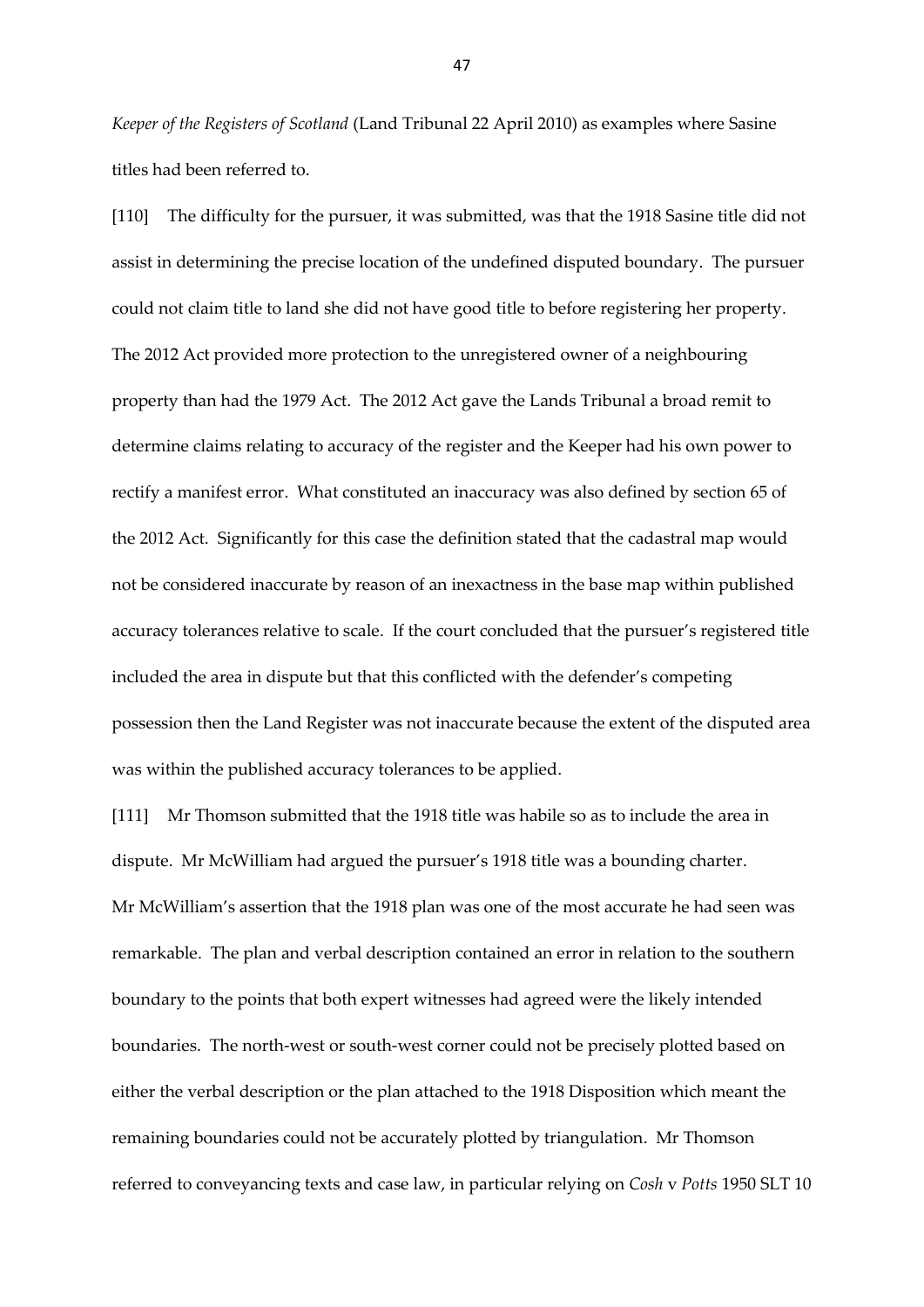and *Suttie* v *Baird* 1992 SLT 133 as to whether a description is a bounding description. It was accepted that if a bounding description is suitably precise an individual can never possess land beyond the extent of the boundary. The 1918 title was habile to include the disputed area. Equally the 1950 title was habile to include the same area.

[112] Mr Thomson explored the law relating to prescriptive possession. Although the pursuer had not averred prescriptive possession it was necessary for her to prove such possession to show good title. The defender's evidence of possession was unchallenged. Some elements of possession were expressly admitted by the pursuer and her son. This included the location of the defender's shed between 1995 and 2015.

[113] Mr Thomson conceded the defender had accepted in evidence that the 2016 fence was nearer to the pursuer's property than earlier fences but the pursuer had failed to establish the extent of her title. Mr McWilliam's plan showed the encroachment as being minimal at this location.

#### **The Applicable Law**

#### *The jurisdiction of the Court and remedies sought*

[114] The pursuer seeks declarator with ancillary orders flowing from that. Principally, the pursuer seeks decree of declarator that the defender has encroached on the pursuer's heritable property. This is with specific reference to the pursuer's heritable property as now registered in the Land Register of Scotland.

[115] The current jurisdiction and competence of a sheriff is contained in section 38 of the Courts Reform (Scotland) Act 2014. This confirms that a sheriff continues to have the jurisdiction and competence attached to the office of sheriff in relation to civil proceedings immediately before the section came into force. Without limiting that generality the section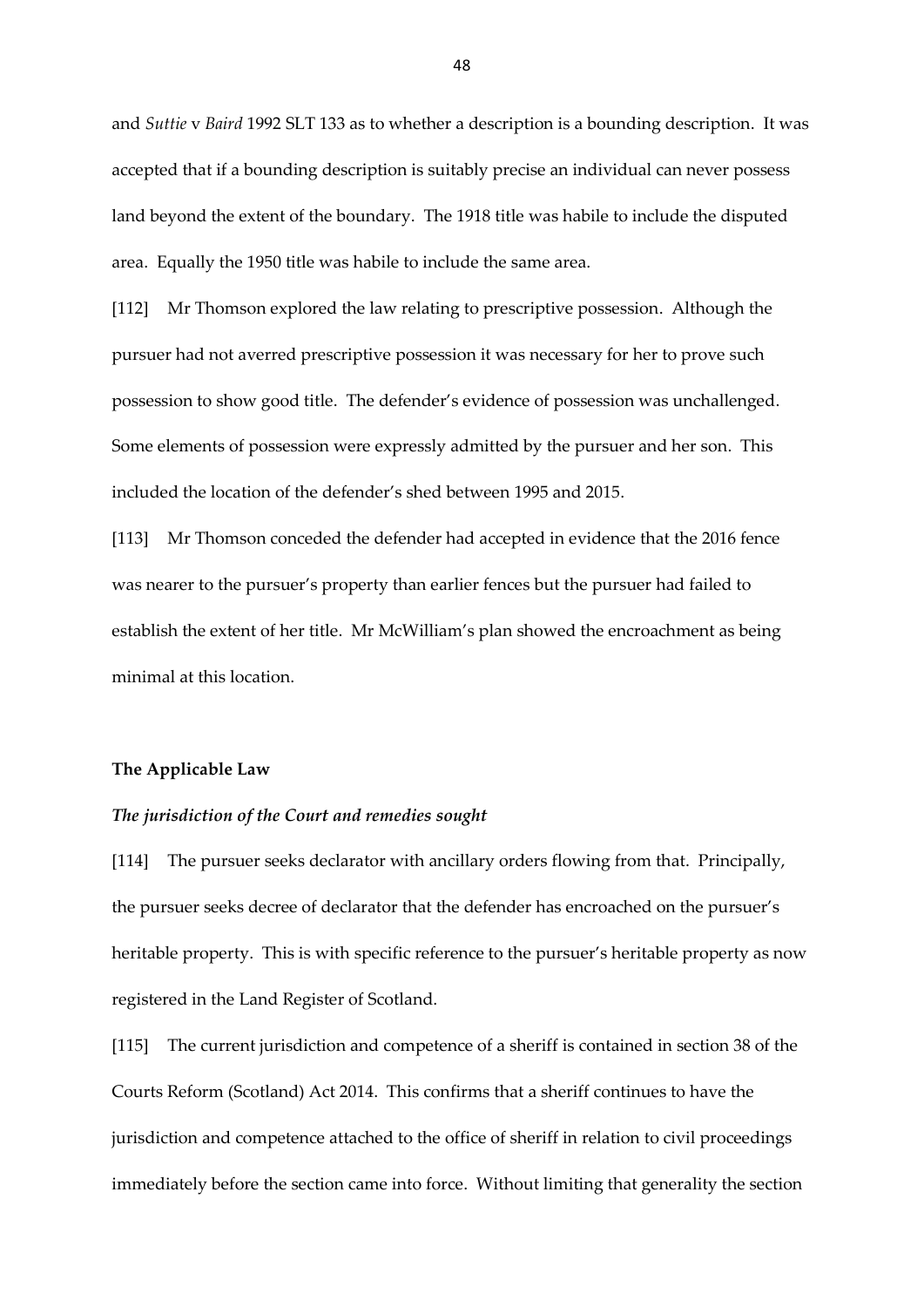proceeds to state that a sheriff has competence as respects proceedings in relation to, amongst other powers, questions of heritable right or title, including declarator of irritancy and removing (section 38 (2)(f)).

[116] The Sheriff Court does not have power to challenge the accuracy of a Land Certificate. Beyond the Keeper's duty to rectify a manifest inaccuracy in a title sheet or in the cadastral map, that power is vested in the Lands Tribunal for Scotland to which a person with an interest may refer a question relating to the accuracy of the register or what is needed to rectify an inaccuracy in the register (section 82 of the Land Registration etc. (Scotland) Act 2012).

[117] In this case the court is not being asked to grant a remedy in relation to the accuracy of the Land Certificate which now forms the title of 110 [ ] Road. That said, the matter as to whether a Land Registered Title overrides or "trumps" a Sasine Registered Title, and whether this court can look behind this particular Land Certificate, are issues which feature here and require some exploration. To that end it is worth considering the differing systems of registration and what flows from each when determining land ownership.

#### *Sasine and Land Registered Titles*

[118] The Register of Sasines was instituted in 1617 as a register of deeds constituting or transferring rights in land. The Land Registration (Scotland) Act 1979 introduced a new system of registration with the intention of superseding the recording of deeds in the Register of Sasines. This was on a phase-in process on a county by county basis completed in 2003. The 1979 Act was replaced by the Land Registration etc. (Scotland) Act 2012 (hereinafter "the 2012 Act") with the goal of having all titles on a map-based system by 2024.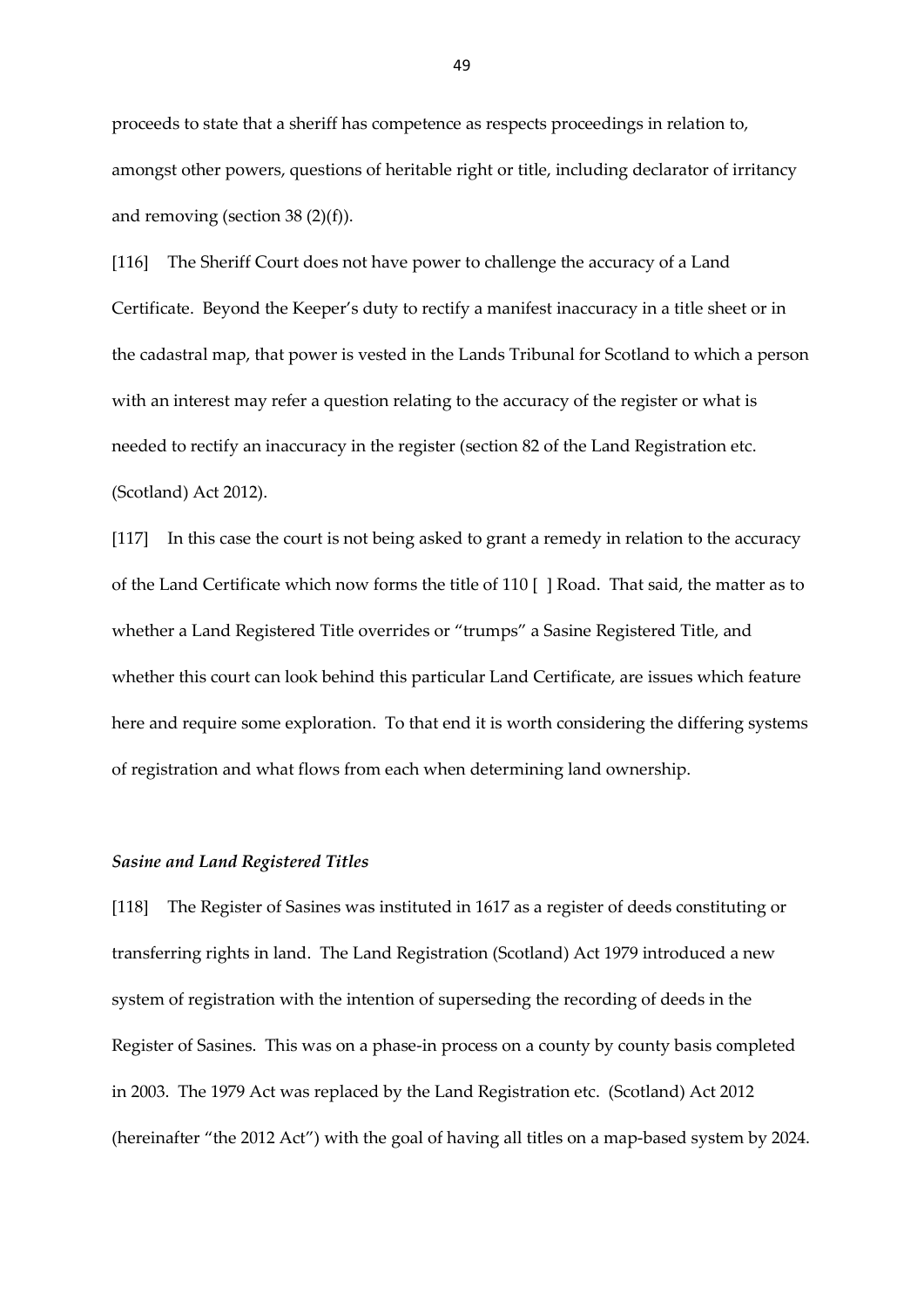[119] It has been commented that The General Register of Sasines ("GRS") is a warehouse of deeds and little more than that apart from being a superb system of indexes. By contrast, map-based precision is vital in the Land Register (*Gretton and Reid, Conveyancing*, 5th Edition, paragraph 12-17).

## *Priority of Sasine and Land Registered title*

[120] The relevant Sasine title descriptions in this case were recorded in 1918 and 1950. Since 1693 priority of right was made dependent on priority of the date of registration of competing instruments of sasine (Real Rights Act 1693 c.13). . This principle was reflected in section 7(3) of the Land Registration (Scotland) Act 1979 which stated that title to a registered interest and a title governed by a deed recorded in the Register of Sasines shall rank according to the respective dates of registration and recording. It should be noted that section 7(3) of the 1979 Act was repealed by the 2012 Act. Where there are two overlapping Sasine titles the older registered title prevails unless prescriptive possession can be shown. Does that still hold where there are competing or overlapping Sasine and Land Registered titles? I see no reason why that basic principle would not continue to be observed and applied. There still requires determination of the implications of prescriptive possession where a dispute arises between Sasine and Land Registered title if that remains pertinent to resolution of the dispute.

## *Prescription and Limitation (Scotland) Act 1973*

[121] The 2012 Act introduced amendments to section 1 of the Prescription and Limitation (Scotland) Act 1973. That section, so far as relevant to this case, now reads as follows: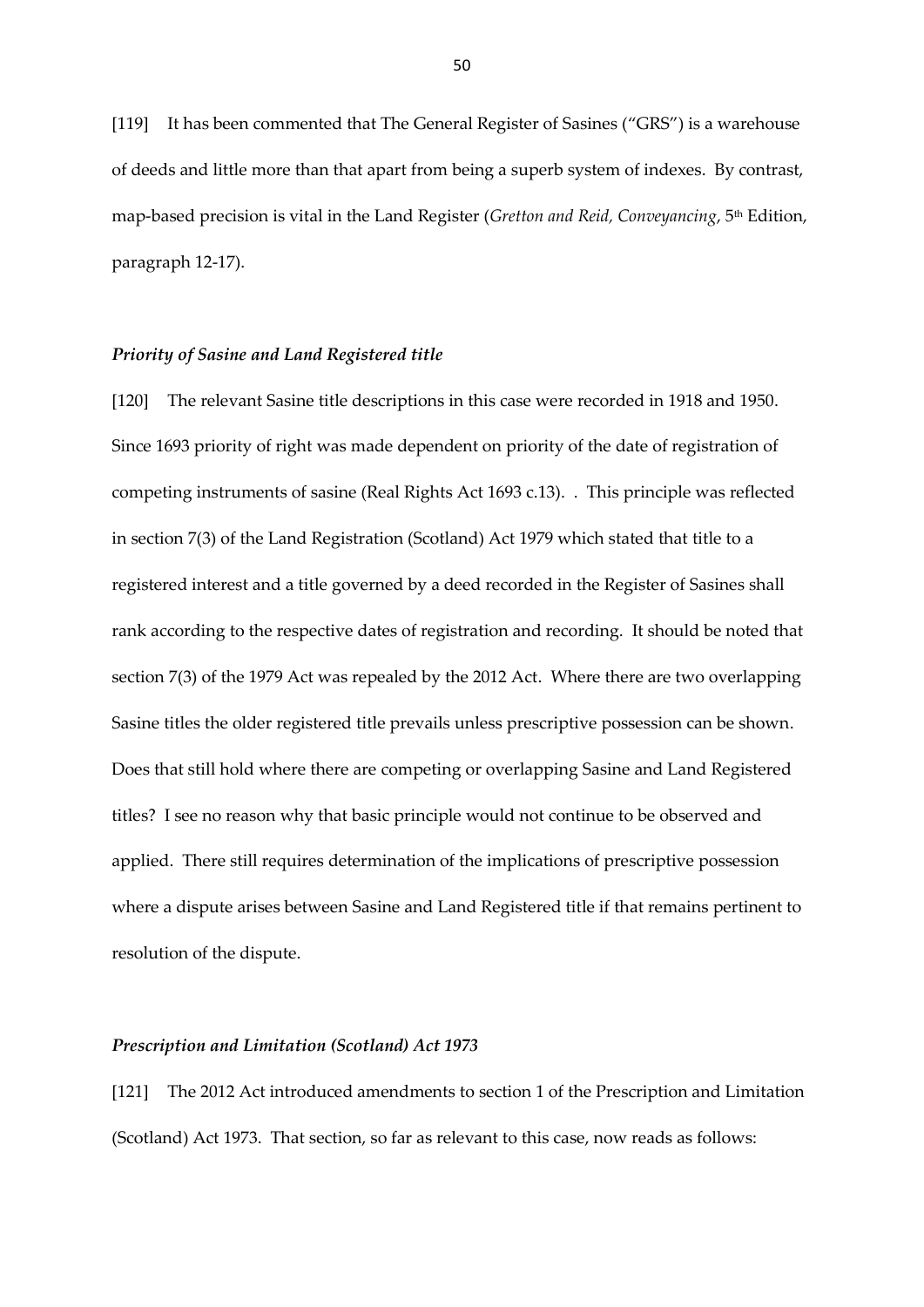## "**1 Validity of right**

(1) If land has been possessed by any person, or by any person and his successors, for a continuous period of ten years openly, peaceably and without any judicial interruption and the possession was founded on, and followed–

(a) the recording of a deed which is sufficient in respect of its terms to constitute in favour of that person a real right in–

- (i) that land; or
- (ii) land of a description habile to include that land; or

(b) the registration of a deed which is sufficient in respect of its terms to constitute in favour of that person a real right in—

(i) that land; or

(ii) land of a description habile to include that land, then, as from the expiry of that period, the real right so far as relating to that land shall be exempt from challenge…."

[122] The 1973 Act has been amended by the 2012 Act to reflect the fact that prescriptive possession can create a real right in land ownership by either a Sasine recorded or Land registered deed provided the deed is sufficient in its terms to constitute the right sought in the land described or that the land is of a description habile to include that land. That is so, so far as I can determine, whether competing Sasine titles are involved, whether competing Land Registered titles are involved or whether the competition is between a Sasine and Land Registered title.

[123] The main requirement for prescriptive possession to operate is that a title to the land must be of a description habile to include that land. The description in the registered or recorded deed is the starting point to determine that.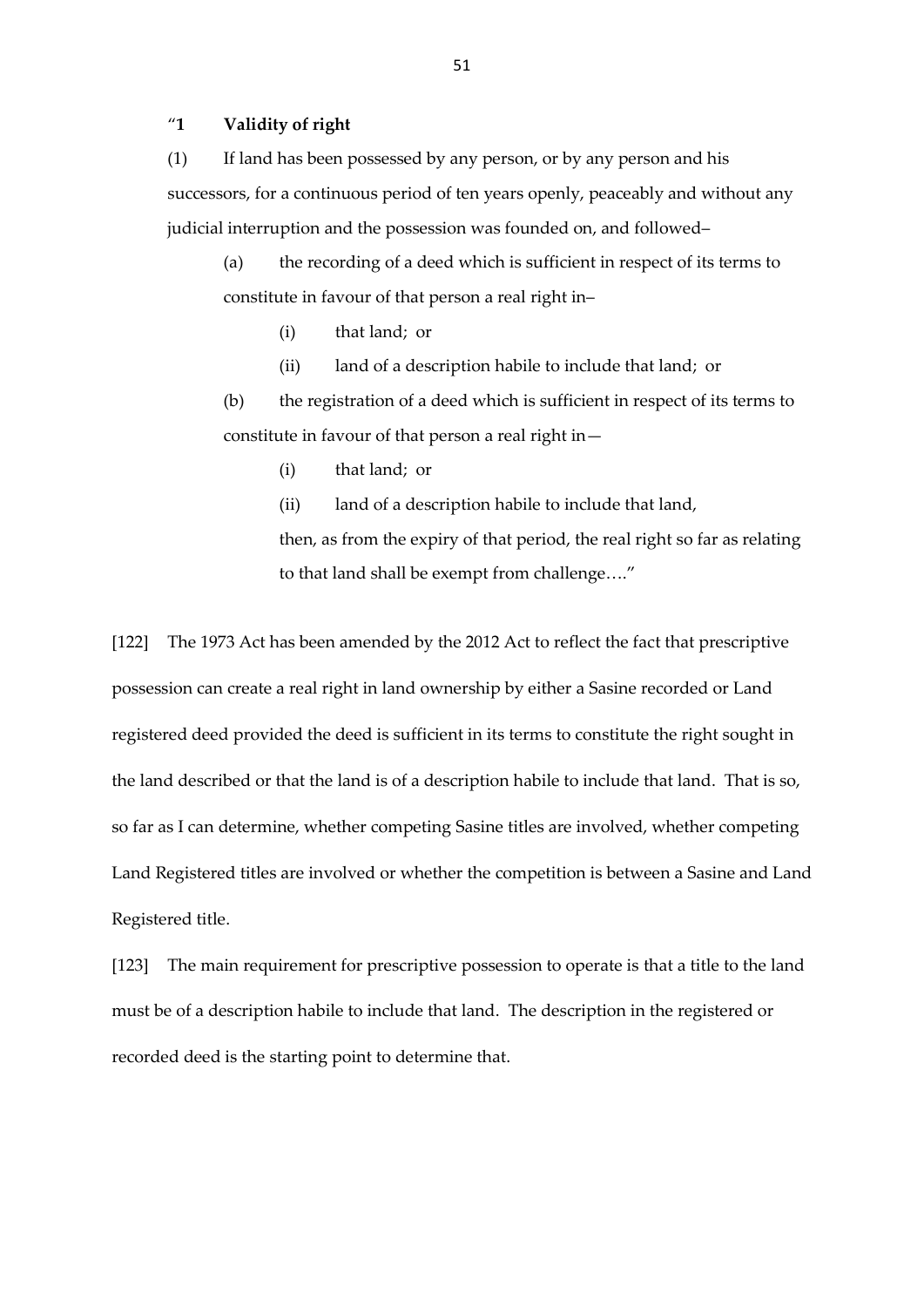#### *Descriptions in deeds and resolution of disputed boundaries.*

[124] A bounding Charter is one which, wholly or partially, proceeds by reference to a specified prior possession, or by a detail of the physical limits, by measurement or by any or all of these combined (*Rankine, The Law of Landownership in Scotland*, Chapter 4 at page 101). In the case of a bounding charter, no amount of possession beyond its limits can enable the possessor to vindicate ownership beyond the area described. Where the bounding charter is so precise and intelligible in its terms to allow the court to fix the boundaries no proof of possession will be allowed. Where the terms are ambiguous and unintelligible without extrinsic evidence proof will be necessary and prescriptive possession will be of importance (Rankine, page 102). Erskine observed that differences can seldom arise concerning the extent of land conveyed where a charter points out "obvious and indubitable boundaries" (Erskine, II, vi, 2).

[125] A particular description can be done verbally, by reference to a plan only or a combination of both. A GRS deed with both a verbal description and a plan are to be read together. In the event of their being a discrepancy between the two the plan prevails if the deed declares the plan to be "taxative" and the verbal description prevails if the deed declares the plan to be "demonstrative". If the deed is silent on this point then the verbal description will usually prevail (*Gretton and Reid*, paragraph 12.22).

[126] Where subjects are described both by physical boundaries and measurements discrepancies may appear. If that is so physical boundaries, if clearly set forth, govern. Any bounding description must make it clear what is included. Where a person's property is described as bounded by the property of another there is no definite boundary line and proof will be necessary unless there is a clear demarcation on the ground ( see *Cosh* v *Potts* (1950) 66 Sh Ct Rep 93; *Suttie* v *Baird* 1992 SLT 133).`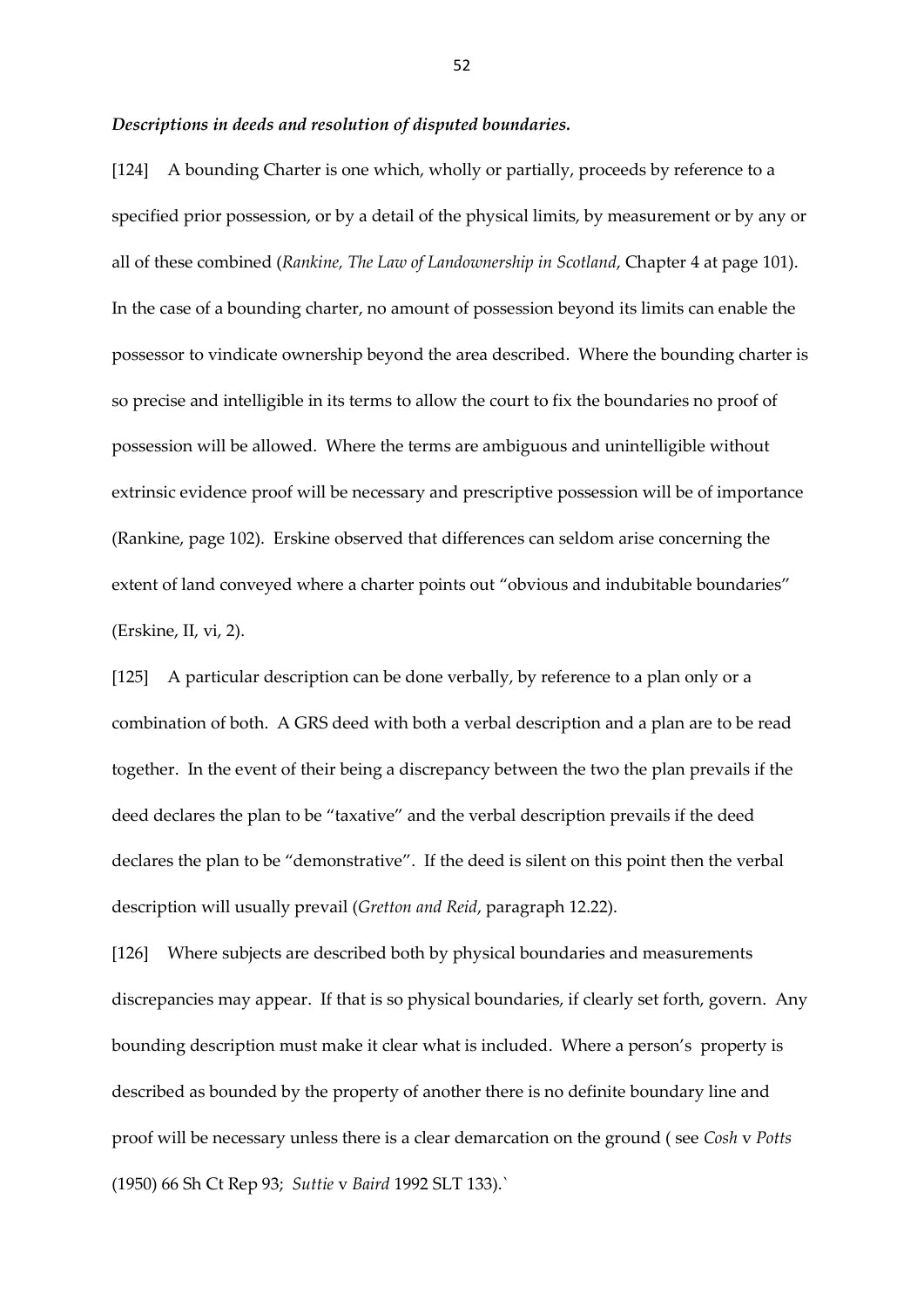[127] Where it is determined that there is an accurate and sufficiently precise description so as to exclude variation no amount of possession beyond the defined points give any possessory right. If this is not the case then ownership may be claimed by positive prescription. The necessary period is one of 10 years. Such possession must have been exercised openly, peaceably and without judicial interruption and founded on a deed containing a description habile to include that interest in land.

[128] In order to establish such ownership the individual must show (a) an appropriate title duly completed and (b) prescriptive possession of that title. The requirements of positive prescription require that there should be a habile title. This means that the title should be an adequate foundation for the right which is alleged to have been acquired by prescription (*Gordon and Wortley, Scottish Land Law*, Third Edition, paragraph 12.26). The question is whether the title, upon any reasonable construction, covers the land in dispute. In *Suttie* v *Baird* the verbal description in the disputed title referred to an aerial measurement and to a scale plan which showed linear measurements along all boundaries. Inclusion of the relatively narrow strip of land in dispute even produced an area of a different shape to that shown on the plan. Having reviewed a number of earlier authorities, Lord President Hope summarised matters as follows:

"The question in the end of the day becomes one of degree, and this emphasises the essential ambiguity of the pursuer's title at this point. On the one hand, if the measurements and the plan had been sufficiently precise, the pursuers' claim might have been capable of being answered by means of simple arithmetic. That evidently has not proved to be possible. On the other hand, the strip of ground is sufficiently narrow in relation to the area and length of plot no.40 as shown on the plan for us to be able to say that the strip fits the description and thus falls within the title on which the pursuers rely. Possession is, in this case, the best guide to the position of the western boundary, and for that reason, I think that the pursuers are entitled to the declarator which they seek." (page 137 F to H)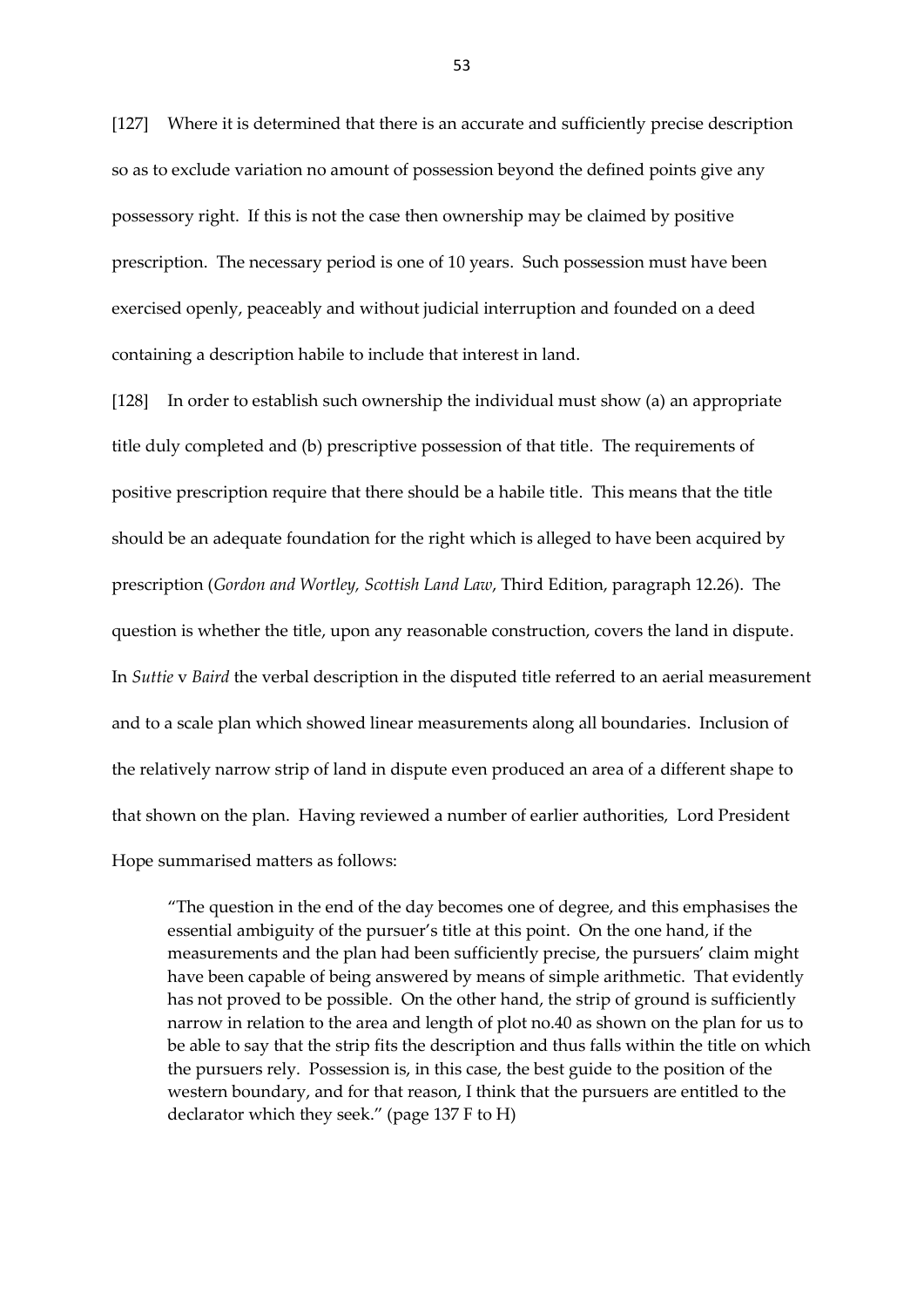#### *Rectification of Land Registered Title*

[129] The 2012 Act makes provision for the functions of the Keeper of the Registers of Scotland. Sections 3 to 10 state what must be incorporated into a Title Sheet. The Keeper must enter in the property section of the title sheet a description of the plot of land being a reference to the cadastral map (section  $6(1)(a)$ ). Each registered plot is given a cadastral unit. The cadastral map may, but need not, show the boundaries of cadastral units on the vertical plane (section 11 (3)) and must be based upon the base map which is currently the Ordnance Map (sections  $6(5)$  and  $6(6)(a)$ ).

[130] Section 65 of the 2012 Act defines the meaning of "inaccuracy" in a title sheet. A title sheet is inaccurate in so far as it misstates what the position is in law or in fact (section  $65(1)(a)$ ). The cadastral map is inaccurate in so far as it wrongly depicts or shows what the position is in law or in fact or omits anything required, by or under an enactment, to be depicted or shown on it (section 65 (2) (a) and (b)). But the cadastral map is not inaccurate in so far as it does not depict something correctly by reason only of an inexactness in the base map which is within the published accuracy tolerances relevant to the scale of map involved (section 65 (3)).

[131] The published accuracy tolerances relevant to the scale of the map involved can be found published online by the Ordnance Survey itself. The width of a line on a 1:1250 OS map roughly represents 0.3 metres on the ground. The OS publishes expected confidence levels in the accuracy of their maps in terms of relative and absolute accuracy. Relative accuracy compares the scaled distance between features from the map data with distances measured between the same features on the ground. Absolute accuracy is the measure which indicates how closely the coordinates of a point in the OS map data agree with the "true" National Grid coordinates of the same point on the ground. The root mean square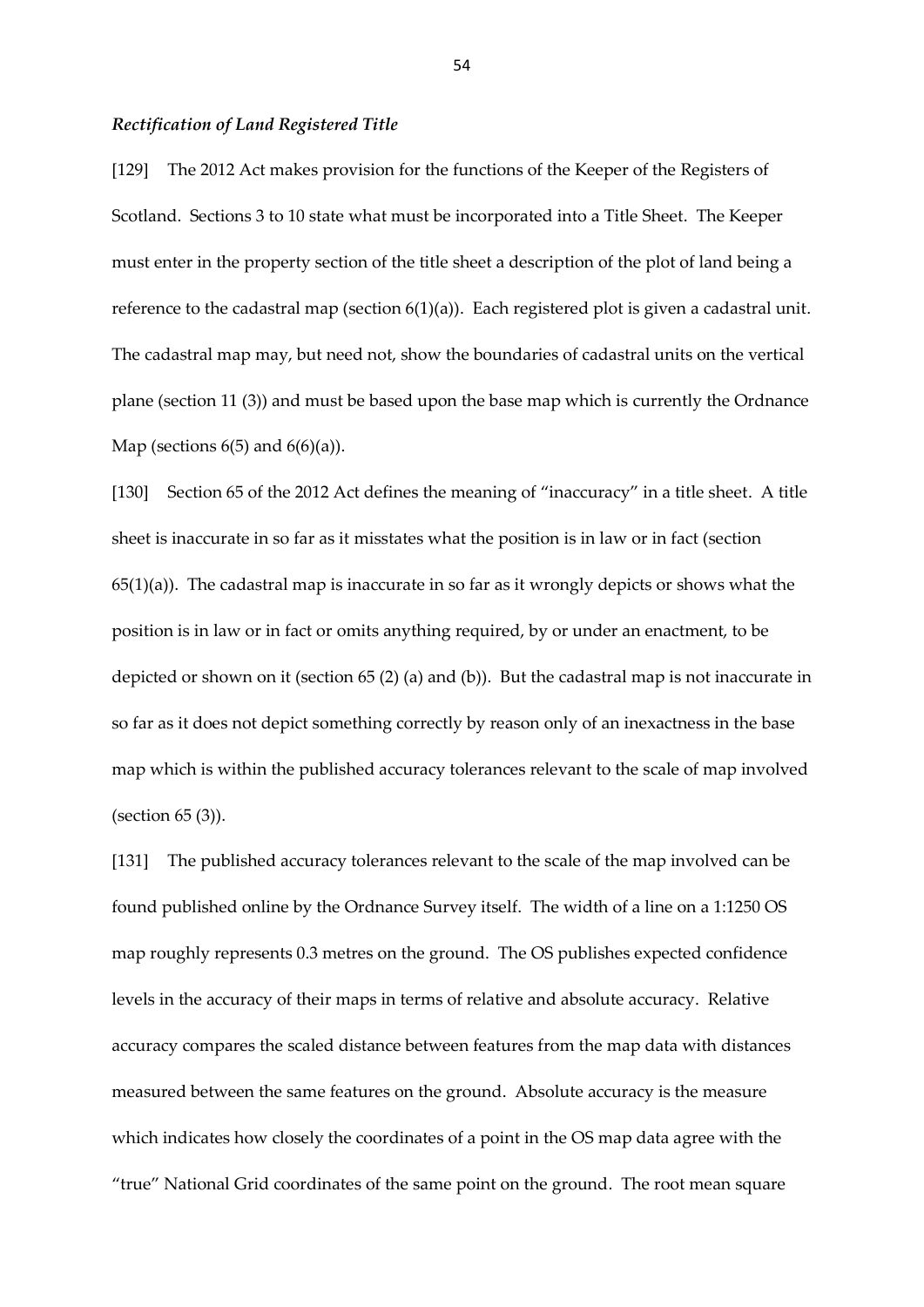error ("RMSE") is the square root of the mean of the sum of the squares of the errors

between the observations. At a scale of 1:1250, up to a distance of 60 metres, absolute

accuracy with a 99% confidence level is 0.9m, 95% confidence level is 0.8m and the RMSE is

0.5m. On the same scale, up to the same distance, relative accuracy 99% confidence is +/-

1.1m, 95% confidence is +/- 0.9m and the RMSE is +/-0.5m.

[132] The following information can also be found on the Registers of Scotland Website:

# "**Competing titles**

The same area of land cannot be represented by more than one unit on the cadastral map. We will reject any first registration applications for plots that overlap with existing registered titles….

… Competing titles registered before the 2012 Act's powers took effect can continue to exist in the land register. If this overlap is brought to our attention, we will note it in the register. We can only rectify if the action we must take is obvious.

# **Competition with subjects recorded in the sasine register**

It is for the granters of deeds to avoid overlaps between plots of land registered in the land register and subjects in the sasine register although, in most cases, this will consist of a decision as to the extent of their ownership based on what a title is habile to include. Clearly it would be unacceptable for the Keeper to reject a first registration application based on the possibility of a competing title at a later date. Instead, the subjects will be registered as shown in the deed and warranty will be restricted over any area where the Keeper is aware of a potential competition with subjects remaining in the sasine register. Should the subjects currently remaining in the sasine register be presented to the Keeper for registration in the land register at a later date, the rules against overlapping cadastral unit would apply unless already resolved by the parties."

[133] Rectification of the Land Register is governed by section 80 of the 2012 Act and

applies where the Keeper becomes aware of a manifest inaccuracy in a title sheet or in the

cadastral map. The Keeper must rectify the inaccuracy if what is needed to do so is

manifest. The term "manifest inaccuracy" is not defined in the 2012 Act. The Registers of

Scotland Website states: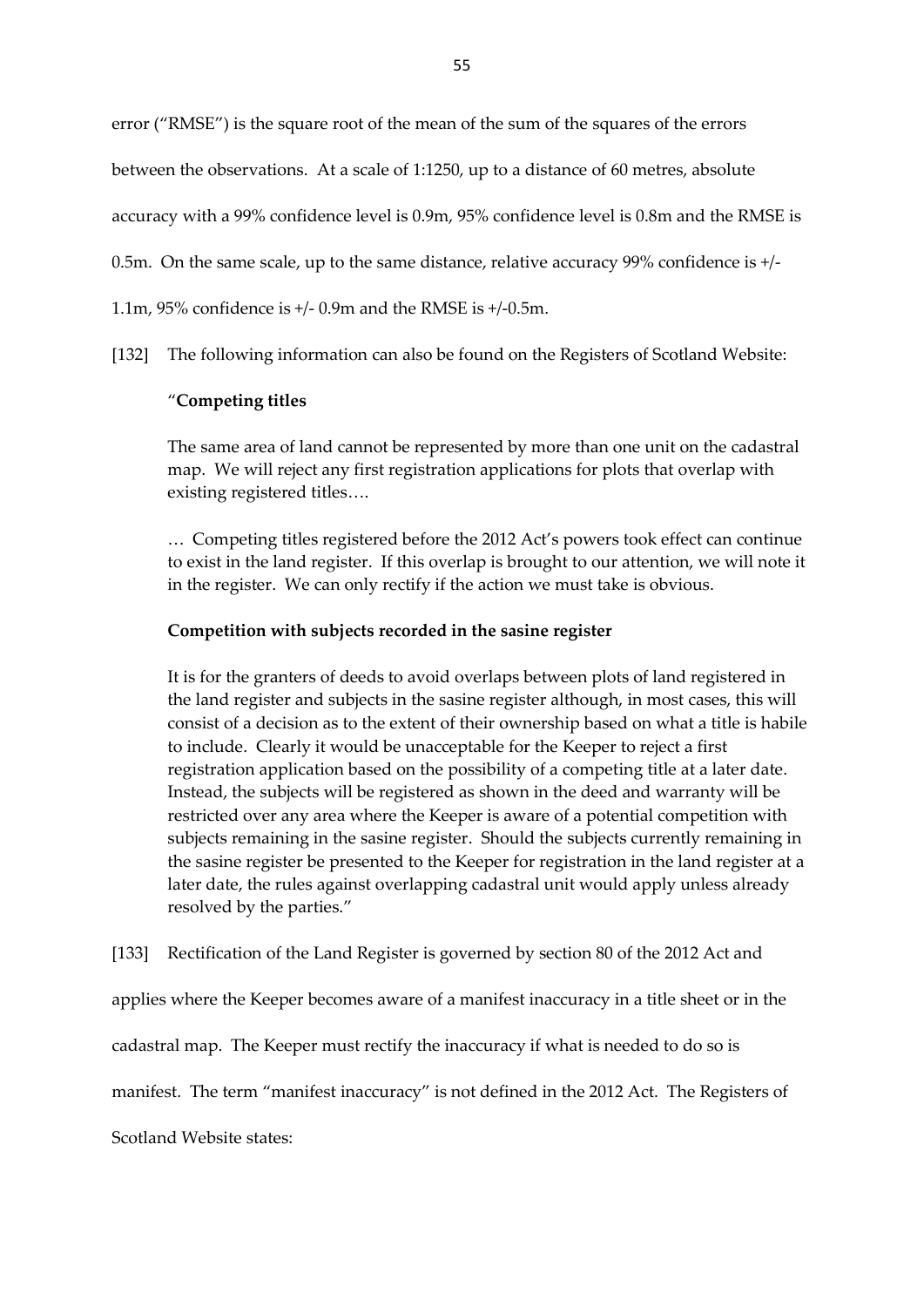"The Keeper's duty to rectify is engaged when she becomes aware of a manifest inaccuracy in a title sheet or the cadastral map. In order to be manifest, the perceived inaccuracy must be clear and not reasonably disputable. For those seeking to demonstrate that a manifest inaccuracy exists, this is a high evidential standard. As is the position under the 1979 Act, the Keeper will not arbitrate in disputes: disputed matters will continue to require judicial determination.

By way of illustration, a manifest inaccuracy would exist where:

- a void deed is given effect to;
- the Keeper has incorrectly delineated a plot on the cadastral map;
- rights or burdens have been omitted; or
- the existence of an inaccuracy has been judicially determined;
- an off-register event results in a title sheet incorrectly disclosing the registered proprietors.

• Examples where a perceived inaccuracy may not be considered manifest would include:

- the existence or extinction of prescriptive rights;
- habile competing titles with disputed claims of possession; or
- anomalies between a description and plan within a deed."

[134] I further observe from the explanatory notes to the 2012 Act that section 80(1) is described as an important provision that sets a high evidential standard for rectification. The explanatory note goes onto state that "the position must be beyond dispute, in effect that it is more than simply probable that there is an inaccuracy" (explanatory note 191). [135] An important matter flows from a Land Certificate where no manifest inaccuracy has been sought to be rectified or where no referral has been made to the Lands Tribunal. That is the Keeper's warranty in terms of section 73 of the 2012 Act. In particular the Keeper in accepting an application for registration, warrants to the applicant that, as at the time of registration, the title sheet is accurate (section 73(1)(a)). Should that prove not to be the case the Keeper may become liable in compensation to the applicant in terms of the warranty which has been given. Dependent on the information provided to the Keeper, or on what the Keeper determines during the registration process, warranty may be modified or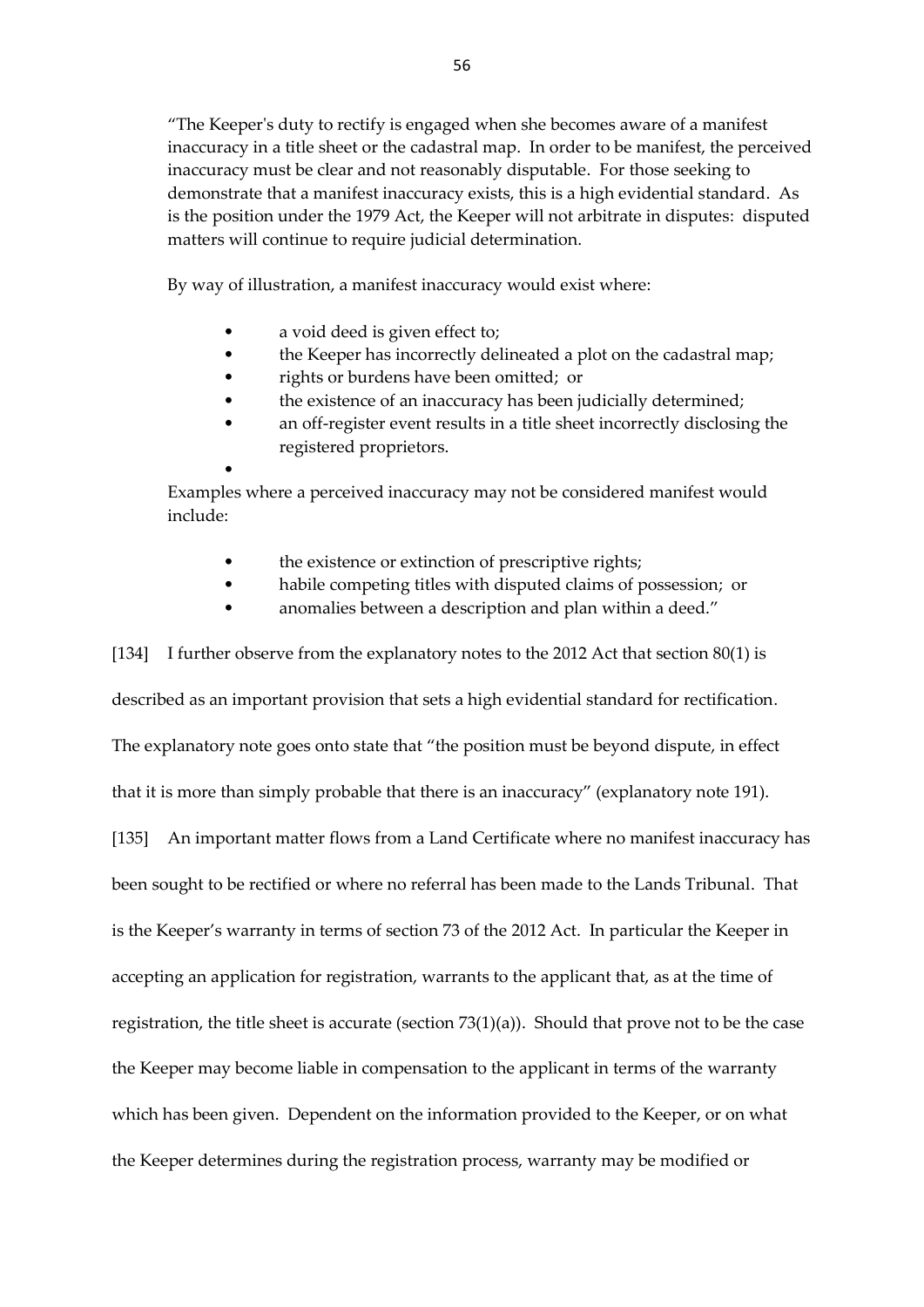restricted. As noted above, this would be the case if, in the course of registration, the Keeper was aware of a boundary dispute.

## *Challenge of Land Registered Title*

[136] From all of the above, I do not think it is possible to state that a Land registered title is superior to a competing Sasine registered title when the issue, as here, includes consideration of whether there are habile competing titles with disputed claims of prescriptive possession. The Keeper's warranty is in respect of the accuracy of the title sheet and provides, in effect, for compensation being obtained from the Keeper should a title be successfully challenged. Short of this there are avenues to have a title rectified if a manifest inaccuracy has been identified. It seems clear that where there is a dispute as to the extent of neighbouring lands, or the correct positioning of boundaries, even where there is a Land Certificate it may not only be appropriate but necessary to go behind that Land Certificate and consider Sasine registered deeds. It seems to me that in a case such as the present, where the issue of prescriptive possession is to be considered, it is essential to do so in order for the dispute to be judicially determined.

[137] In relation to the circumstances of this dispute it is the case that the Keeper's warranty is not modified or restricted in relation to the pursuer's Land Certificate. That does not assist me because no evidence was adduced about the voluntary registration process either in evidence-in-chief or in cross-examination. I do not know what was disclosed to the Keeper about the ongoing boundary dispute as part of that process and it is not for me to speculate on that matter.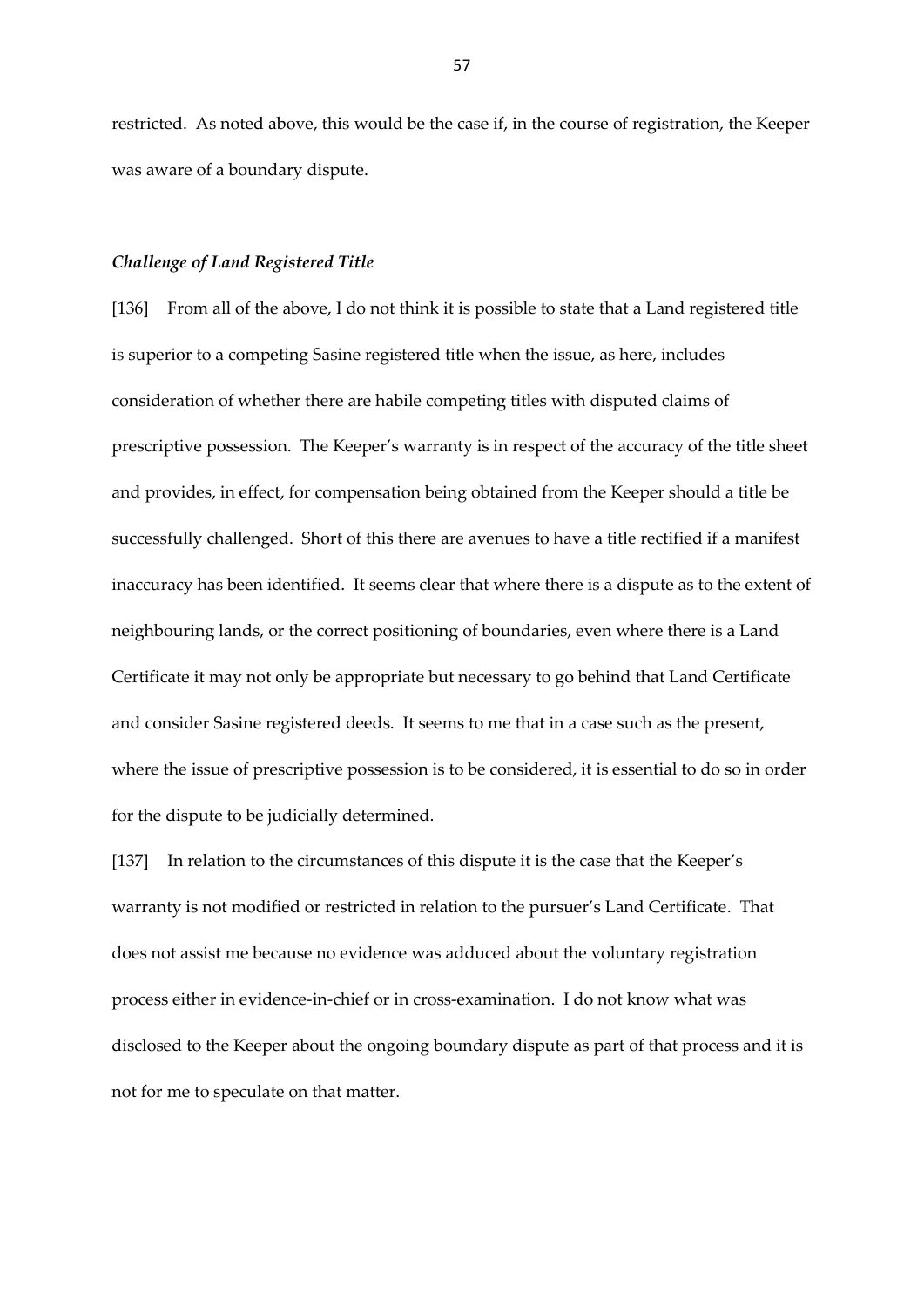## **Decision**

[138] Between 1990 and 2007 the parties lived as neighbouring proprietors without any concern about their shared boundary. It is unfortunate that there has been an ongoing dispute since 2007 with this action having been raised in 2018. It is even more unfortunate that the parties have been unable to reach a sensible and pragmatic solution to their dispute. Given that they have been unable to do so I require to determine this matter based on the evidence I have heard, the facts that I find proved and the law which must be applied. [139] Put simply, identification of the mutual boundary between 108 and 110 [ ] Road should not be so difficult or complex. The fact that it is apparently so difficult to identify the precise position of the boundary on the ground based on historic physical features speaks volumes. As was conceded by both parties' agents in their submissions the titles to both 108 and 110 [ ] Road are habile in nature. I agree with that concession. Neither property can claim to have a bounding description.

[140] This is a case in which it is appropriate to look behind the pursuer's Land Certificate. The reasons for this are clear. Given the tolerances in the Ordnance Survey map the area in dispute is so small as to be, partially if not exclusively, covered by those tolerances as I understand them to apply to the cadastral map given its scaling. It was again conceded that there would be no manifest error in terms of the 2012 Act and no basis upon which this dispute could be resolved by either seeking the Keeper to rectify or by posing a question on the point to the Lands Tribunal for Scotland. Again, I agree with that concession.

[141] The precise location of parts of the pursuer's northern boundary as plotted on the Land Certificate is also less than clear given the use of a dotted line between the Poorhouse Wall and the west elevation of a building, likely to be the pursuer's current garage, shown on the Land Certificate title plan. As was suggested, and as far as I am aware, a dotted line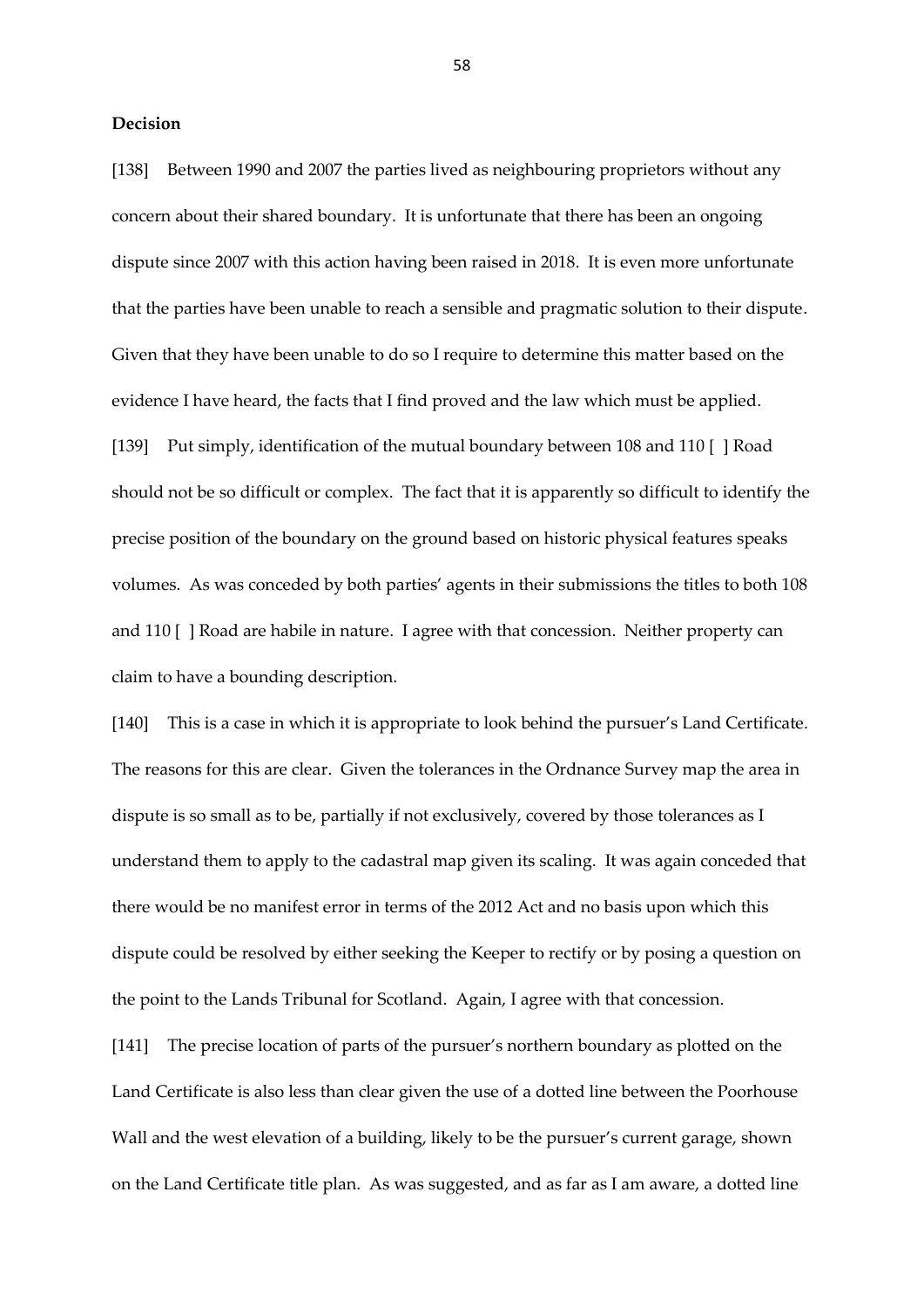is used in circumstances where the boundary is undefined. An undefined boundary can include circumstances where the boundary is obscured by trees and bushes or other features or otherwise has no defined structure to mark its location.

[142] I am of the opinion that the historic placement of the pursuer's southern boundary is unclear. It simply cannot be established by anything near pinpoint accuracy. In these circumstances, it is at least probable that there has, at some time in the past, been encroachment into the neighbouring property. This conclusion is supported by the opinion of Mr Noble. It helps explain in my mind why Mr McWilliam's plotting of the cadastral map used to produce the pursuer's title plan lies 0.49m into the confines of the pursuer's boundaries and appears to cut through the limecrete byre as it currently presents. No evidence was led to confirm how long the southern boundary area had been possessed by the pursuer or previous owners conform to its current location. There is evidence which suggests that in 1932 it is more probable than not that the byre was part of a larger building which straddled the boundary between neighbouring properties at that point.

[143] The red brick wall is a curious feature. It is not built in a straight line. There are differing views as to whether the current red brick wall is the same wall that was included in the 1918 deed plan. It is for that reason that, as a matter of fact, all I can establish is that the said wall has been in place since at least 1970 and possibly for an undefined period prior to that. What has also been established as a fact is that as from 1970 until 2016 the pursuer, whatever her proprietorial interest was prior to Land registration in 2015, possessed and occupied that area of land up to the south face of the red brick wall. More importantly, the evidence establishes that the defender never possessed this area of land prior to erecting that section of fence which she did in 2016.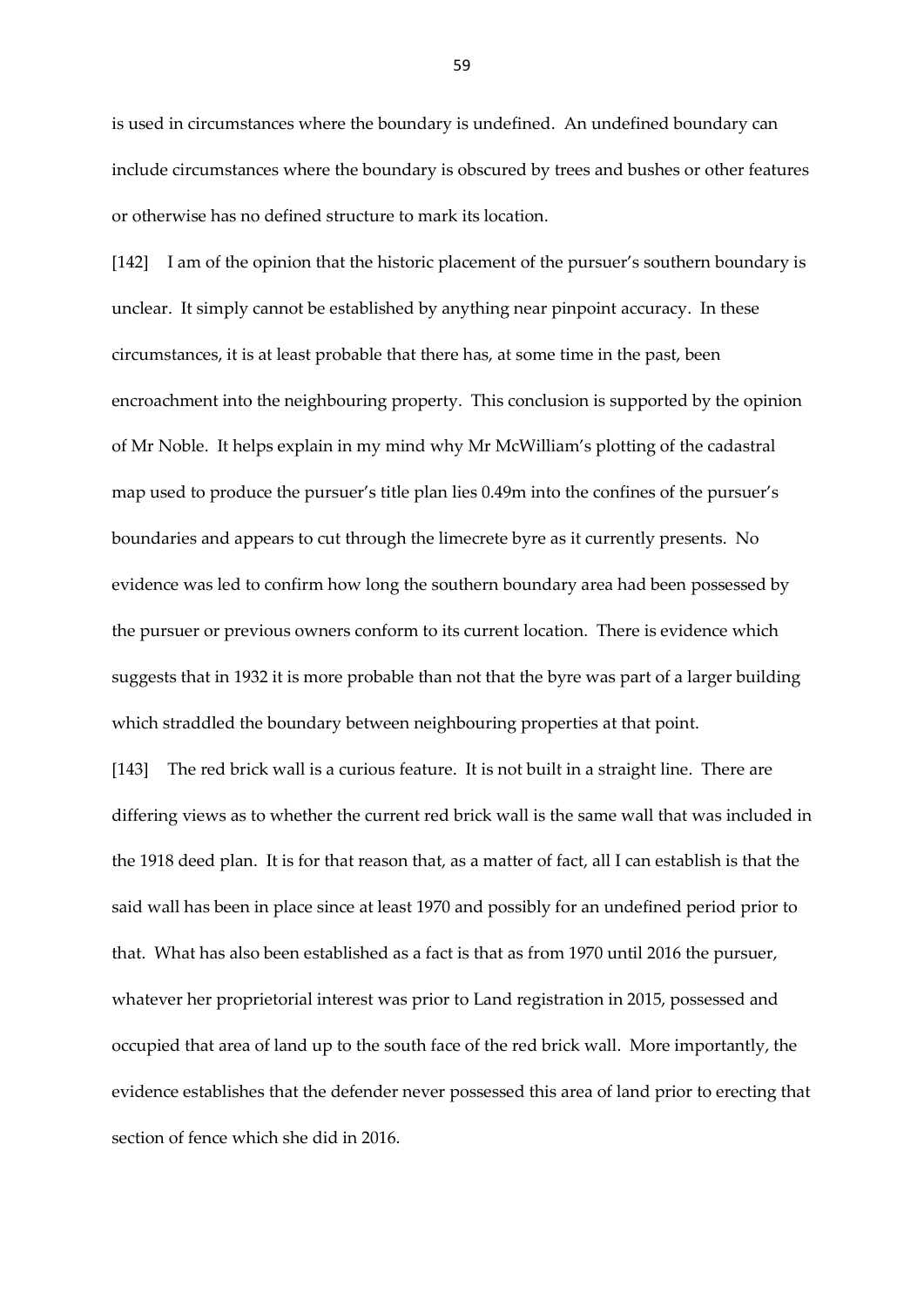[144] It is for all of the reasons as above stated, and based on the conclusions I have reached that I have found it is more likely than not that the defender has possessed the area of ground within 108 [ ] Road up to the position of the fence erected in 2015 openly, peaceably and without judicial interruption since at least 1995, being a continuous period in excess of ten years. Her possession is founded on a deed containing a description habile to include that interest in the land between the Poorhouse Wall and to a point at or about the east end, or front elevation, of the pursuer's current garage. The real right created so far as relating to that land is concerned is exempt from challenge by the pursuer. On that basis the pursuer's case fails.

[145] For the same reasons, based on the same conclusions, and by admission on the part of the defender, she did not possess the area of ground she now possesses between the east end, or front elevation, of the pursuer's current garage and the west end of the red brick wall prior to erecting a fence between these points in 2016. She cannot rely on prescriptive possession. On that basis it is immaterial whether the defender's title is habile to include that interest in the land now claimed by the defender at that section of the disputed boundary. On that basis the pursuer's case succeeds.

## **Orders to be made and further procedure**

[146] I have sustained the pursuer's first plea-in-law in terms which identify the extent of the defender's encroachment I have found proved. I have specifically stated the encroachment as being into the pursuer's heritable property known as and forming 110 [ ] Road. I consider that to be a sufficient and appropriate description of the subjects. I have not stated that this encroachment is in relation to the pursuer's registered title with reference to the pursuer's Land Certificate as the pursuer's crave invited me to do. That is because I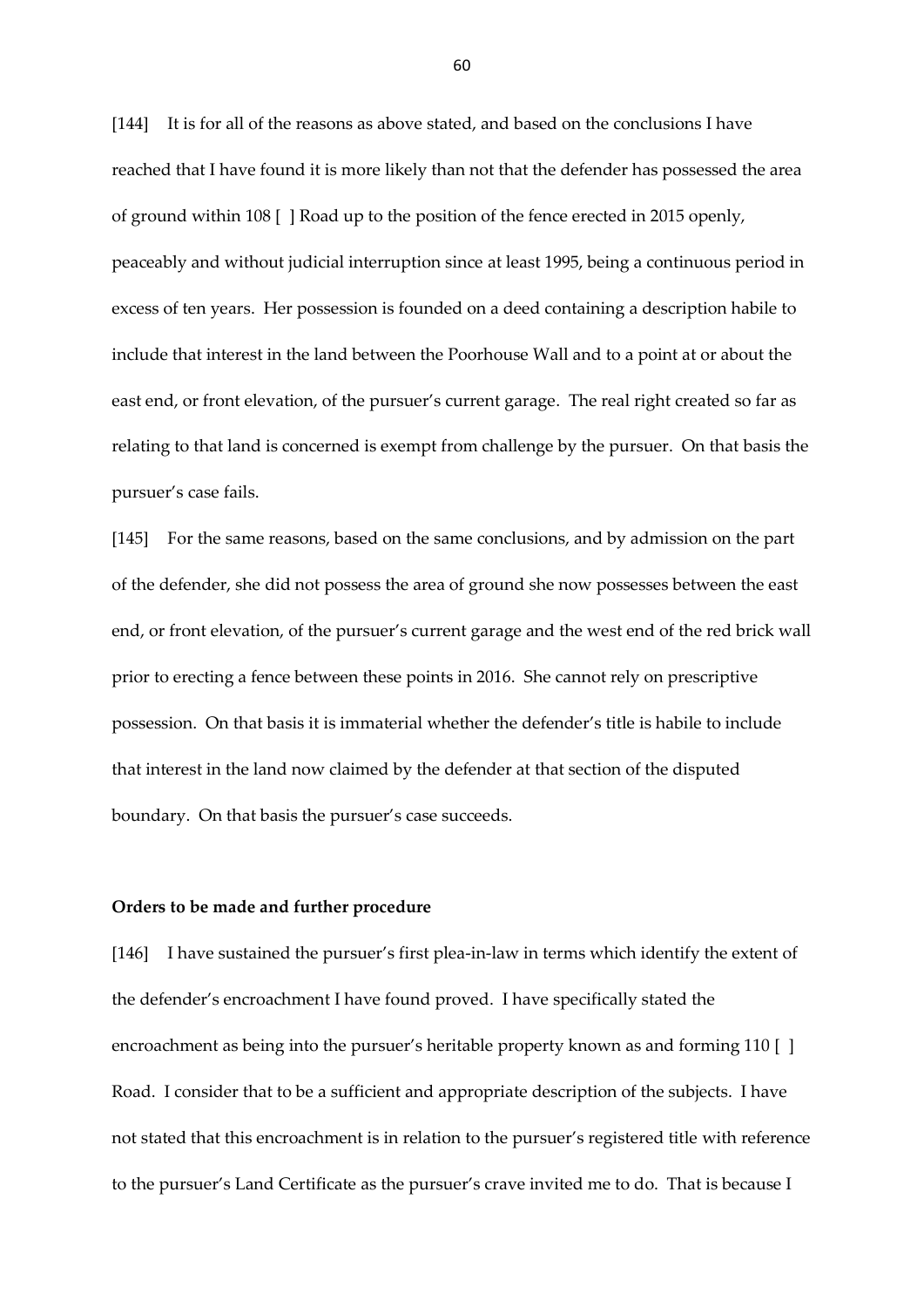have not concluded that Mr McWilliam's A3 plan can be taken as an accurate depiction of the various sasine titles and cadastral map. Furthermore, had I accepted the said A3 plan as being accurate then the area involving the encroachment shows that the encroachment is, at least partially, in line with the plotted extent of the Land Certificate boundary and not within the plotted extent.

[147] Having found and declared the defender has encroached to the extent identified, by my understanding of the evidence, the only item which has so encroached is the defender's 2016 fence. I have therefore ordained the defender to remove this piece of fencing. I consider that a period of 6 weeks should be sufficient to complete the required removal. On that basis I have continued consideration of the pursuer's remaining pleas-in-law relating to interdict and orders for demolition and decree for payment of any expenses occasioned by demolition to ascertain whether any such further orders are sought or considered necessary. In this respect I have continued the matter to a procedural hearing to determine any further procedure which may be required.

#### **Expenses**

[148] Finally I have determined it is appropriate to continue the matter of expenses occasioned to date to the same procedural hearing. The usual rule is that expenses should follow success. In this case there has been mixed success. Whereas, on one view, it could be argued that the defender was more successful than the pursuer and therefore should be awarded a percentage of her expenses, equally the pursuer's point raised in submissions is a good one. The pursuer submitted that the defender's late concession about the positioning of the 2016 fence was important in relation to the question of expenses regardless of the final outcome. Balancing all relevant factors, in my preliminary view, this would lead to the